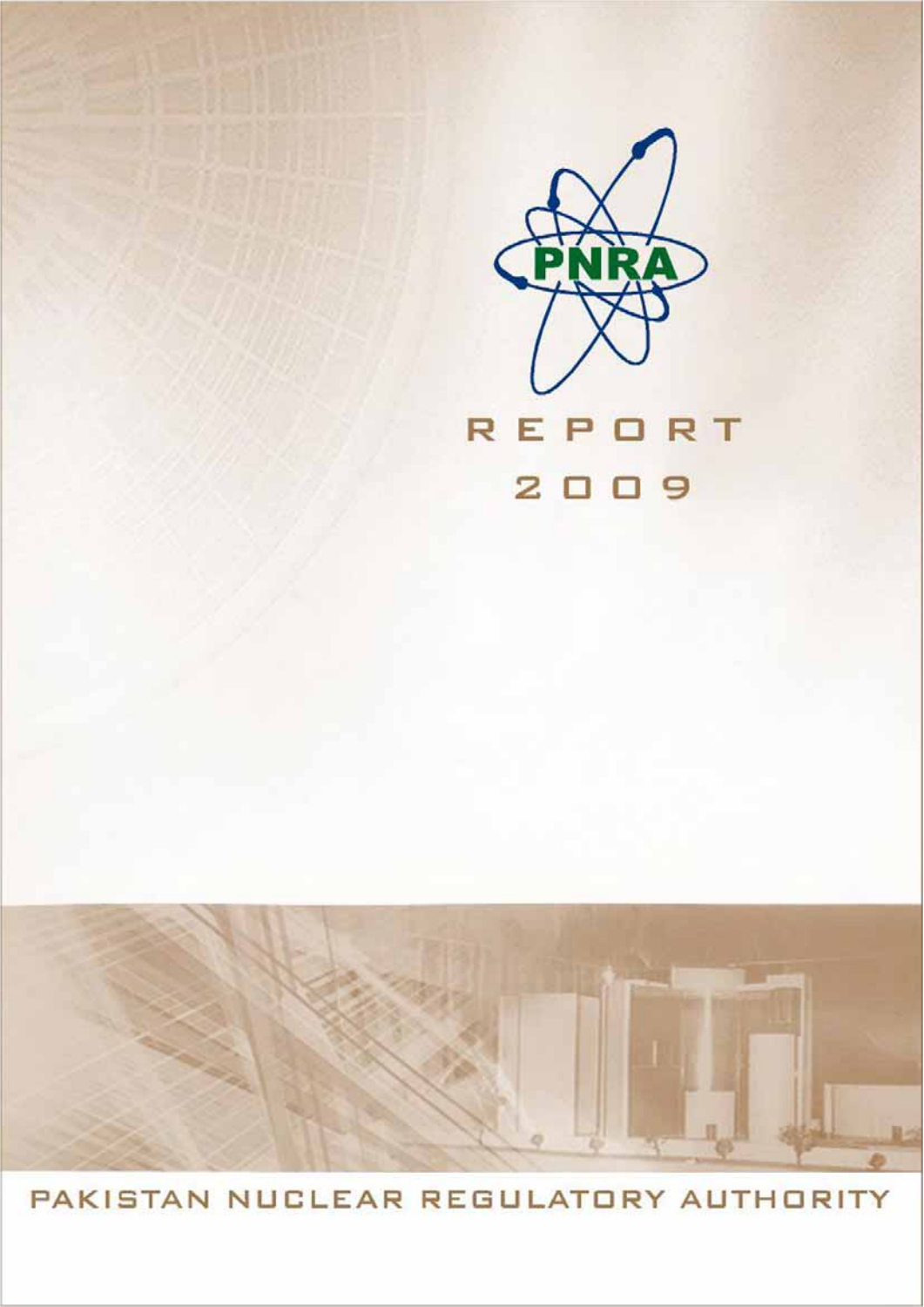## MEMBERS OF PNRA

## **PRESENT**

Mr. M. Anwar Habib (Chairman) Mr. Mohammad Shakilur Rahman Dr. Shahid Ahmed Mallick Lt. Gen.(R) Khalid Ahmed Kidwai Dr. Inam-ur-Rahman Dr. Qazi Abdus Saboor Mr. Asif Shuja Khan Prof. Dr. Mohammad Ali Maud Mr. Zia-ul-Hassan Siddiqui Prof. Dr. Inayat Shah Roghani

## **FORMER**

Mr. Jamshed Azim Hashmi (Chairman) Mr. Jawad Azim Hashimi Syed Badshah Husain Mr. Anwar Ali Dr. Younus Sheikh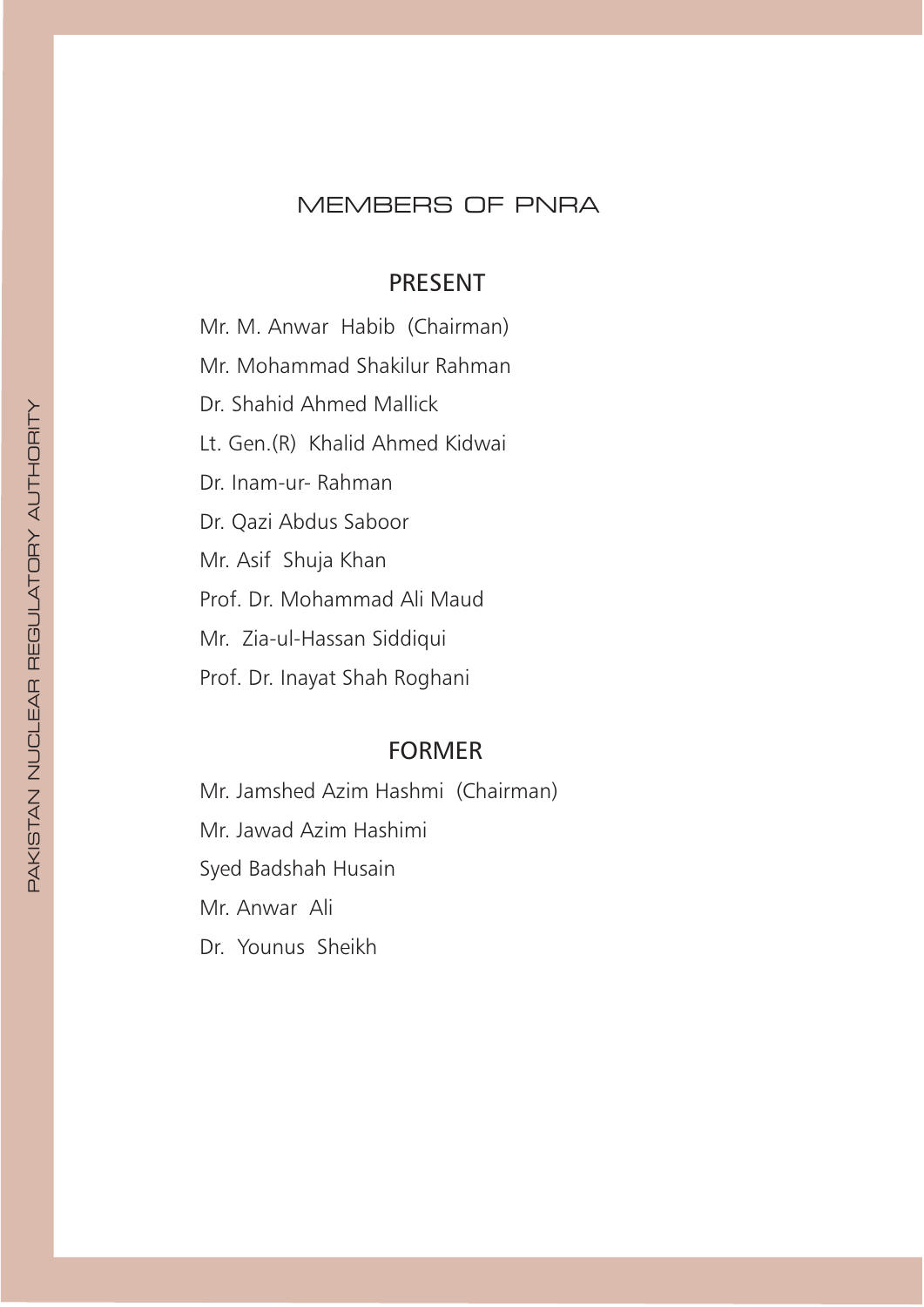## **MESSAGE FROM THE CHAIRMAN**



It is a great pleasure for me to present this report for the first time as Chairman, PNRA. I must thank Mr Jamshed Azim Hashmi, the first Chairman of PNRA for establishing the organization on firm footing. His vision and untiring efforts have made PNRA a robust public sector organization dedicated to ensuring safety of the workers, public and the environment from harmful effects of radiation and won accolades from the national and international nuclear community.

I would like to assure my colleagues that I will carry forward the traditions set by my predecessor and focus on consolidating the organization for meeting the future challenges.

One of the challenges that I foresee is to bring all radiation facilities in the country under the PNRA licensing net. During the past eight years our focus has been nuclear safety and we have achieved remarkable progress in ensuring safety and security of nuclear installations by implementing our national regulations. I would like to mention that our national regulations are at par with the international standards.

The same cannot be said of all radiation facilities especially the X-ray facilities. PNRA has not been able to bring all X-ray facilities in the licensing net and in fact some of the Xray facilities previously under the licensing net have started defaulting during the previous years. I feel that although PNRA has been using persuasions but has refrained to invoke the provisions of prosecution in the court of law which is encouraging many licensees to default. I assure you, that we will use all means of persuasion and enforcement and would be able to bring all the radiation facilities of the country in the licensing net.

My other challenge is to nurture a skilled and competent workforce. We aim to double our technical workforce by 2015 to meet the challenges of providing regulatory oversight to the energy security plan envisaged by the Government of Pakistan which contemplates a twenty fold increase in nuclear generation capacity by 2030 and for providing oversight to all radiation facilities in the country. Addition of such a large fresh work force requires rigorous training and competency building of this work force in a short span of time.

My focus therefore will be on enhancing the capacity of PNRA School for Nuclear and Radiation Safety and National Nuclear Security Training Centre so that these training centres can build the required competency of the next generation of regulators not only for Pakistan but also for other countries.

(Mohammad Anwar Habib)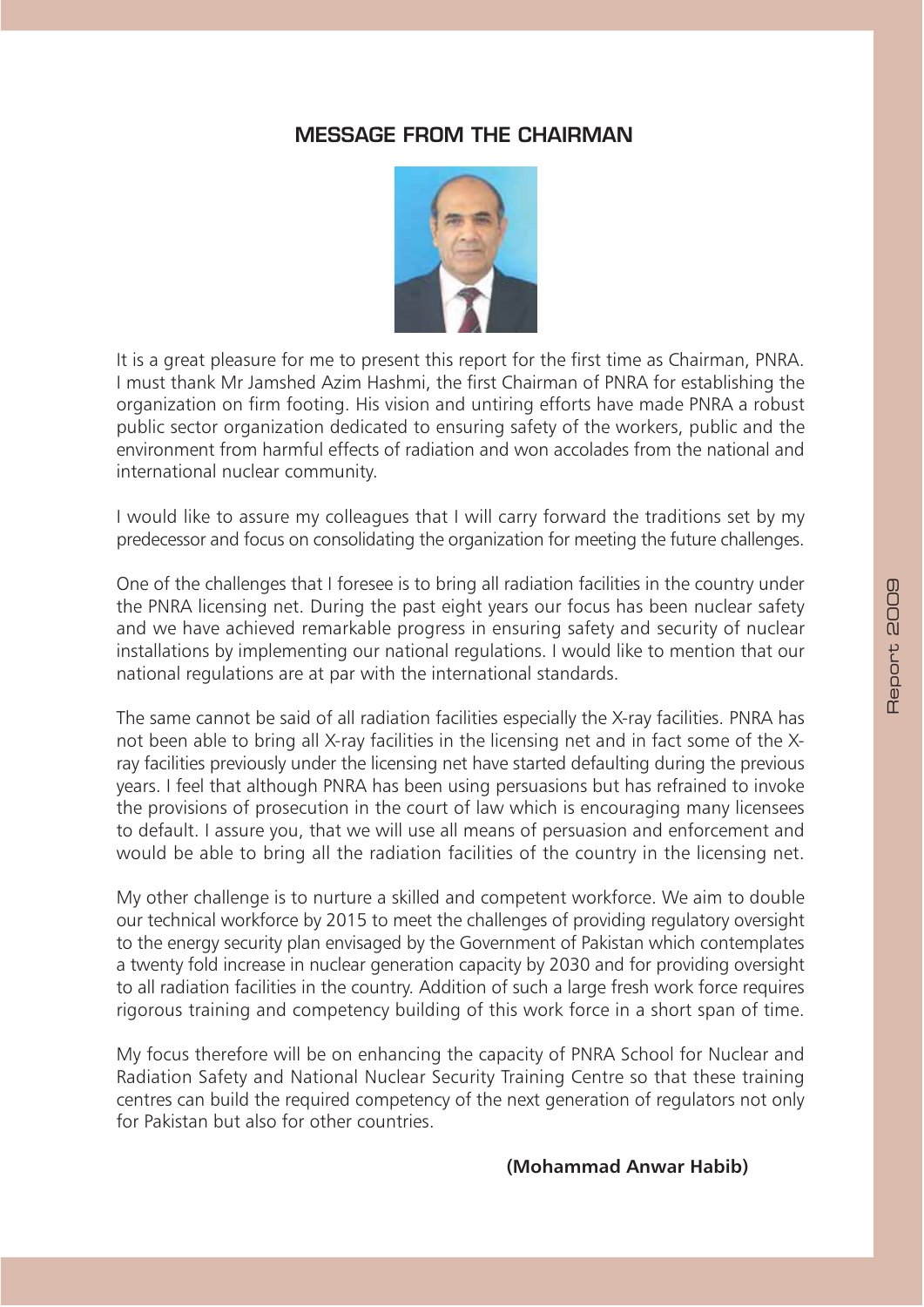# **ABBREVIATIONS**

| <b>ACIURI</b>  | Advisory Committee on Improving Utility-Regulatory Interface, PNRA  |
|----------------|---------------------------------------------------------------------|
| ALARA          | As Low As Reasonably Achievable                                     |
| $C-1$          | Chashma Nuclear Power Plant Unit 1 (CHASNUPP-1)                     |
| $C-2$          | Chashma Nuclear Power Plant Unit 2 (under construction)             |
| $C-3$          | Chashma Nuclear Power Plant Unit 3 (planned)                        |
| $C-4$          | Chashma Nuclear Power Plant Unit 4 (planned)                        |
| CAA            | Civil Aviation Authority                                            |
| <b>CNPO</b>    | China Nuclear Power Operation Technology Corporation Ltd.           |
| <b>CNS</b>     | Centre for Nuclear Safety, PNRA                                     |
| <b>COMTEX</b>  | <b>Communication Test Exercise</b>                                  |
| ConvEx         | Conventional Exercise                                               |
| <b>DNSRP</b>   | Directorate of Nuclear Safety and Radiation Protection              |
| <b>HMC</b>     | <b>Heavy Mechanical Complex</b>                                     |
| <b>IAEA</b>    | International Atomic Energy Agency                                  |
| JTS            | PNRA-PAEC Joint Technical Study Programme                           |
| $K-1$          | Karachi Nuclear Power Plant, Unit 1 (KANUPP-1)                      |
| $K-2$          | Karachi Nuclear Power Plant, Unit 2 (planned)                       |
| <b>KINPOE</b>  | Karachi Nuclear Power Plant Institute of Nuclear Power Engineering  |
| <b>LTOK</b>    | Long Term Operation of K-1                                          |
| LUMS           | Lahore University of Management Sciences                            |
| <b>MRML</b>    | Mobile Radiological Monitoring Laboratory                           |
| <b>MWe</b>     | Megawatt-electric                                                   |
| <b>NDCL</b>    | National Dosimetry and Protection Level Calibration Laboratory      |
| <b>NEPRA</b>   | National Electric Power Regulatory Authority                        |
| <b>NERS</b>    | Network of Regulators of Countries with Small Nuclear Programmes    |
| <b>NERSP</b>   | National Environmental Radioactivity Surveillance Programme         |
| <b>NNSA</b>    | National Nuclear Safety Administration, China                       |
| <b>NOC</b>     | No Objection Certificate                                            |
| <b>NRECC</b>   | National Radiation Emergency Coordination Centre, PNRA              |
| <b>NuSECC</b>  | Nuclear Security Emergency Coordination Centre, PNRA                |
| <b>OGRA</b>    | Oil and Gas Regulatory Authority                                    |
| PAEC           | Pakistan Atomic Energy Commission                                   |
| PARR           | Pakistan Research Reactor                                           |
| $PC-1$         | Project Control Form 1                                              |
| <i>PHWR</i>    | Pressurized Heavy Water Reactor                                     |
| PIEAS          | Pakistan Institute of Engineering and Applied Sciences              |
| PINSTECH       | Pakistan Institute of Nuclear Science and Technology                |
| PNRA           | Pakistan Nuclear Regulatory Authority                               |
| PPRA           | <b>Public Procurement Regulatory Authority</b>                      |
| <b>PSDP</b>    | Public Sector Development Programme                                 |
| PTA            | Pakistan Telecommunication Authority                                |
| <b>PWR</b>     | Pressurized Water Reactor                                           |
| RANET          | Response Assistance Network, IAEA                                   |
| <b>RNSD</b>    | Regional Nuclear Safety Directorate, PNRA                           |
| <b>RSD</b>     | Directorate for Radiation Safety, PNRA                              |
| <b>SNRS</b>    | School for Nuclear and Radiation Safety, PNRA                       |
| <b>SRS</b>     | Sealed Radioactive Sources                                          |
| <b>TRANSSC</b> | Transport Safety Standards Committee, IAEA                          |
| <b>UNSCEAR</b> | United Nations Scientific Committee on Effects of Atomic Radiations |
| <b>WSD</b>     | Directorate of Transport and Waste Safety, PNRA                     |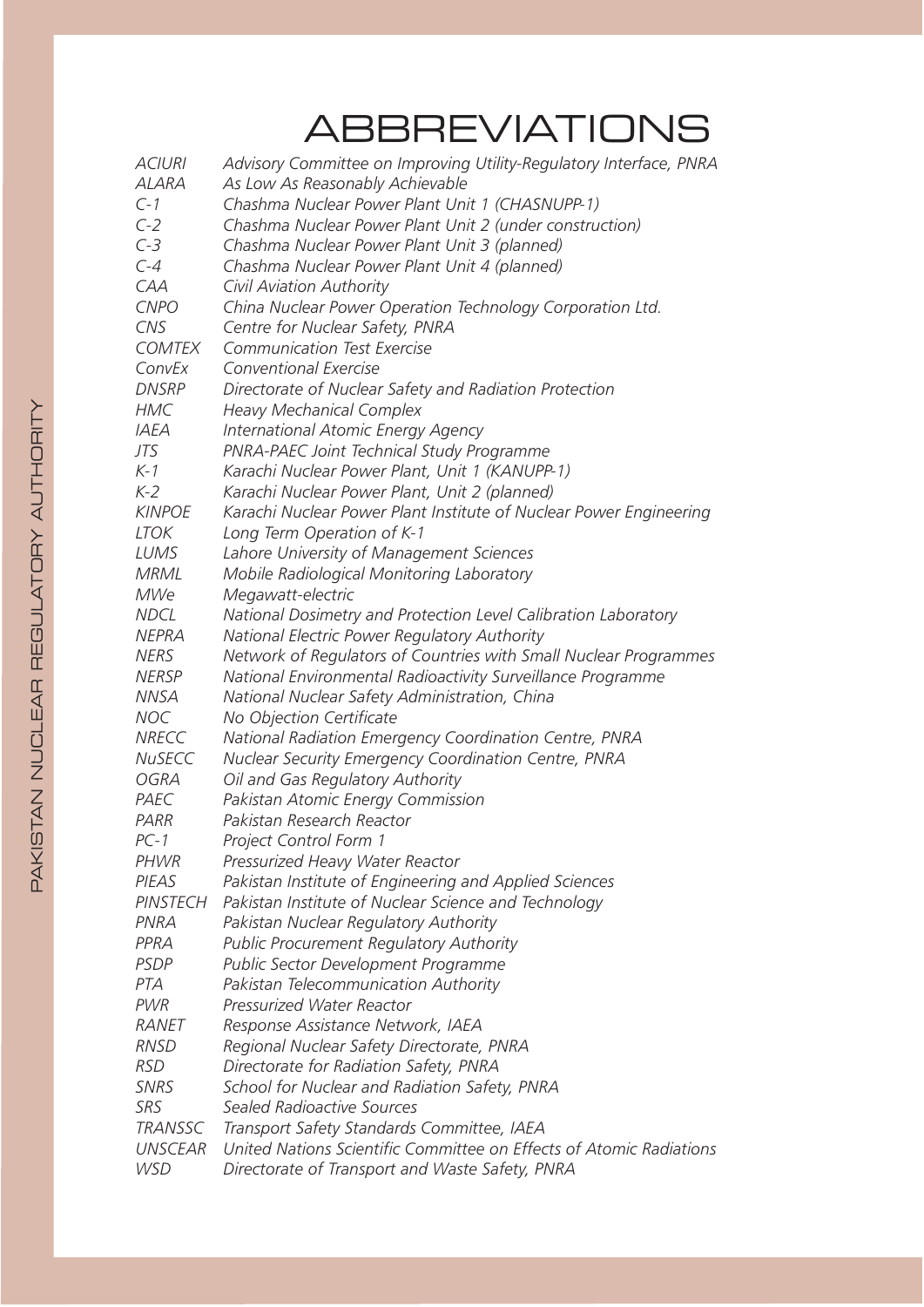# Contents

| Authorization for Import and Export of Radiation Sources and Equipment  14       |  |
|----------------------------------------------------------------------------------|--|
|                                                                                  |  |
|                                                                                  |  |
|                                                                                  |  |
|                                                                                  |  |
|                                                                                  |  |
|                                                                                  |  |
| National Radiation Emergency Coordination Centre (NRECC) 19                      |  |
|                                                                                  |  |
|                                                                                  |  |
|                                                                                  |  |
| Training of Medical Professionals in Handling of Radiation Injuries  23          |  |
|                                                                                  |  |
| Institutional Strengthening and Capacity Building of PNRA Regarding              |  |
|                                                                                  |  |
| Capacity Building of PNRA to Implement National Nuclear Security Action Plan  25 |  |
|                                                                                  |  |
| National Dosimetry and Protection Level Calibration Laboratory  27               |  |
| National Programme on Environmental Radioactivity Surveillance  28               |  |
|                                                                                  |  |
|                                                                                  |  |
|                                                                                  |  |
|                                                                                  |  |
|                                                                                  |  |
|                                                                                  |  |
|                                                                                  |  |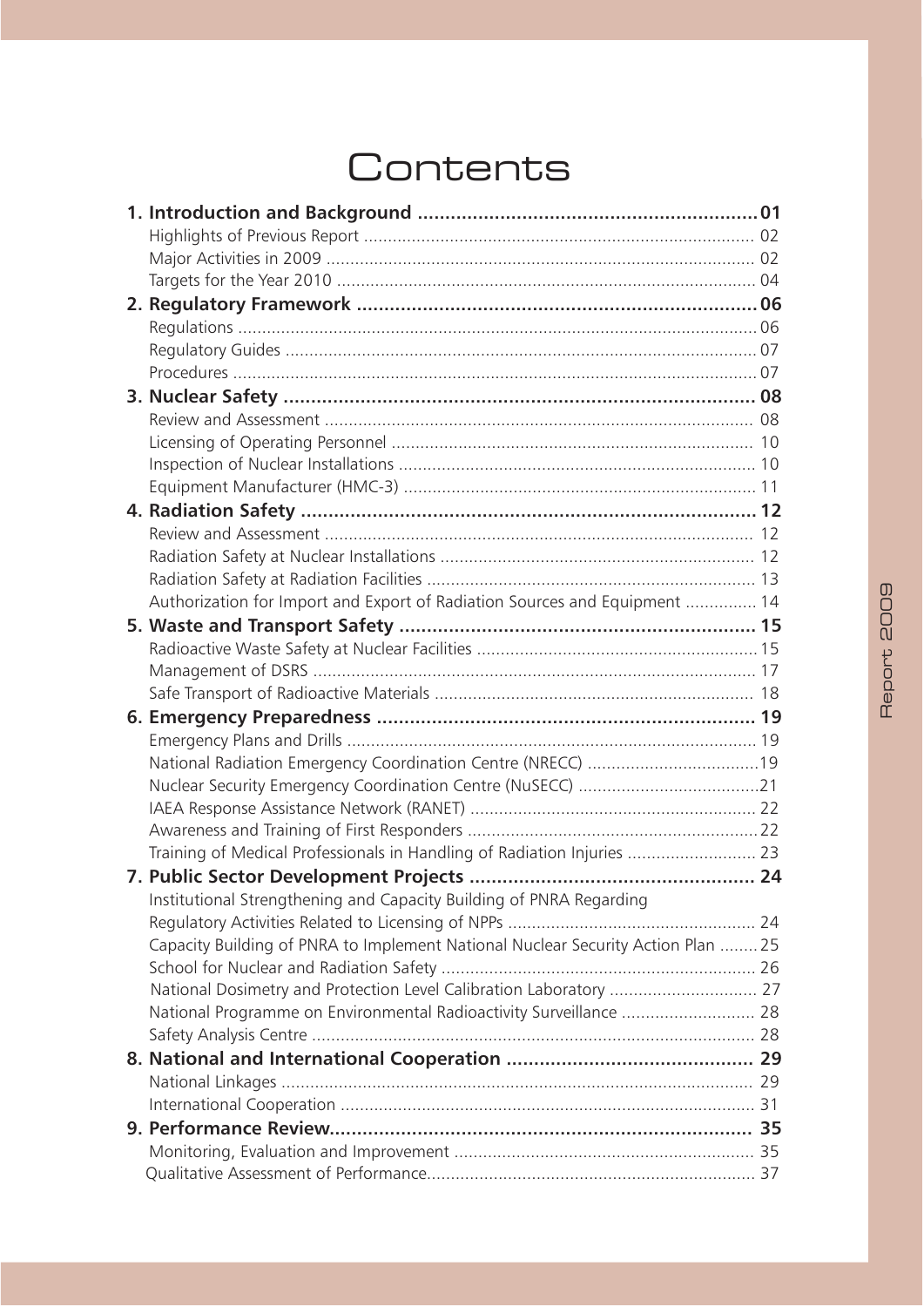## **Vision**

To become a world class regulatory body with highly trained, competent and dedicated personnel working in unison with a zeal to foster a positive safety culture in their licensees and to regulate nuclear safety to protect the public, the workers and the environment from the harmful effects of radiation and in a manner that wins the confidence of all the stakeholders viz. the public, the Government and the licensees.

## **Mission**

To ensure the safe operation of nuclear facilities and protect the radiation workers, general public and the environment from the harmful effects of radiation by formulating and implementing effective regulations and building a relationship of trust with the licensees and maintaining transparency in actions and decisions taken by the regulatory body.

# **Core Values**

PNRA staff members work in an atmosphere of openness and trust. They observe the following core values while continuously assessing the quality of their work and directing their efforts towards excellence in performance:

- $\blacktriangleright$ Integrity
- Transparency  $\blacktriangleright$
- Independence in Decision Making  $\blacktriangleright$
- Competence and Professionalism  $\blacktriangleright$
- $\blacktriangleright$ Mutual Respect
- Caring and Compassionate Attitude  $\mathbf{v}$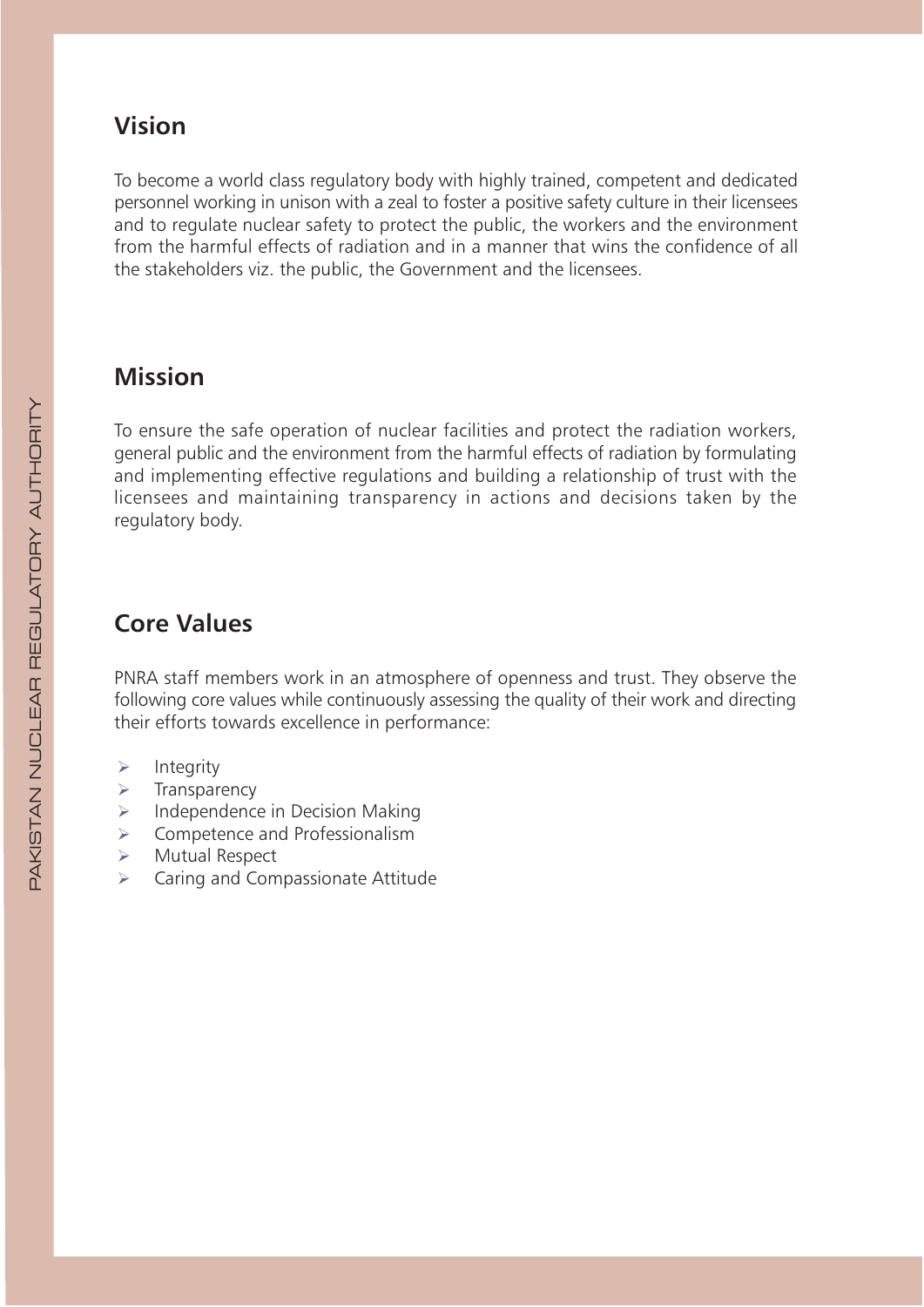With the promulgation of the Pakistan Nuclear Regulatory Authority Ordinance in January 2001, the Pakistan Nuclear Regulatory Authority (PNRA) was established as an independent Regulatory Body to implement nuclear and radiation safety regime and supervise all matters pertaining to safety of nuclear installations and radiation facilities in the country.

The predecessor of PNRA was the Directorate of Nuclear Safety and Radiation Protection (DNSRP) which was established in 1984 pursuant to Pakistan Nuclear Safety and Radiation Protection Ordinance-1984. DNSRP carried out the nuclear regulatory activities in the country as a part of the Pakistan Atomic Energy Commission (PAEC). Thus PAEC was performing the functions of promoters and regulators of nuclear energy simultaneously. In 1994 the Government of Pakistan signed the international Convention on Nuclear Safety. One of the obligations under the Convention was to effectively separate the functioning of regulators and promoters of nuclear energy in the country, to ensure priority to safety over production. As a first step towards this direction, Pakistan Nuclear Regulatory Board (PNRB) was established in 1994. PNRB was a quasiindependent body. The Board comprised of nine Members, four out of which were from within the PAEC and the remaining five from other organizations. The Chairman PAEC was the exofficio Chairman of PNRB. In 2001 Pakistan fully complied with the obligations of the Nuclear Safety Convention by establishing a fully independent nuclear regulatory authority in the name of PNRA. The Authority consists of a Chairman, two full time Members and seven part-time Members. PAEC is represented by only one part-time Member in the Authority.

In the short span of eight years since its inception in 2001, PNRA has proven its capacity to undertake its supervisory role as a national nuclear regulator, confronting new challenges posed by the nuclear technology and current international practices. PNRA has developed close liaison activities at national and international level which help in meeting the challenges of the Global Safety Regime.

The overall functions of PNRA are to regulate the safety of nuclear installations in the country, provide protection against risks arising from ionizing radiation, establish the extent of insurance to be

carried by a licensee against the risk of nuclear damage to the public, fix the extent of civil liability for nuclear damage resulting from any nuclear incident and for matters ancillary thereto or connected therewith.

In order to perform its functions, PNRA has been given the powers to formulate and implement Regulations related to nuclear safety and radiation protection, issue licences and authorizations for facilities and activities involving ionizing radiation, carry out inspections to verify the compliance of Regulations and directives issued by the Authority and to prosecute the violators in the court of law.

The prime task of PNRA is to regulate nuclear safety and radiation protection in Pakistan. PNRA also ensures that adequate emergency preparedness programmes exist at all the nuclear facilities and the radiation facilities using high risk radiation sources. In addition, PNRA ensures that physical protection measures around nuclear installations and high risk radioactive sources are satisfactory. This is accomplished by formulating and implementing effective regulations, and providing assistance through regulatory quides.

All the nuclear and radiation facilities in the country are required to get a license from PNRA to carry out their activities. The operator of the facility has to submit certain documents in pursuance to national regulations. These documents are reviewed by PNRA. When PNRA is satisfied that the operation of the nuclear or radiation facility could be carried out safely and securely in accordance with the national regulations, a licence is issued.

The facilities and activities that need a licence from PNRA are mainly divided into two categories i.e. Nuclear Installations and Radiation Facilities. Further sub-division of these categories is given below:

- a) Nuclear Installations
	- Nuclear power plants;
	- Nuclear research reactors;
	- Any installation that utilizes or stores, nuclear/ fissile materials.
- b) Radiation Facilities
	- Medical applications of radiation, including therapeutic and diagnostic radiology;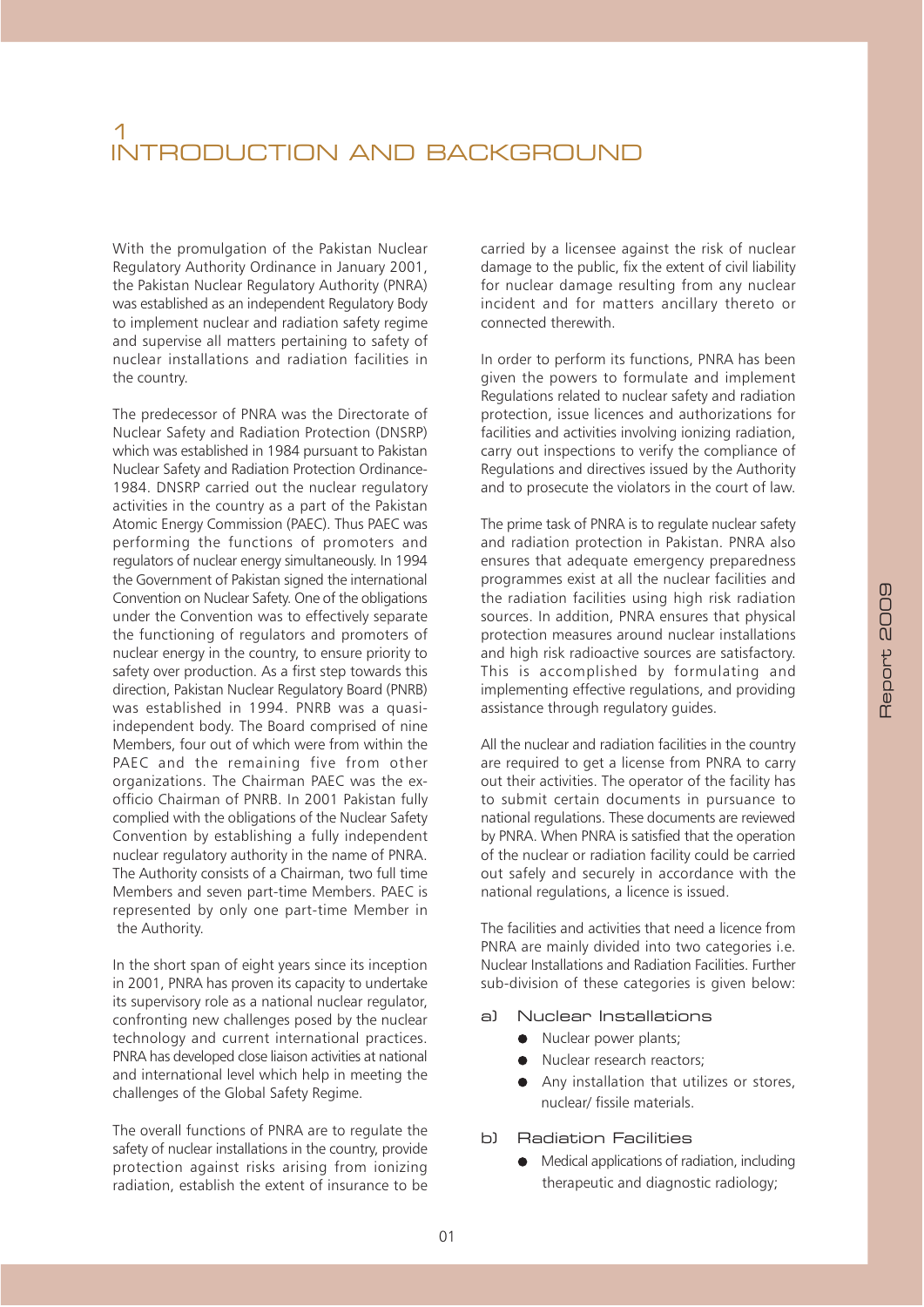- Irradiators for sterilization of medical equipment or food products;
- Industrial applications of radiation, including industrial radiography, oil well logging and nuclear gauges;
- Radiation scanners:
- Radioactive waste management facilities;
- Agriculture facilities using radioisotopes;
- Transport of radioactive material.

The prime responsibility for safe operation always rests with the operator of the facility. In order to ensure that the nuclear and radiation facilities are being operated safely and in accordance with the national regulations, PNRA carries out various types of inspections according to the national inspection programme. For this purpose, PNRA has established three Regional Nuclear Safety Directorates (RNSDs) at Islamabad, Karachi and Kundian. Resident inspectors have been posted at all the nuclear power plants.

The radioactive wastes, including gaseous, liquid and solid waste, from the nuclear and radiation facilities are also monitored by PNRA. The waste data is collected by PNRA on regular basis and it is ensured that ambient levels of radiation in the environment do not increase due to operation of these facilities.

PNRA is also participating in the Public Sector Development Programme (PSDP) of the Government of Pakistan. Currently, PNRA is working on five such projects which are mainly focused on capacity building in different areas.

The organizational structure of PNRA is presented in Figure 1, which shows clear lines of communication and interface between different Directorates at PNRA. PNRA has two wings, the Executive and the Corporate, each headed by a full-time Member.

## **Highlights of Previous Report**

The two operating Nuclear Power Plants K-1 and C-1 remained under close monitoring by PNRA. Releases to the environment and radiation doses to workers remained well below regulatory limits

at both the plants.

The following major activities were detailed in the previous report of 2008:

- 1. Monitoring of the fifth refuelling outage of  $C-1$ :
- 2. Monitoring of construction work at C-2;
- 3. Review of the Site Evaluation Report for C-3;
- 4. Issuance of three national regulations:
	- Regulations for licensing of manufacturers of nuclear safety class equipment -PAK/907:
	- Regulations for the siting of nuclear power plants - PAK/910;
	- Regulations on the management of a nuclear or radiological emergency -PAK/914.
- 5. Initiation of two new PSDP-funded projects;
- 6. Submittal of the Fourth National Report on Nuclear Safety in Pakistan in the Fourth Review Meeting of the Convention on Nuclear Safety;
- 7. Establishment of regional offices at Peshawar and Quetta to assist law enforcement agencies in combating illicit trafficking of radioactive sources and material;
- 8. Inauguration of new office building for Regional Nuclear Safety Directorate-II at Chashma Site: and
- 9. Inauguration of construction of SNRS new building at Islamabad.

## **Major Activities in 2009**

The start of the year 2009 saw the end of an era for the PNRA as its first Chairman, Mr. Jamshed Azim Hashmi, retired after completing his maximum tenure of eight years. This era witnessed the evolution of PNRA into an independent, strong and progressive public sector organization committed to safequard the safety and security of nuclear and radiation facilities in the country. In 2001, PNRA faced the uphill tasks with the small number of workforce that could be counted on fingers, working in rented buildings. Today PNRA headquarters with its technical support organizations are housed in its own buildings thus providing a firm infrastructural base for ensuring nuclear safety and security in the country.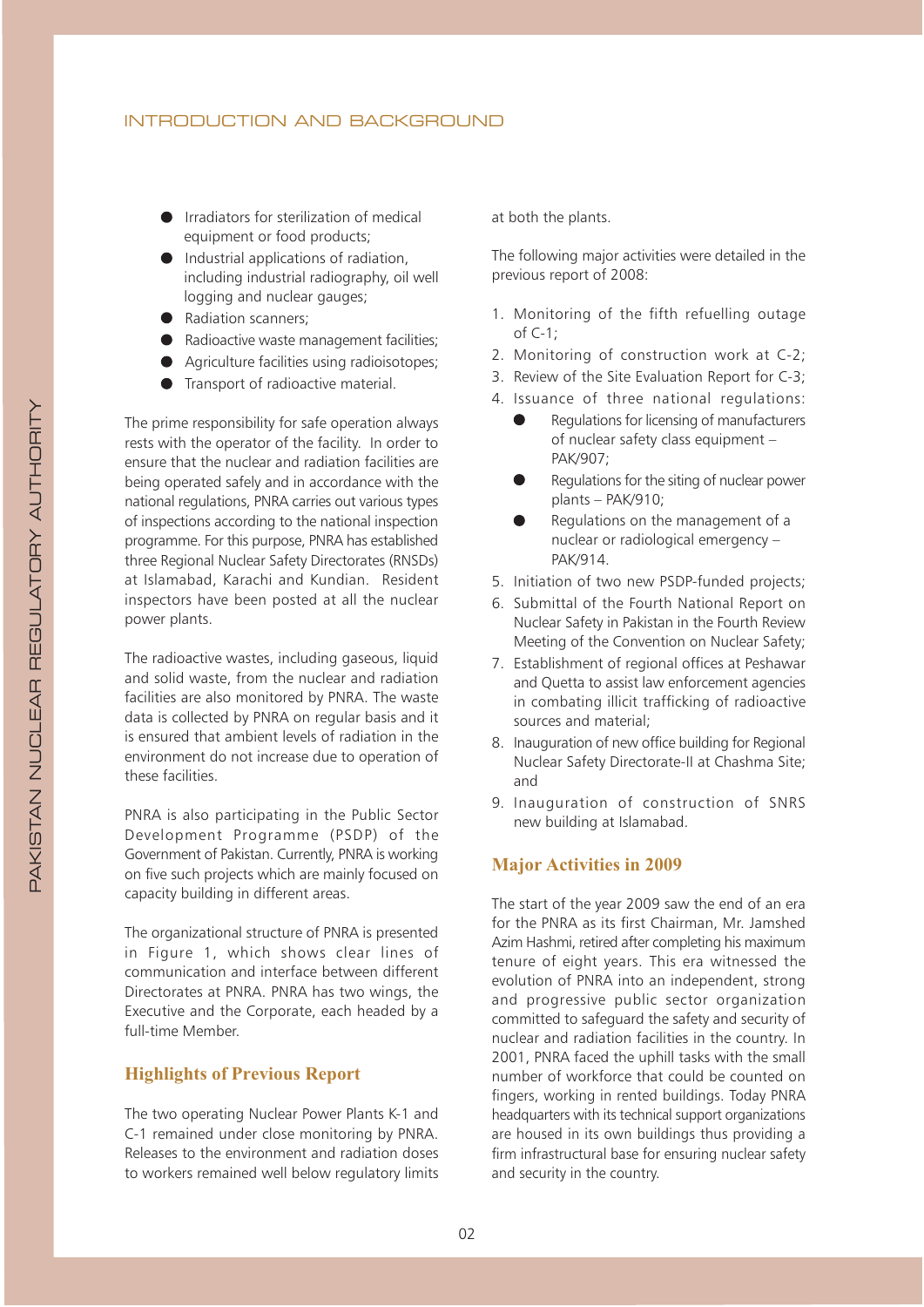During this reporting year, PNRA has achieved many short term goals thereby ensuring continuous improvement in its performance. Some of the success stories of the year 2009 include regulatory oversight of the two operating and one under-construction nuclear power plants, review of Site Evaluation Report for C-3, equipping eight entry/exit points at international borders with radiation detection equipment for the strict control of radioactive sources. training of officials of Pakistan Customs in the use of detection equipment, inclusion of special courses on Nuclear Security in the existing Programme of MS Nuclear Engineering at PIEAS, mobilization of the projects like Nuclear Dosimetry and Protection Level Calibration Laboratories and National Programme for Environmental Radioactivity Surveillance, the finalization of the Management System Manual, initiation of self-assessment using the Self-Assessment Tool of the IAEA, etc. The details of these are given in the later sections of this report.

A summary of the major activities of PNRA during the year 2009 is presented below:

- 1. The start of 2009 witnessed a very smooth change of leadership at PNRA. The former Chairman Mr. Jamshed Azim Hashmi retired after a meritorious service of eight years. Government of Pakistan appointed Mr. Anwar Habib, formerly Member Corporate of PNRA as the next Chairman of the Authority.
- 2. Safety of the two nuclear power plants, namely, Karachi Nuclear Power Plant, Unit 1 (K-1) and Chashma Nuclear Power Plant, Unit 1 (C-1) remained under regulatory oversight of PNRA. During 2009, the releases to the environment and radiation doses to workers remained well below regulatory limits at both the plants.
- 3. After successful completion of fifth refuelling outage (RFO-5) C-1 was put into operation in January 2009. Post RFO-5 operational activities of C-1 remained under review and inspection by PNRA and the plant performance was found to be satisfactory through out the year.
- 4. During 2009, C-2 construction and installation activities remained in progress. PNRA inspectors participated in a number of Control Point Inspections of C-2.
- 5. Review of Site Evaluation Report for C-3 was completed.
- 6. Work remained in progress on the following Regulations:
	- PNRA Enforcement Regulations-PAK/950;
	- Revision of PNRA Regulations-PAK/909 "Licensing of Nuclear Installations in Pakistan";
	- Revision of PNRA Regulations-PAK/911 "Safety of Nuclear Power Plant Design".
- 7. The following regulatory guides remained in the process of development:
	- Quality Assurance in Nuclear Medicine;
	- Radiation Safety in Industrial Radiography;
	- Probabilistic Safety Analysis for Nuclear Power Plants (Level-1);
	- Dosage and Distribution of Potassium Iodide Tablets in Radiation Emergencies;
	- Transportation of Radiopharmaceuticals in Pakistan;
	- Aging Management of Nuclear Power Plants.
- 8. The National Radiation Emergency Coordination Centre (NRECC) participated in IAEA ConvEx-2D exercise and coordinated with other national and international response organizations to analyse its capacity for accurate information exchange well in time.
- 9. Work remained in progress to finalize PNRA Management System Manual in 2009 and initiated work on internal audit of regulatory activities under the Management System.
- 10. Review of PNRA Self Assessment Report was conducted in Vienna, Austria, by the IAEA experts in preparation of the Integrated Regulatory Review Service to be conducted in 2011.
- 11. The Centre for Nuclear Safety (CNS) provided technical support to other directorates in the following activities:
	- Review of Safety Analysis Report of C-2;
	- Review of C-2 Commissioning Programme;
	- Periodic Safety Review of C-1 for 10 year license renewal:
	- Analysis of Design Basis and Beyond Design Basis Accident scenarios;
	- Probabilistic Safety Analysis of K-1, and  $C-1$ :
	- Pre-service and In-service Inspection Programme (PSI/ISI) of C-2;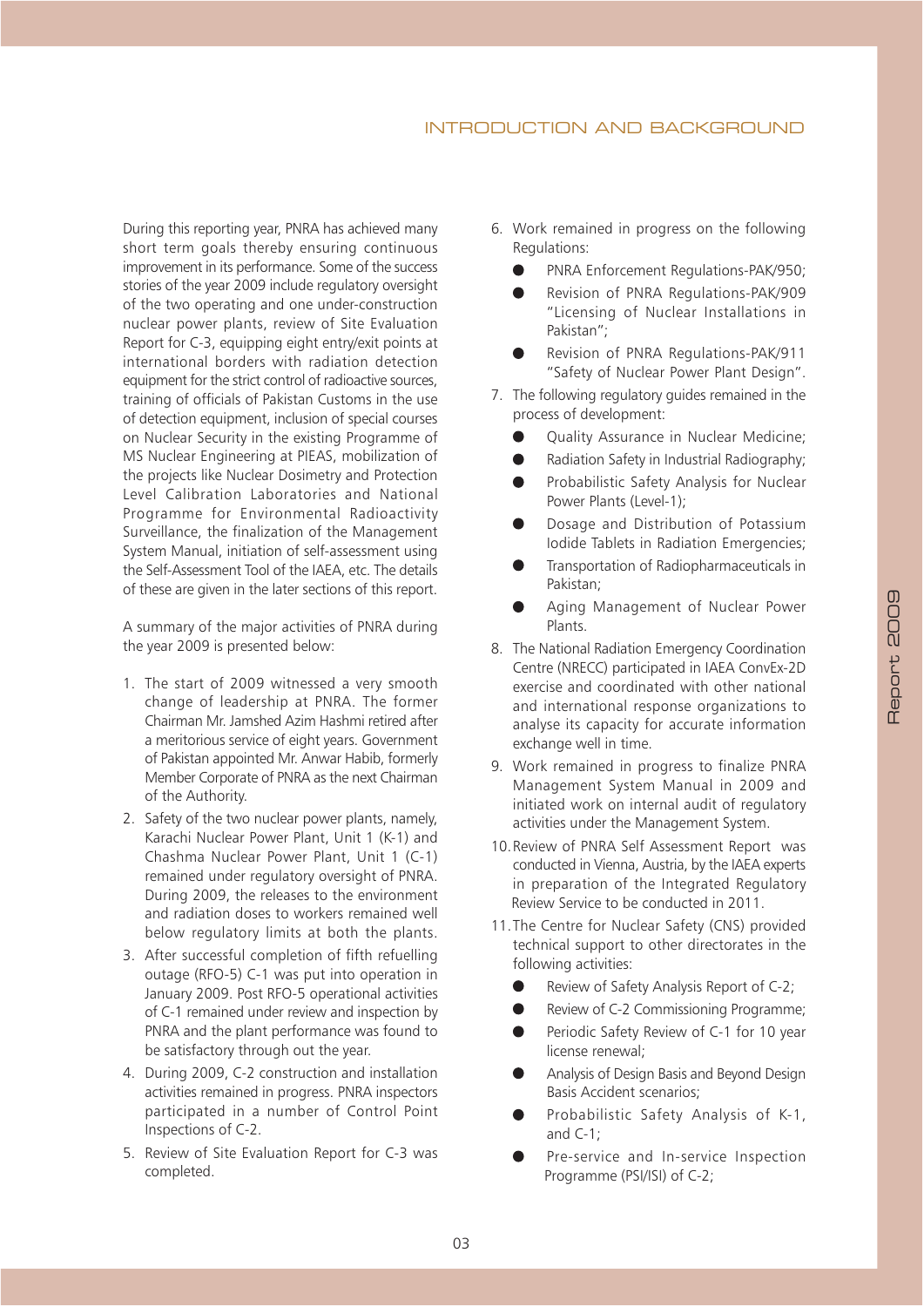- In-service Inspection Programme(ISI) of C-1 for second ten vearly interval:
- Participation in inspection of C-2 during equipment manufacturing, construction and installation phase:
- Re-evaluation of seismic hazards at NPP sites regarding g-value:
- Estimation of damage caused by nuclear accident considering Chashma site as a reference;
- Stress analysis of K-1 steam generator tubes.
- 12. Two training courses for first responders and officers of RESCUE 1122 were conducted in Lahore. More than 80 officers and 500 first responders were educated in response to a radiological emergency.
- 13. Specialized trainings in different areas of nuclear security were provided to the officials from different national organizations like first responders, emergency response personnel, front line officers, law enforcement agencies, operators etc.
- 14. The PNRA School for Nuclear and Radiation Safety conducted twenty five (25) courses in which 321 officers from PNRA as well as PAEC participated. In addition, PNRA arranged thirteen (13) training courses at external organizations in which sixty nine (69) PNRA officials received training in various disciplines. Physical models of Primary System Equipments are being manufactured at China Nuclear Power Corporation to be used at SNRS.
- 15. NPP Soft Panel Training Simulator, developed in collaboration with PAEC has been installed and is in the process of commissioning at PNRA Head Quarters.
- 16. The newly established regional inspectorates at Peshawar and Quetta have become fully functional and field inspections were initiated during 2009.
- 17. Strategically important eight entry/exit points like Torkham, Chamman, Sost, Taftan, Wagha and sea ports of Gawadar, Karachi and Bin Qasim were equipped with radiation detection equipment and manpower was trained.

18. A network of six incident response mobile Laboratories has been established to provide quidance and expert opinion to first responders in case of a nuclear security incident in the country.

## **Targets for the Year 2010**

The targets set for the year 2010 are briefly outlined below:

- 1. Continue to monitor the licensees activities to avoid any major incident, overexposure to workers and releases to the environment;
- 2. Enhance the licensing net for diagnostic radiation facilities by another five (05) percent;
- 3. Strive to issue the PNRA Enforcement Regulations (PAK/950) and Regulations on the Safety of Nuclear Research Reactors Operation (PAK/923);
- 4. Revise the following PNRA Regulations:
	- Regulations on "Licensing of Nuclear Installations in Pakistan - PAK/909" ;
	- Regulations on "Safety of Nuclear Power Plant Design - PAK/911".
- 5. Issue the following Regulatory Guides:
	- Quality Assurance in Nuclear Medicine;
	- Radiation Safety in Industrial Radiography;
	- Probabilistic Safety Analysis for Nuclear Power Plants (Level-1);
	- Dosage and Distribution of Potassium Iodide Tablets in Radiation Emergencies;
	- Aging Management of Nuclear Power Plants.
- 6. Initiate Self Assessment of regulatory activities using IAEA SAT Tool in preparation of IRRS Mission  $-2011$ ;
- 7. Provision of security upgrades at twelve medical centres using Category 1-3 radioactive sources in private and public sector;
- 8. Establishment of physical protection laboratories and repair maintenance Laboratories at PNRA in collaboration with IAEA.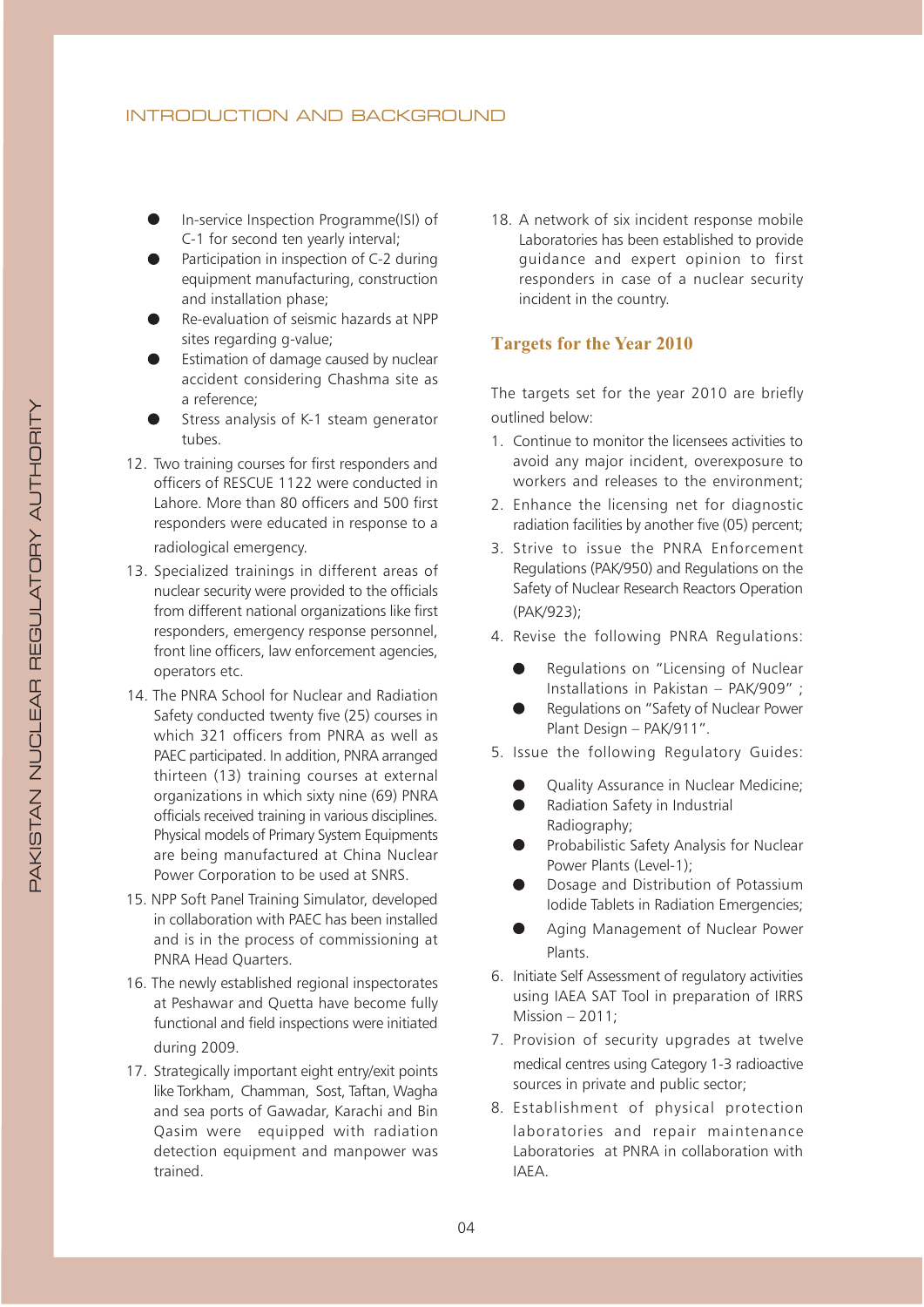

05

Report 2009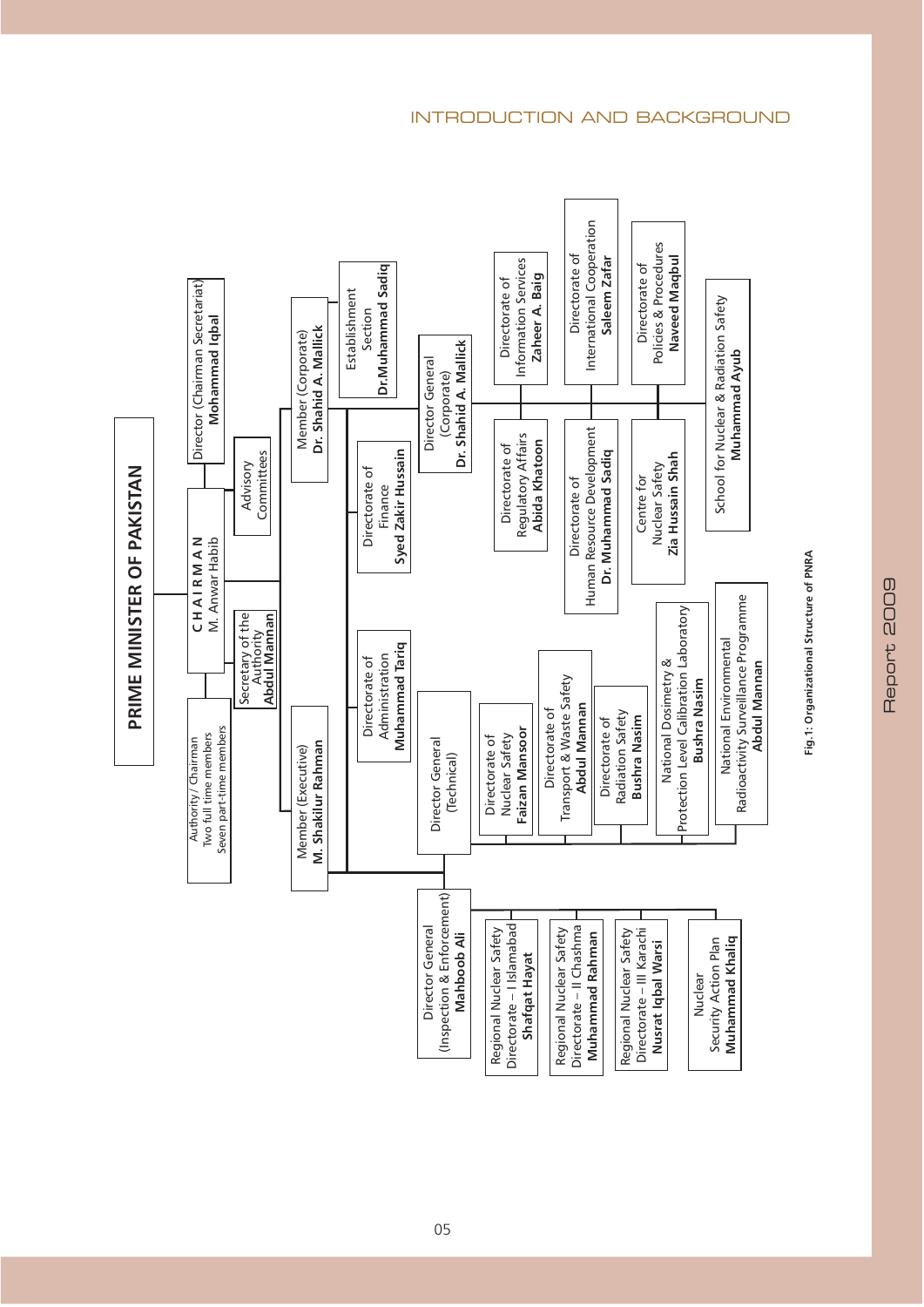# 2<br>REGULATORY FRAMEWORK

Under the provisions of PNRA Ordinance 2001. PNRA has established a regulatory framework to regulate nuclear installations and radiation facilities in the country. This framework provides national regulations, regulatory guides and applicable safety standards in accordance with the provisions of the Ordinance for licensing of nuclear installations and radiation facilities in Pakistan. The compliance with the regulatory requirements prescribed by the Ordinance, national regulations and conditions attached to a license or authorization is verified through review and assessment of licensee's submissions and regulatory inspections. The non compliance of regulatory requirements is controlled through enforcement actions such as warning notices, curtailing activities, shutting down the facility, suspension and or revocation of a licence in extreme cases.

The Ordinance provides the statutory basis for the Authority and defines its powers, functions and responsibilities with regards to grant of authorization, conducting inspections and taking enforcement actions in case of non-compliance.

The Ordinance empowers PNRA to:

- 1. devise, adopt and enforce regulations and rules for nuclear safety and radiation protection in accordance with the provisions of the Ordinance:
- 2. grant authorization or issue licence for the production storage, trade in and use of any nuclear substance and nuclear material in accordance with the rules and regulations issued under the Ordinance;
- 3. inspect all nuclear installations, radiation facilities, waste facilities, nuclear substances or radioactive materials to ensure that regulations concerning safety measures are properly being followed:
- 4. cancel or suspend a license in case of noncompliance of any of the provisions of the Ordinance, regulations, or failure to comply with the terms and conditions of the license;
- 5. determine the extent of civil liability for an operator of a nuclear installation in case of nuclear accidents thereby safeguarding the public against risk from nuclear damage.

The Ordinance is the highest level document in

the legislative or regulatory pyramid of PNRA followed by national regulations which are mandatory for the licensees and the regulatory quides which describe methods acceptable to PNRA to meet the requirements of requlations. The national regulations also have provisions for the licensee to follow the other international quidance documents in the areas in which the PNRA regulatory quides are not available subject to demonstrating that the safety is not compromised. The regulatory pyramid of PNRA is shown in Figure  $2:$ 

## **Regulations**

The regulations provide the regulatory basis to PNRA for performing its functions for protecting the radiation workers, public and environment from harmful effects of radiation. The regulations are developed in a transparent manner by seeking and incorporating the opinion of all the stakeholders of PNRA including the government and the general public. The regulations approved by the Authority are formally notified in the official Gazette of Pakistan.

National regulations which have been officially notified so far are available at PNRA Website http://www.pnra.org.

According to the procedure for preparation, revision and adoption of Regulations, the regulations once issued are subject to review after every five years of promulgation. If required, the regulations are revised on the basis of implementation experience,

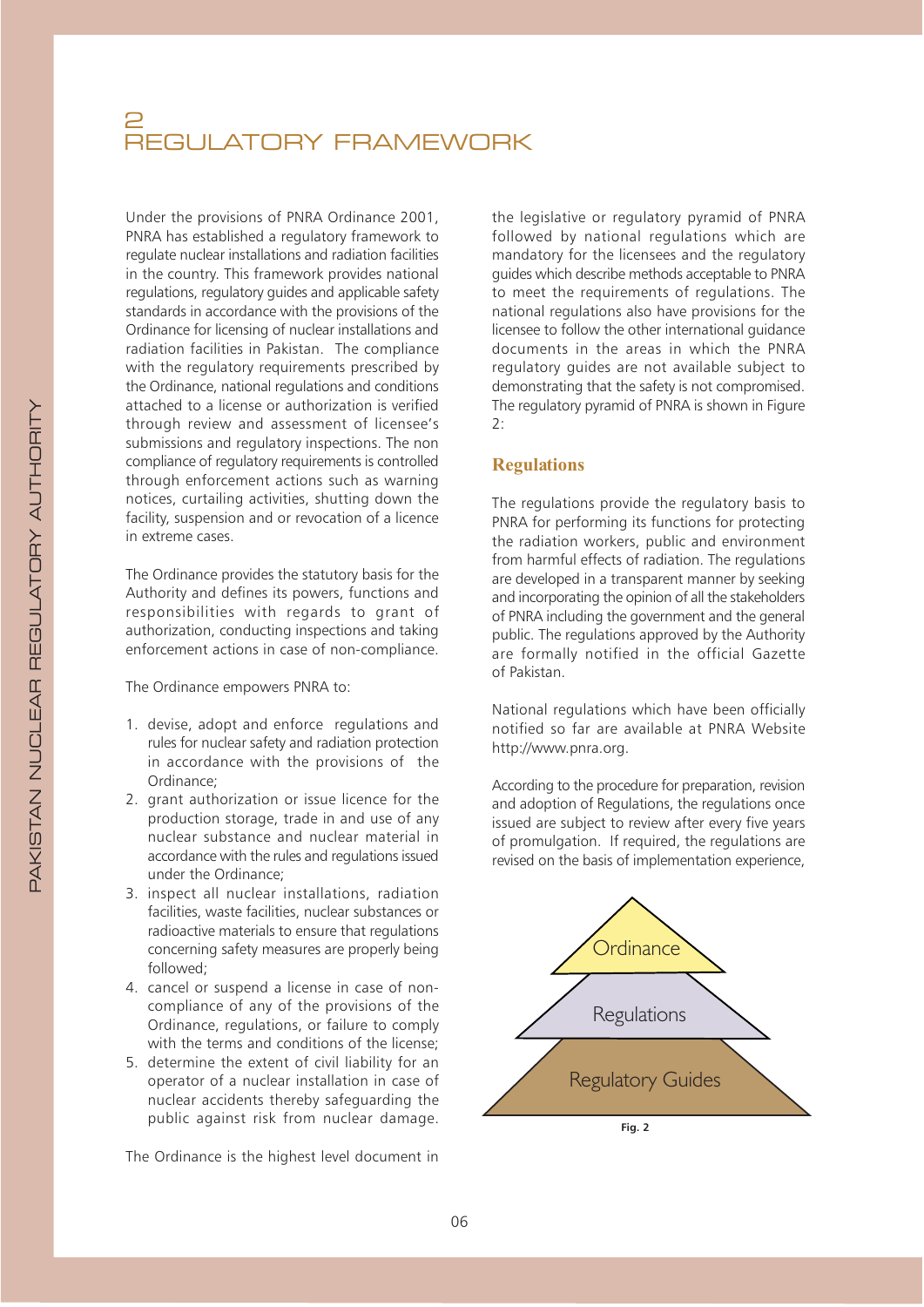## REGULATORY FRAMEWORK

feedback from licensees and regulatory staff, request from the stakeholders and current international practices. During 2009, work was initiated on revision of the following regulations which have completed five years of promulgation:

- 1. Regulations on the Safety of Nuclear Power Plant-Design - (PAK/911);
- 2. Regulations for Licensing of Nuclear Installation(s) in Pakistan  $-$  (PAK/909):
- 3. Pakistan Nuclear Safety and Radiation Protection (PNSRP) Regulations - 1990.

In addition, development of the following draft regulations remained in progress during 2009:

- 1. Pakistan Nuclear Regulatory Authority Enforcement Regulations - (PAK/950);
- 2. Regulations on Safety of Nuclear Research Reactor(s) Operation - (PAK/923);
- 3. Regulations on Decommissioning of Facilities using Radioactive Material - (PAK/930).

## **Regulatory Guides**

The regulatory guides are developed with the view to facilitate the licensee in understanding the requirements of national regulations and provide guidance for their implementation. In case, where PNRA regulatory quides are not available, the guidance from regulatory guides of USNRC or IAEA is acceptable under provisions of PAK/909.

During 2009 following regulatory guides remained in the process of development:

- 1. Quality Assurance in Nuclear Medicine.
- 2. Radiation Safety in Industrial Radiography.
- 3. Probabilistic Safety Analysis for Nuclear Power Plants (Level-1).
- 4. Dosage and Distribution of Potassium Iodide Tablets in Radiation Emergencies.
- 5. Transportation of Radiopharmaceuticals in Pakistan.
- 6. Aging Management of Nuclear Power Plants.

### **Procedures**

PNRA has developed a central registry of all regulatory documents generated within PNRA including Regulations, Regulatory Guides and internal working procedures at its Directorate of Policies and Procedures. The main objectives of central registration are standardization, harmonization, and effective control of regulatory documents issued so that uniform regulatory practices are followed throughout PNRA.



Participants of a Meeting for the Finalization of a National Regulation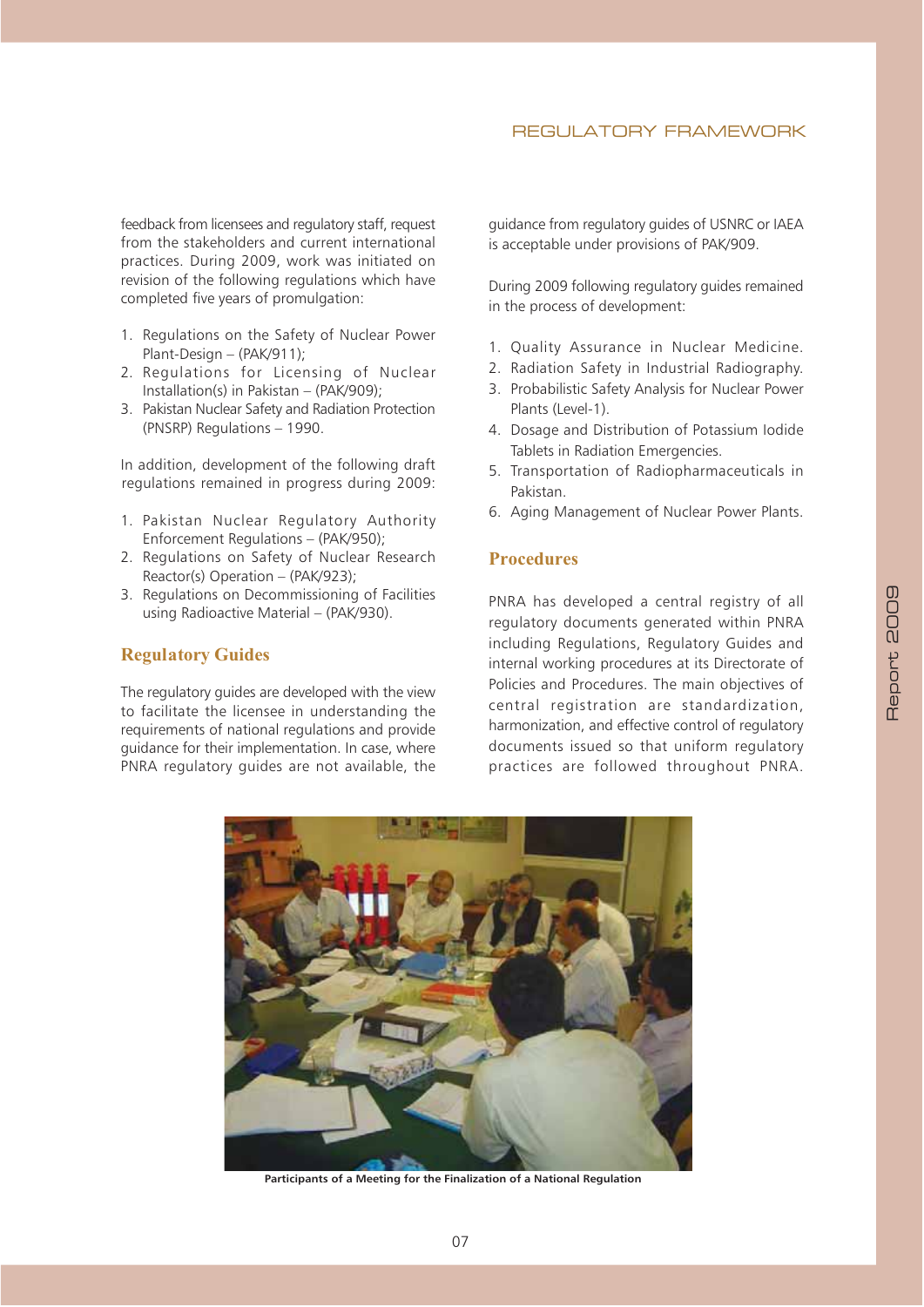# 3<br>NUCLEAR SAFET

One of the primary functions of PNRA is to regulate the operation of nuclear installations and facilities to protect the workers, the general public and the environment from the harmful effects of radiation. These goals are achieved by formulating and implementing various regulations. Under these regulations the owners of nuclear facilities are required to fulfil a number of requirements throughout the lifecycle of the nuclear facility starting right from its siting till decommissioning and rehabilitation of the site. Further, the operators of nuclear installations also need to be licensed by PNRA. Nuclear facilities have to maintain a certain minimum acceptable level of safety during the operation and PNRA keeps vigilance over safety performance through normal regulatory processes of review and assessment, inspections and enforcement. Moreover PNRA proactively interacts with the licensees to identify and resolve potential safety issues. In this regard PNRA conducts quarterly meetings with the licensees of nuclear power plants on safety issues. PNRA also uses enforcement measures such as directives for corrective action. curtailing activities etc. to require licensees to take corrective actions against the regulatory findings/deficiencies.

At present, PNRA is regulating a number of nuclear

installations including two operating nuclear power plants, one under construction nuclear power plant, two nuclear power plants in planning phase, two research reactors and one facility for manufacturing of nuclear safety class equipment. Details of these facilities are given in Table 1:

## **Review and Assessment**

#### **Operating Nuclear Power Plants**

PNRA performs review and assessment of submissions made by its licensees and applicants in support of their applications for licensing or modification in their facilities. They also have to submit a number of routine and non-routine reports required under national regulations or conditions of authorization. All these reports are reviewed at PNRA. The purpose of review and assessment is to verify compliance of licensees' activities with regulatory requirements (i.e. national regulations, licence conditions, applicable codes and standards and proven engineering practices). PNRA issues directives for necessary actions if the review and assessment indicates non-compliances with the requilatory requirements or adverse trend in safety performance is found. In 2009, PNRA issued five

| Sr.No.           | <b>Installation/Facility</b>                  | <b>Status</b>             | <b>Type</b>                             | Capacity                                                      | Commercial<br><b>Operation</b> |
|------------------|-----------------------------------------------|---------------------------|-----------------------------------------|---------------------------------------------------------------|--------------------------------|
| 1 <sub>1</sub>   | Karachi Nuclear Power Plant<br>$(K-1)$        | In Operation              | Pressurized Heavy Water Reactor         | 137 MWe                                                       | 1972                           |
| 2.               | Chashma Nuclear Power Plant Unit-1<br>$(C-1)$ | In Operation              | Pressurized Light Water Reactor         | 325 MWe                                                       | 2000                           |
| 3.               | Chashma Nuclear Power Plant Unit-2<br>$(C-2)$ | <b>Under Construction</b> | Pressurized Light Water Reactor         | 340 MWe                                                       | 2011 (expected)                |
| $\overline{4}$ . | Chashma Nuclear Power Plant Unit-3<br>$(C-3)$ | Planning Phase            | Pressurized Light Water Reactor         | 340 MWe                                                       | 2015 (expected)                |
| 5.               | Chashma Nuclear Power Plant Unit-4<br>$(C-4)$ | Planning Phase            | Pressurized Light Water Reactor         | 340 MWe                                                       | 2016 (expected)                |
| 6.               | Pakistan Research Reactor-1<br>$(PARR-1)$     | In Operation              | Research Reactor                        | 10 MWt                                                        | 1965                           |
| 7 <sub>1</sub>   | Pakistan Research Reactor-2<br>$(PARR-2)$     | In Operation              | Research Reactor                        | 30 kWt                                                        | 1991                           |
| 8.               | Heavy Mechanical Complex-3<br>$(HMC-3)$       | Production                | Manufacturer of<br>Mechanical Equipment | Safety class 2 and<br>3 tanks, vessels and<br>heat exchangers | 2006                           |

Table -1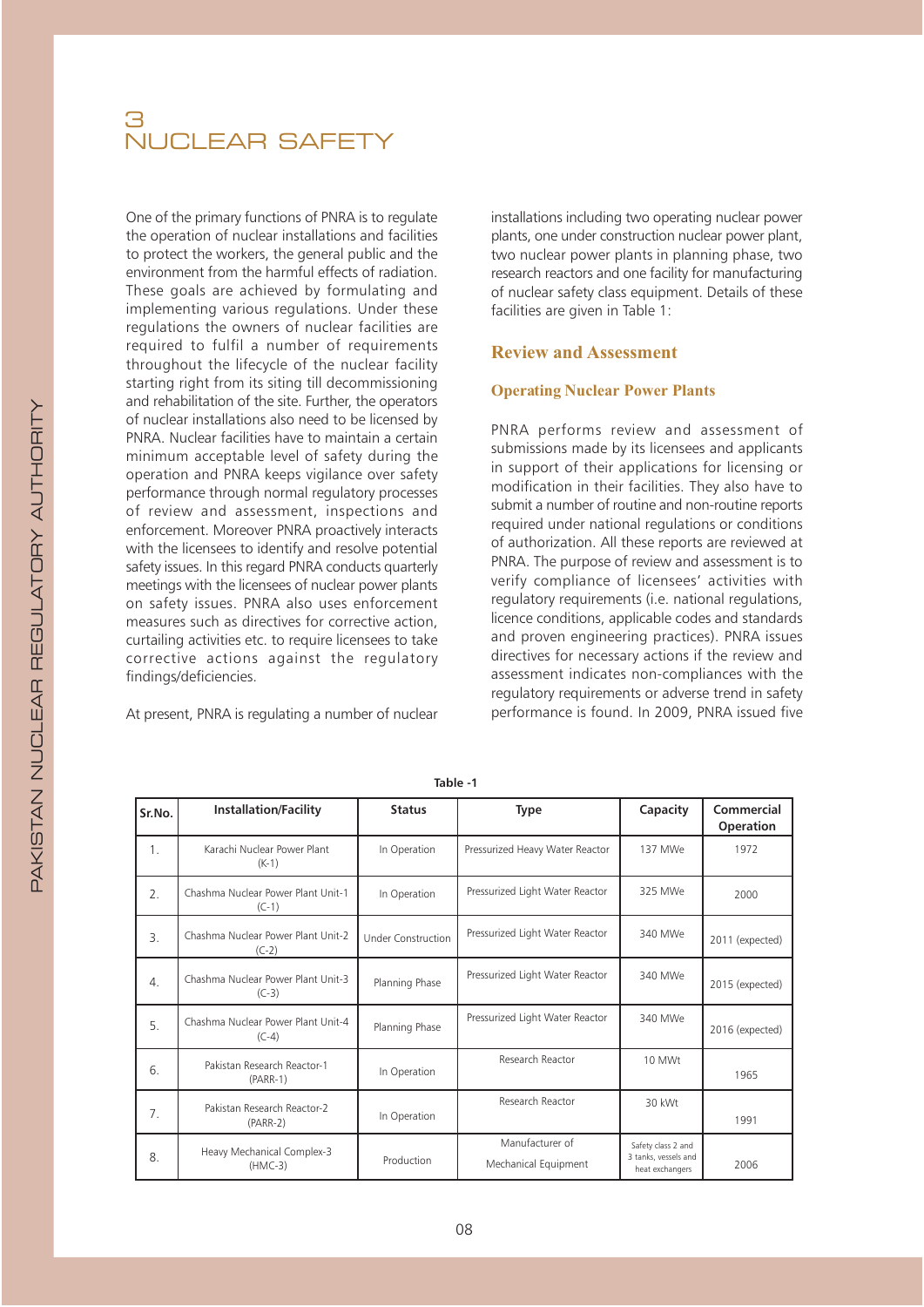(05) directives to K-1, eighteen (18) to C-1 and nine (09) to C-2. K-1 has completed actions on three of these directives whereas actions on remaining two directives will be completed during the implementation of approved modifications. Out of eighteen directives issued to C-1, actions on fifteen (15) directives have been completed whereas C-2 has completed actions on eight (08) directives. Figure 3 provides information on review and assessment activities carried out by PNRA for operating nuclear power plants K-1 and C-1 during 2009.



PNRA also reviewed In-Service Inspection (ISI) programme for C-1 for next ten years cycle. Under the existing regulations, operating licence is issued to nuclear power plants for ten years. After completion of ten (10) years of operation, plant has to perform its comprehensive safety review called "Periodic Safety Review" (PSR). In PSR it has to be determined that the plant can be safely operated and can meet the current regulatory requirements and safety standards. The operating licence issued to C-1 will expire in December 2010 and currently the plant is undergoing a PSR. PNRA is performing online review of PSR reports by forming a dedicated review team. A detailed work plan has been prepared in consultation with C-1 for completing the review in time. The submission of reports will complete in June 2010 and review is expected to complete in the third quarter of 2010 so that a decision regarding licence revalidation may be taken by the end of 2010. K-1 has submitted a request to PNRA to extend the operating licence for ten years i.e., upto 2019. The request is being analysed at PNRA and a decision for extending the licence or otherwise will be made by the end of this year.

## **Under Construction Nuclear Power Plant**  $(C-2)$

In November 2009, PNRA received an application from PAEC for allowing fuel loading in C-2. The request was accompanied with the Final Safety Analysis Report (FSAR) and Probabilistic Safety Assessment (PSA) report alongwith other submissions required for the permit. PNRA has started the review of submissions and a review team comprising experts in relevant fields has been formed for performing the review and a detailed work plan has been prepared with targets and milestones to complete the review. The detailed review is expected to be completed by November 2010.



PNRA has completed the review and assessment of commissioning programme and Pre-Service and In-Service Inspection (PSI/ISI) programme of C-2. The implementation of corrective action on review queries of both the documents is being followed-up.

In 2009, PNRA issued nine (09) directives to C-2 and the licensee has completed actions on eight (08) of these directives.

### **Nuclear Power Plants in Planning Stage**

Pakistan Atomic Energy Commission (PAEC) has planned to install two new nuclear power plants (C-3 and C-4) of 340 MWe at Chashma site. PAEC submitted application for registration of site for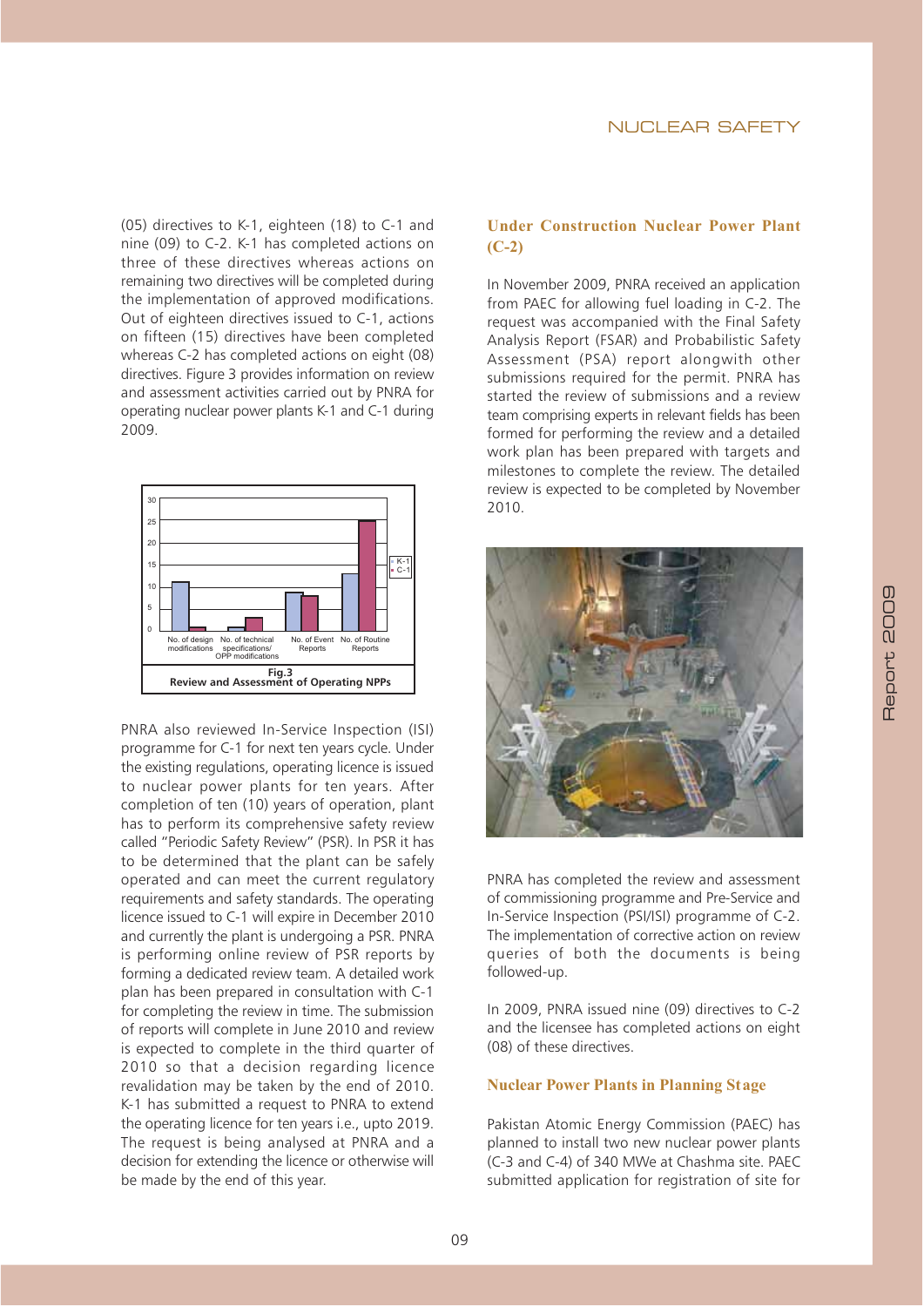C-3 and C-4 alongwith Site Evaluation Report (SER). The national regulations require submission of SER and No-Objection Certificates (NOCs) from relevant government agencies for registration of site. PAEC has submitted some of the required NOCs whereas some are still awaited. A decision on site registration will be made after receiving the remaining NOCs.

## **Licensing of Operating Personnel**

PNRA ensures that each nuclear installation has appropriately qualified and trained operating personnel available throughout the life span of the facility. In accordance with Regulations PAK/913, the operating personnel requiring a license from PNRA include the Shift Supervisors, Shift Engineers and Reactor Operators. PNRA conducts oral and practical operating examination for award of licenses to these personnel. Such licenses are renewed annually.

During the reported period, twelve (12) personnel at C-1 and three (03) at K-1 were granted new Operator's Licences. The licences of existing plant operating personnel were also renewed, including thirty five (35) at C-1, thirty (30) at K-1, and twentyone (21) at PARR-I and PARR-II. Figures 4 and 5 present a picture of licenses issued to C1 and K1 operating personnel respectively.





Licensing of Operating Personnel of K-1

## **Inspections of Nuclear Installations**

The main purpose of regulatory inspections at nuclear installations is to ensure that the licensees are conducting their operation in accordance with the national regulations, license conditions and the directives issued from time to time. It is also verified that appropriate measures are being taken by the licensee to promote safety culture. Various types of routine as well as unplanned and reactive inspections are carried out in agreement with the "PNRA Inspection Programme".

To carry out inspection activities, PNRA has established three Regional Nuclear Safety Directorates in Islamabad, Kundian and Karachi, namely RNSD-I, RNSD-II and RNSD-III, respectively. Resident inspectors have been posted at the two nuclear power plants, K-1 and C-1. The RNSDs conduct regulatory inspections of nuclear installations in their respective regions.

PNRA performed regulatory inspections of various safety related structures, systems and components at K-1. PNRA conducted a total of sixty four (64) inspections and issued five (05) directives to K-1 requiring various actions to be taken to enhance the plant safety. A comparison of regulatory inspections performed during the previous years is presented in Figure 6.

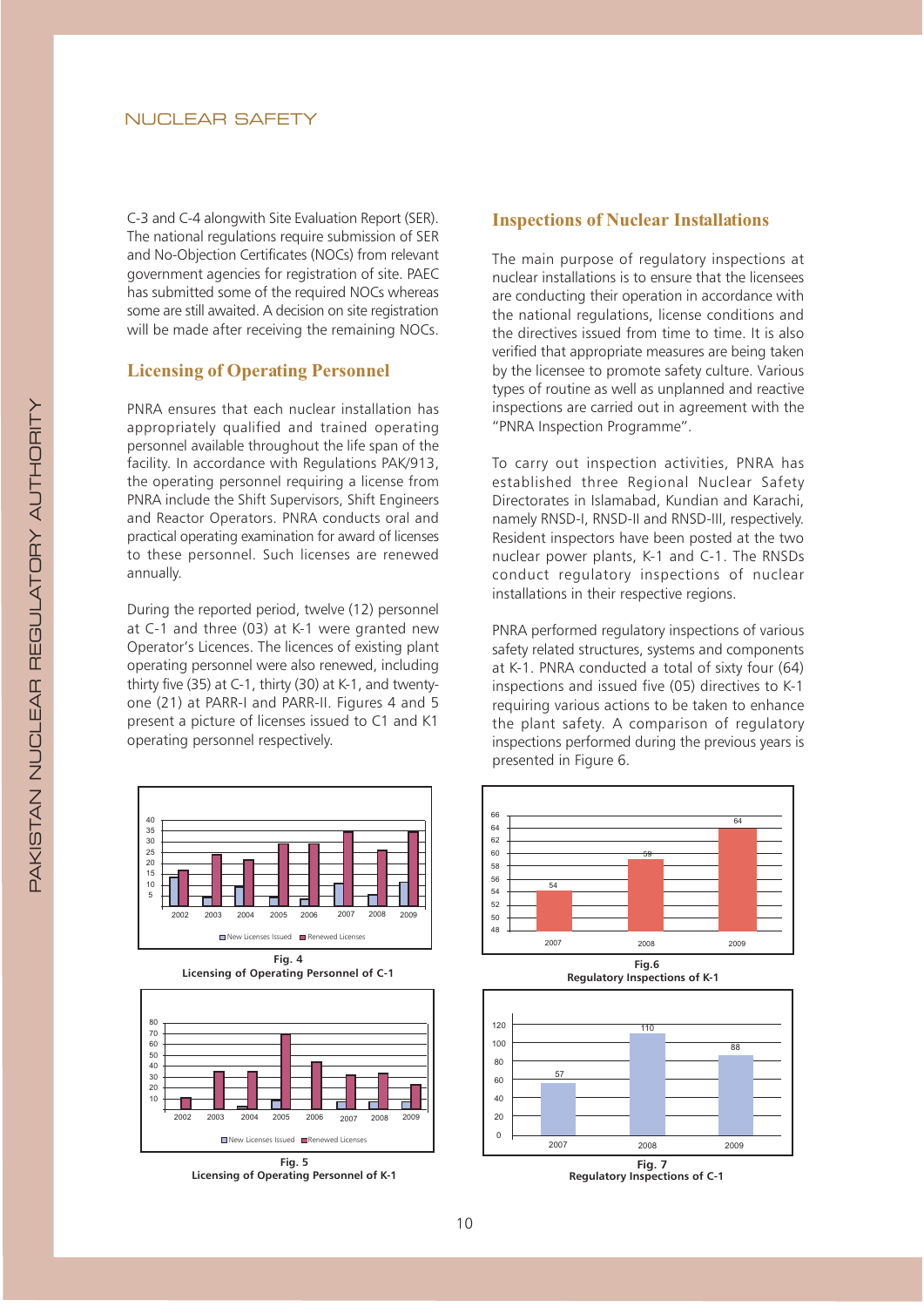#### **NUCLEAR SAFETY**





In 2009, PNRA performed periodic inspections in addition to routine and daily inspections of C-1. Main Control Room inspections were performed as part of daily inspections. In all, PNRA performed eighty eight (88) inspections and issued eighteen (18) directives to C-1 requiring various actions for safety improvement. Regulatory inspections carried out at C-1 have been graphically represented in Figure 7. The findings and observations of these inspections were communicated to C-1 and would be followed-up in subsequent inspections.

PNRA carried out Control Point Inspections at the site of under construction nuclear power plant C-2. During control point, PNRA witnesses the activity or reviews the test results and after the acceptance. licensee is allowed to proceed further. Inspection reports were issued requiring various actions from the licensee, its contractors and sub-contractors. In all, PNRA performed four hundred and thirty six (436) inspections and issued three (03) directives to C-2 requiring various actions for safety improvement. In addition, PNRA performed three (03) inspections at China during equipment manufacturing (Figures 8 and 9).

PNRA performed six (06) inspections of PARR-I and PARR-II in 2009 including special inspection regarding irradiation of Uranium for Mo-99 production at PARR-I. Recommendations were issued identifying deficiencies and requiring the licensee to take necessary actions for improvements in safety.

## **Equipment Manufacturer (HMC-3)**

HMC-3 has been licensed by PNRA for manufacturing safety class mechanical equipment for nuclear power plants in Pakistan. Figure 10 provides the overall representation of the regulatory inspections performed during the manufacturing of these equipment. In 2009, PNRA conducted thirty four (34) regulatory inspections for manufacturing of emergency feed water tank, post accident sampling cabinet and low pressure filter of auxiliary system.

The decreasing trend of regulatory inspection was mainly due to the decrease in number of equipment to be manufactured for C-2 in 2009.

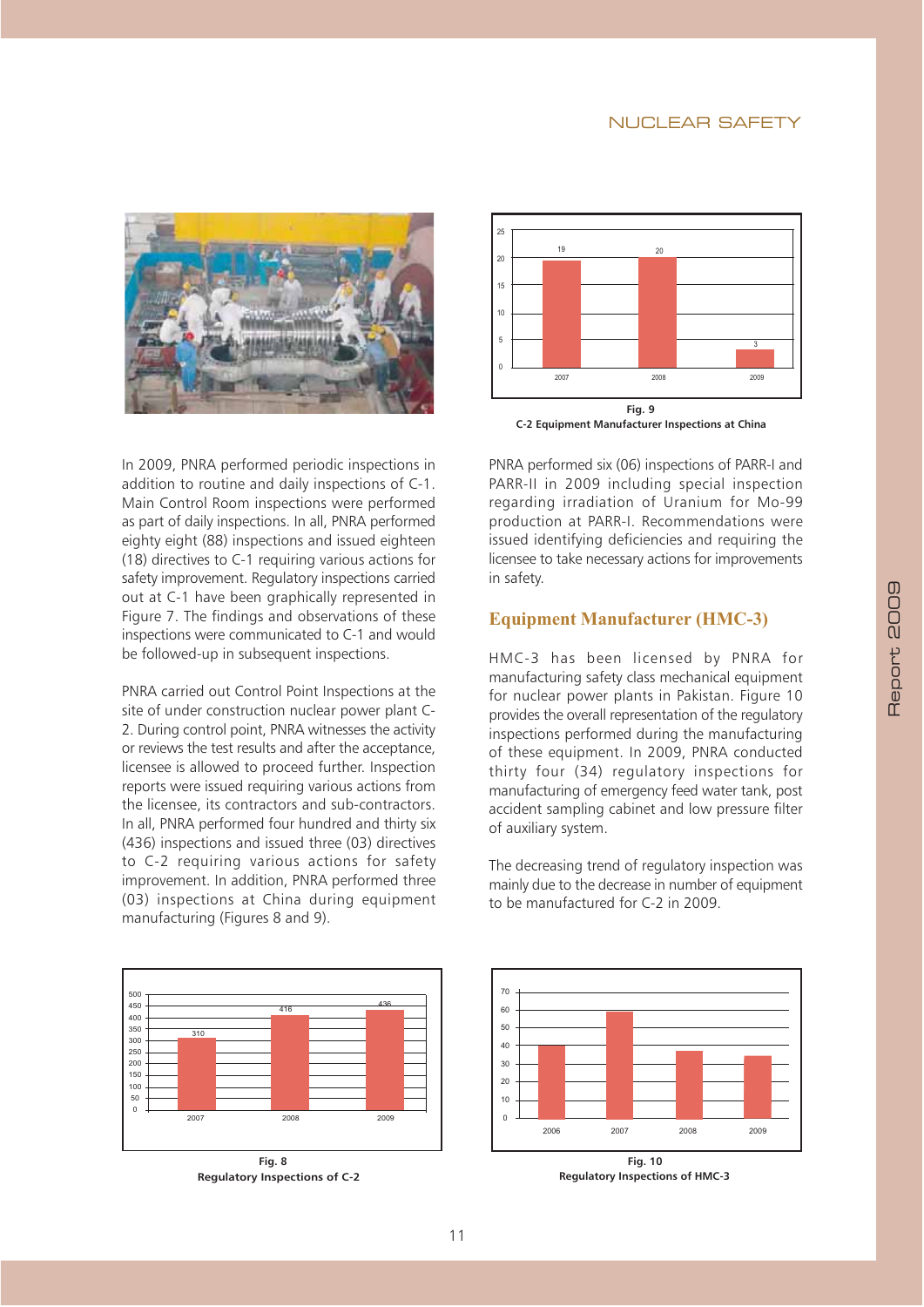# 4<br>RADIATION SAFET

"To protect the radiation workers, general public and the environment from harmful effects of radiation" is the prime responsibility of PNRA. In order to fulfil this responsibility PNRA regulates all issues related to radiation safety at nuclear installations and radiation facilities in the country. PNRA performs licensing of nuclear installations and radiation facilities and conducts review. assessment, inspection, enforcement and other regulatory activities relevant to radiation safety being implemented at these installations and facilities.

PNRA closely monitors the radiation exposure records of radiation workers in nuclear installations and radiation facilities and these records are routinely updated in database of radiation exposures. During the reported period radiation exposures of all radiation workers remained within regulatory limits at all licensed nuclear installations and radiation facilities

A plan for radiological protection of patients has been initiated to assess the radiation doses to patients in diagnostic and therapeutic radiology. The programme includes data collection from various hospitals and medical centres in the country and subsequent analysis against quidance levels provided in national regulations.

### **Review and Assessment**

Review and assessment of licensee's submissions is a major regulatory activity to ensure compliance of regulatory requirements for radiation safety set forth in national regulations. Radiation protection programmes of various nuclear and radiation facilities were reviewed during the reporting period. Similarly certain radiation safety implementing procedures and ALARA plans of installations and facilities were also evaluated. Dosimetry programme and dose results were assessed. Evaluation and trending of



Trend of Average Ambient Radiation Levels<br>Around Nuclear Power Plants

ambient radiation levels around the nuclear power plants is continuously performed at PNRA. A trend of average ambient radiation levels around nuclear power plants during the previous vears is given in Figure 11.

### **Radiation Safety at Nuclear Installations**

#### **Karachi Nuclear Power Plant, Unit 1**

As mentioned in the earlier chapters, K-1 was relicensed for operation beyond its design life until December 2009. PNRA reviewed several submissions regarding radiation safety during the reported period. K-1 dosimetry programme was evaluated and recommendations were communicated to K-1 for improvement. K-1 annual safety report for the previous year and monthly technical reports of reported period were reviewed. Assessment of radiation exposures to plant workers was performed and these were found to be within regulatory limits. During the reported period a detailed evaluation of radiation exposures to K-1 workers over the past nine vears was performed and it was observed that more than 90% workers remained below 10 mSv dose range (Figure 12). Ambient radiation levels at K-1 and in the city were evaluated during the reported period and it was observed that these are generally at the level of natural background of area. Radiation safety remained a core concern in all inspections of K-1. PNRA, in collaboration with K-1 management, ensured better implementation of ALARA and radiation safety principles.



#### **Chashma Nuclear Power Plant, Unit 1**

After successful completion of 5th Refuelling Outage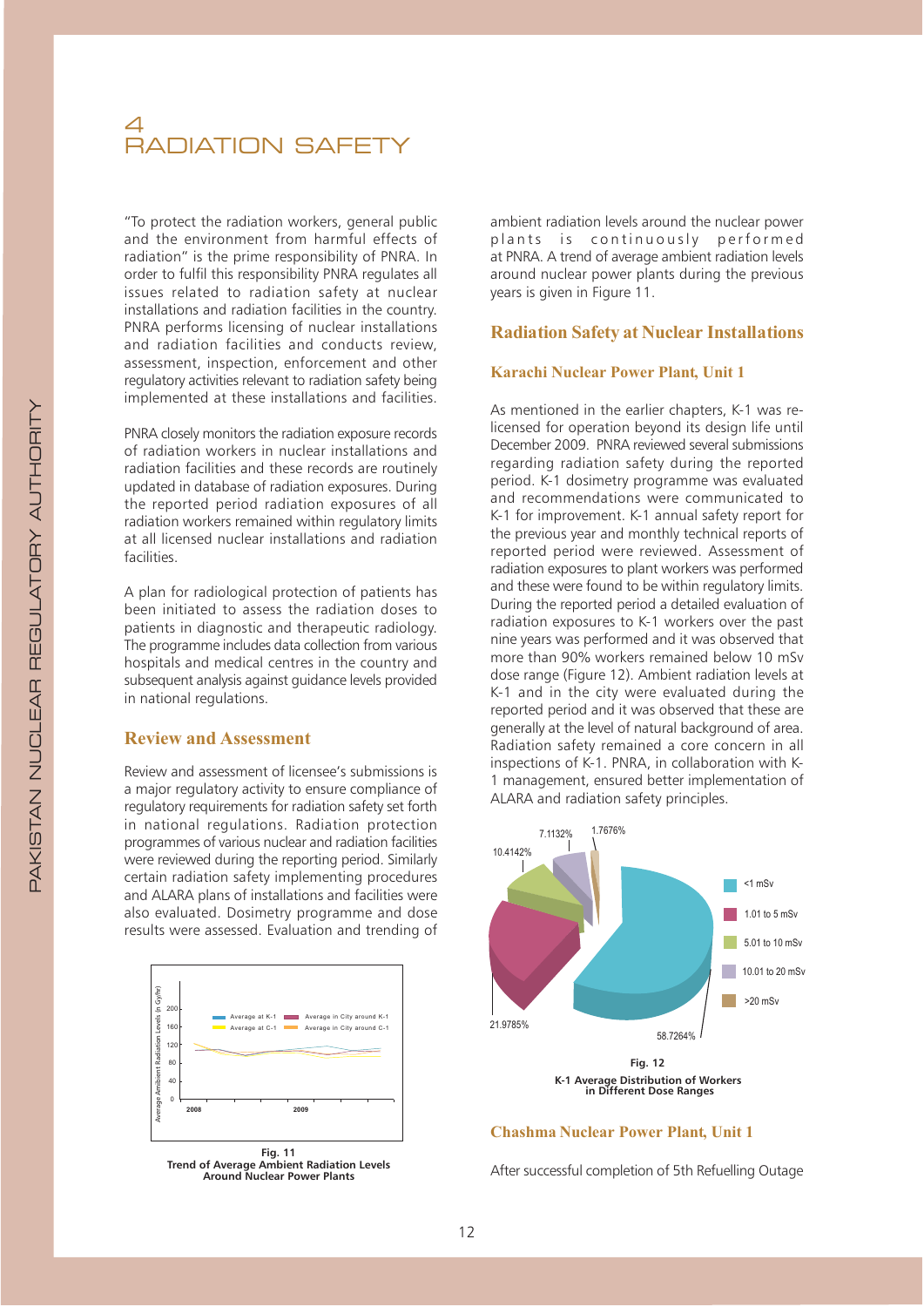(RFO-5) which lasted over a period of about 5 months. C-1 came back into operation in January 2009. RFO activities at C-1 were monitored by PNRA with emphasis on ALARA implementation. Radiation exposures received during RFO-5 were evaluated against exposure estimates, ALARA plans and previous experiences. C-1 annual reports on radiation exposure to workers and environmental monitoring results for the previous year were reviewed during the reported period and results were found to be in compliance with regulatory requirements. A detailed evaluation of radiation exposures to C-1 workers over the past nine years was performed during reported period and it was found that about 95% workers remained in below 1 mSv dose range (Figure 13). C-1 monthly reports were assessed while continuous evaluation and trending of ambient radiation levels at C-1 and in the city was performed in the reported year. It was observed that ambient radiation levels at C-1 are generally at the level of natural background of the area.





## **Radiation Safety at Radiation Facilities**

The radiation facility is defined as any facility other than a nuclear installation that uses radioactive material or devices or apparatus capable of generating jonizing radiation for scientific, medical, industrial or research purposes. These facilities include therapeutic and diagnostic radiology centres, nuclear medicine centres, industrial radiography services, blood, food and material irradiators, baggage scanners, oil well logging units, educational and research establishments, agricultural centres etc. PNRA ensures that these facilities are operating safely and the doses to the workers and the general public not only remain well within the regularoy limits but the facilities also follow the ALARA principal.

### **RADIATION SAFETY**

#### **Licensing of Radiation Facilities**

A license from PNRA is required for use of any radioactive material or radiation equipment in medical, industrial, research or any other area. This license is issued for a specific use and for a specified time after thorough review and assessment of safety provisions. By the end of reporting period more than 1975 radiation facilities were licensed with PNRA. These include around 50 large medical centres, 175 industrial users, 48 research institutes, 8 irradiators, 98 importers and more than 1600 diagnostic x-ray facilities. Currently all radiation facilities and about 50% of the diagnostic x-ray centres are licensed with PNRA. PNRA has been working to bring all diagnostic medical facilities under effective regulatory control. During the reported period around 5% increase was observed in the number of licensed radiation facilities. Distribution of various types of radiation facilities are shown in Figure 14.



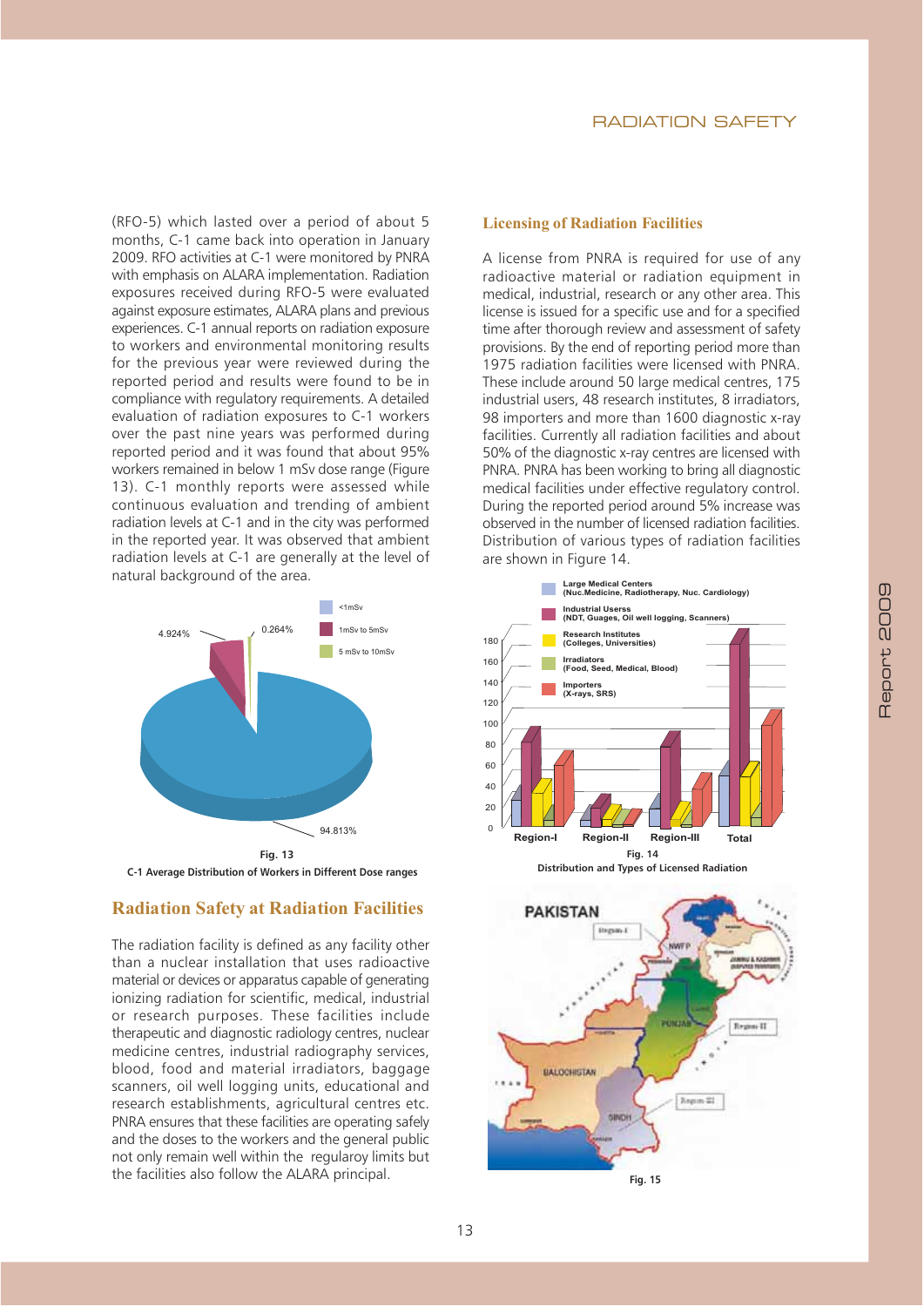According to national regulations an appropriate radiation protection programme commensurate with hazard categorization of facility is required to be documented and effectively implemented at radiation facilities. During the reported year, radiation protection programmes and relevant procedures of several major radiation facilities were thoroughly reviewed. Radiation safety design features of a large number of facilities were assessed in the reported vear and directives were issued to the respective facilities for improvement. Most of the directives have been complied with and the remaining are being actively pursued by PNRA.

#### **Occupational Exposures at Radiation Facilities**

In accordance with national regulations the licensees are required to provide radiation exposure record of all radiation workers on annual basis. This record is verified by PNRA through comparison with the reports of dosimetry service provider. Currently nuclear power plants provide radiation dosimetry services to their own workers while PINSTECH & Karachi Institute of Radiotherapy and Nuclear Medicine (KIRN) provide this service not only to their own workers but also to other radiation workers in private sector on commercial basis.

PNRA maintains a database of this record. Currently, record of around 6,000 radiation workers is available in the database. The database helps in assessing compliance of regulatory dose limits, control of itinerant workers and trending of ALARA implementation. Assessment of radiation exposures to workers was performed and these were found to be within regulatory limits. It was assessed during a study of ten years record that around 95 % of workers remained in less than 5 mSv dose range. Distribution of workers of radiation facilities in different dose ranges is given in Figure 16.



#### **Inspections of Radiation Facilities**

In order to ensure compliance with regulatory requirements and implementation of radiation safety / ALARA principle at licensed facilities PNRA conducts periodic inspections of all radiation facilities and if required special inspections are also performed. Around one thousand five hundred (1500) inspections of radiation facilities were performed throughout the country during the year. These inspections mainly focused on facility-design, functioning, work practices and ALARA implementation. Inspection reports containing recommendations for improvement in compliance of regulations and ALARA principle were issued to inspected facilities and appropriately followed-up. An increasing trend of number of inspections performed is observed during the preceding years (Figure 17) which is mainly because of increased number of licensees and improved regulatory control.



**Regulatory Inspections of Rediation Facilities** 

## **Authorization for Import and Export of Radiation Sources and Equipment**

PNRA keeps a "cradle to grave" control on all radiation sources being imported and used in the country. In this regard record of all radiation sources or equipment being imported in or exported out of the country is maintained. A No Objection Certificate (NOC) from PNRA is required for import or export of any radiation source or equipment. This NOC is issued to only licensed users or importers after verification of source / equipment information details and intended end use. During the reported period number of NOCs issued was more than 1100. Out of these, about 1000 NOCs were issued for import of Sealed Radioactive Sources (SRS) and radiation apparatus while about 100 were issued for the export of disused sources to the original supplier.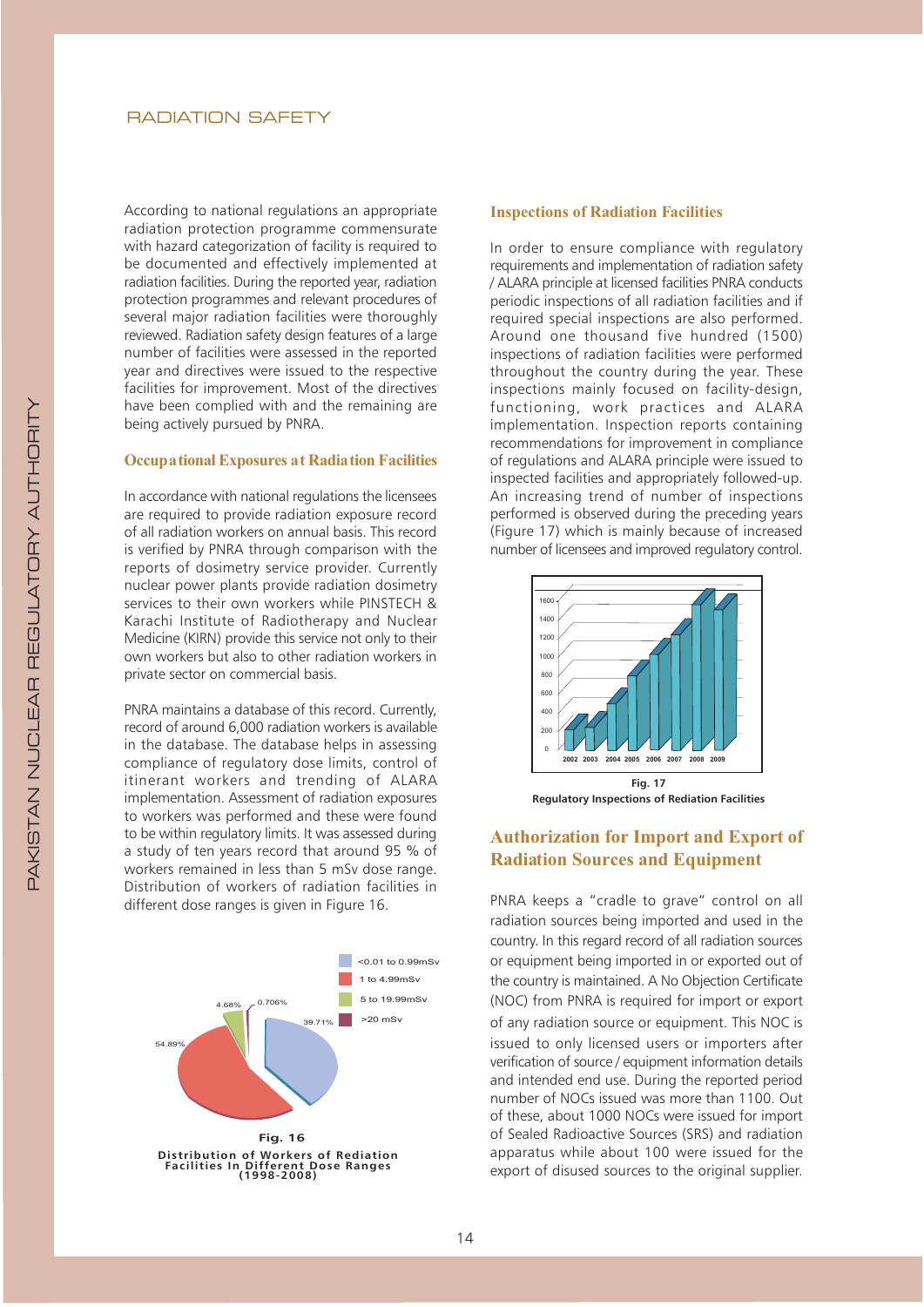# WASTE AND TRANSPORT SAFETY

Radioactive waste is generated as a result of operation of nuclear facilities, and application of radionuclides in industry, medicine, research, etc. Such waste contains materials that emit ionizing radiation, which has been recognized as a potential hazard to human health and the environment. The safe management of radioactive waste is therefore essential to protect members of the public and the environment from the harmful effects of ionizing radiations now and in the future, without imposing undue burdens on future generations. Long term safety of radioactive waste cannot be ensured until it has been emplaced in a disposal facility so as to contain it and isolate it from the biosphere. This requires formulation of a national waste management policy wherein the roles and responsibilities of relevant government organizations are clearly defined.

The responsibility for regulating the safe management of radioactive waste has been entrusted to PNRA under the Ordinance. Subsequently, PNRA has established national regulations on radioactive waste management - PAK/915 for the safe management of radioactive waste in the country. PNRA ensures that the requirements of these regulations are implemented by every user of radioactive material through review and assessment, inspection, authorization and enforcement actions at various stages.

## **Radioactive Waste Safety at Nuclear Facilities**

PNRA ensures safety of radioactive waste of nuclear facilities through review and assessment of licensees' submissions, inspection, issuance of authorization, etc. During these processes, it is ensured that discharges due to the operation of nuclear facilities are kept as low as reasonably achievable (ALARA) so that the doses to the members of the public are kept to a minimum possible. Following is a brief description of the discharges and radioactive waste management practices at different facilities:

#### **Karachi Nuclear Power Plant, Unit 1**

PNRA ensures that the operator maintains round the clock monitoring of gaseous effluent such as tritium, radioiodine, radioactive noble gases and radioactive particulates, released through KANUPP stack. The liquid effluent is discharged to sea. KANUPP has established its Derived Release Limits

(DRLs) for liquid and gaseous effluents based on 30% of public dose limit (1 mSv) as required under PAK/915. The annual gaseous releases to atmosphere (Figure 18), via stack remained well below these derived release limits during the year 2009. During the same period, the activity released to sea, as liquid effluent (Figure 19), was also much lower than the release limits.



**Fig. 18** Gaseous Effluent Releases from K-1



#### **Solid Waste**

K-1 has radioactive waste of more than 35 years of its operation. PNRA ensures the safety and security of this radioactive waste. On the recommendations of PNRA. K-1 has started to compile the inventory of all radioactive waste generated since its operation. So far. K-1 has provided the inventory of the last 18 years. During this year PNRA asked K-1 to expedite the compilation of remaining inventory. K-1 has also started work for the establishment of radioactive waste storage facility. Figure 20 provides information regarding the number of compacted drums stored at K-1 as solid radioactive waste generated due to operation of K-1. The total activity of solid radioactive waste has been shown in Figure 21.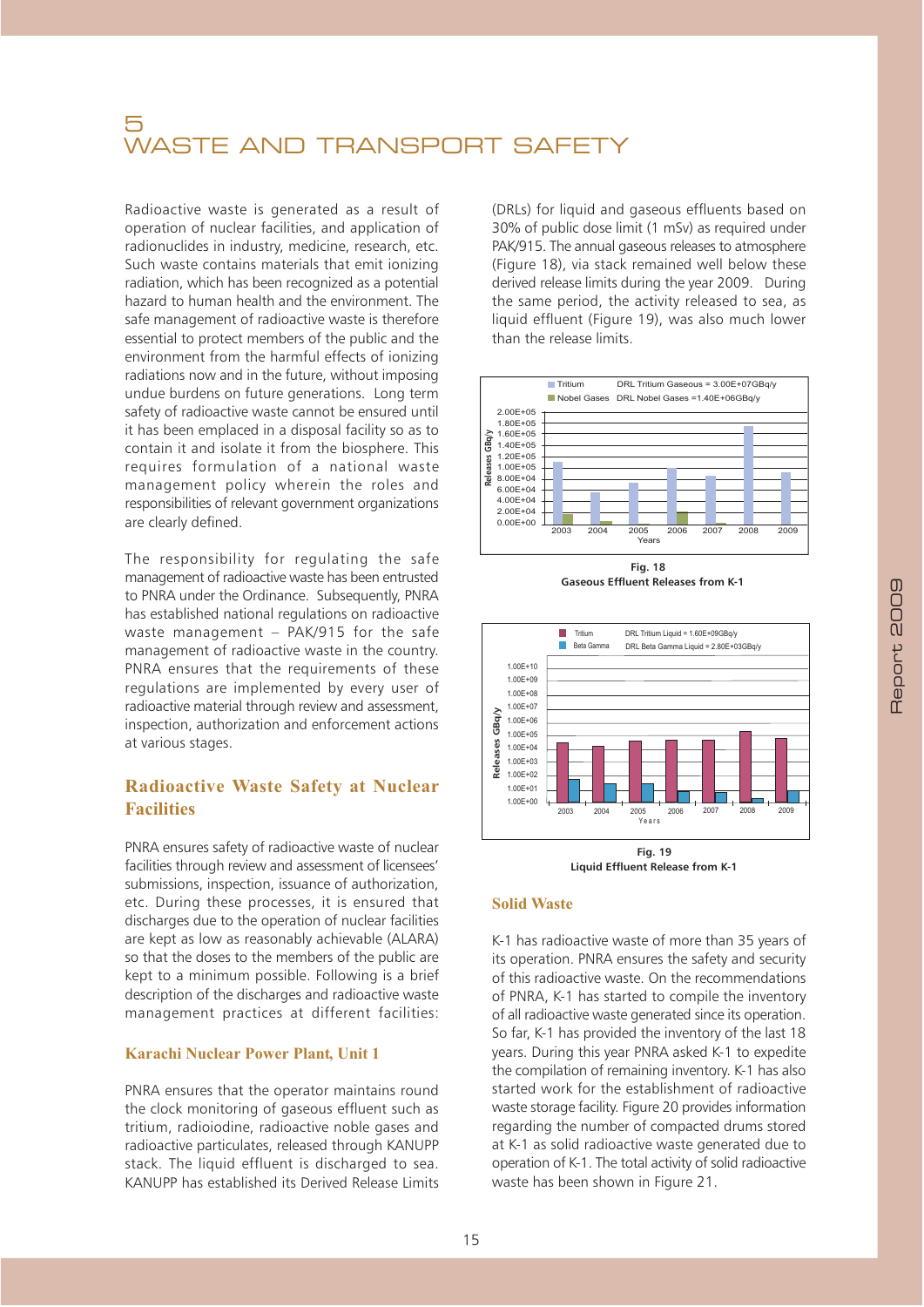#### **WASTE AND TRANSPORT SAFETY**



Compacted Waste (LILW-SL) Drums Generated at K-1





#### **Chashma Nuclear Power Plant, Unit 1**

PNRA emphasises that the releases of radioactive effluents from C-1 to the environment are kept at minimum possible and ensures that in no case should exceed the regulatory limits.

Gaseous waste treatment at C-1 includes pressurized





storage of the radioactive hydrogenated effluents in 6 hold-up tanks for 60 days until they decay down to a value allowable for discharge to the environment. Discharge of gaseous waste is allowed to continue if the radioactivity level is less than 10 GBq/m3 and discharge is terminated if radioactivity level is greater than this value. Figure 22 provides the total activity released in gaseous effluents by C-1 during the previous years. The discharges remained less than 2% of the technical specification limit.

The liquid wastes, depending upon radioactivity level and nature of source are collected in three different and independent collecting tanks. The liquid waste is directly discharged to environment if the radioactivity level of liquid waste is less than the limit 370 KBq/m3. Figure 23 provides the total activity released in liquid effluents by C-1 since the start of its operation in 2001. The discharges remained less than 1% of the technical specification limits.



Total Activity Released in Liquid Effluents from C-1

#### **Solid Waste**

The solid wastes generated at the plant are stored in the storage building at the plant. The design capacity of the storage building is for 10 years. PNRA ensures that during the operation of NPP, consideration is given to the minimization of radioactive waste generation. PNRA also keeps a watch on the available capacity of waste storage building and ensures that sufficient space is available for radioactive waste to be generated as a result of operation of C-1.

At C-1, the waste includes spent activated charcoal,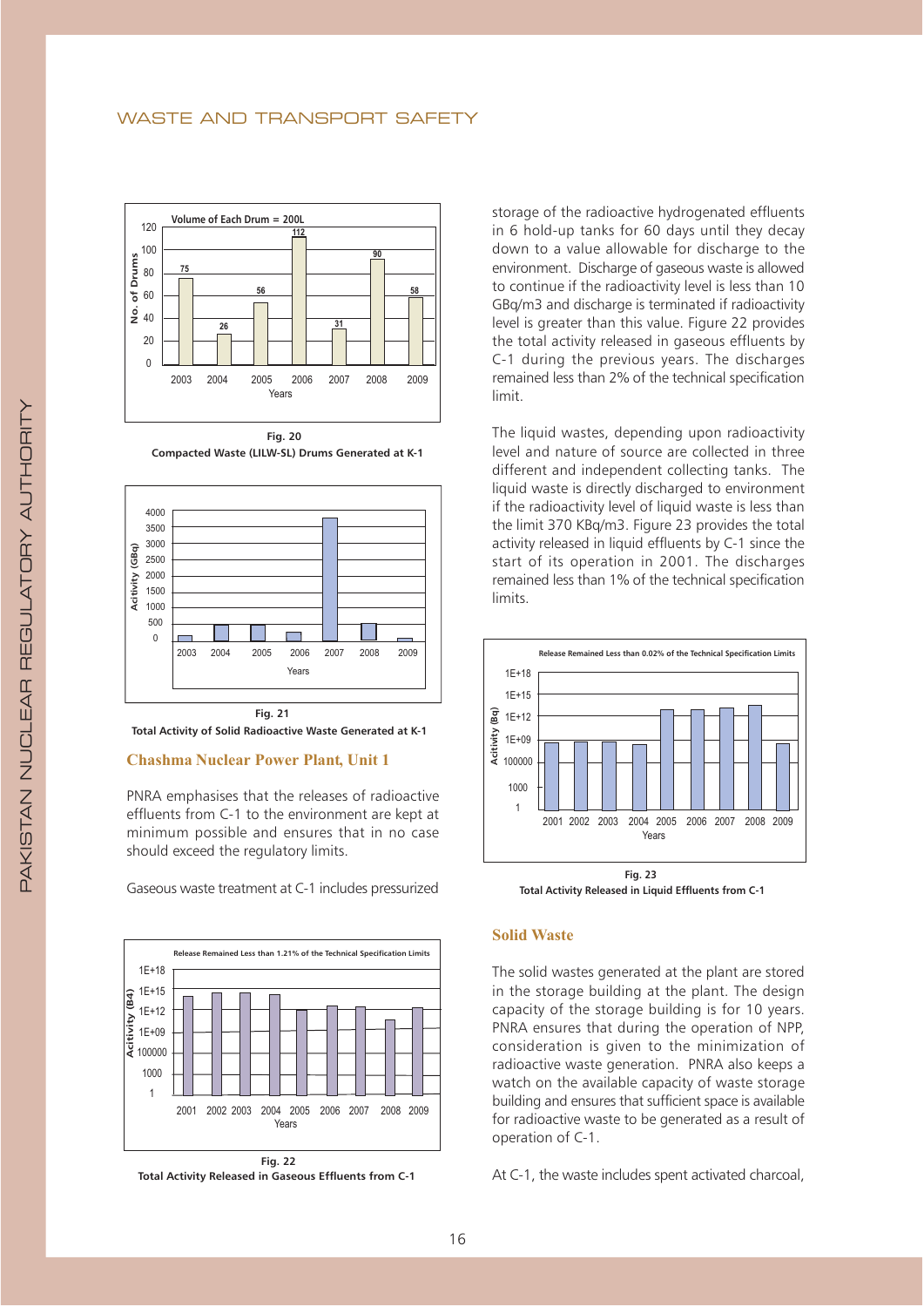## **WASTE AND TRANSPORT SAFETY**

decontaminated large equipment and components, spent filter cartridges, low level cartridges, contaminated spare parts and miscellaneous dry wastes. Only the miscellaneous dry soft wastes are hydraulically compressed.

At the start of the operation, C-1 had a capacity of 1700 drums available for storage. At the end of the year 2009, the total number of stored drums was 1015 and the available capacity was 685 drums. Figure 24 provides the numbers of compacted waste drums produced and stored at C-1 against the available space which is periodically monitored by PNRA resident inspectors. PNRA is pursuing C-1 to increase the storage capacity for future operation. C-1 has started work for the establishment of additional waste storage building for the storage of radioactive waste to be generated as a result of the operation of nuclear power plant at Chashma site



#### **PINSTECH**

PINSTECH is a multidisciplinary research facility of PAEC which has two research reactors. PARR-1 and PARR-2. Besides generating waste from R & D activities. PINSTECH is one of the designated sites for storage of waste generated from other radiation facilities in Pakistan. Solid waste is collected in batches and generally consists of cotton overshoes, rags, tissue papers, cotton dusters, gloves, towels, empty vials, etc. The medium level active waste is usually spent resin and water filters from demineralizer and carbon filters from reactor exhaust stack. It is embedded in cement-sand-concrete matrix and filled in concrete lined standard mild steel (MS) drums [Figure 25] as RCC barrels. Compaction facility having 4-5 times volume



reduction capability is available at PINSTECH. The volume of low level waste (LLW) collected at PINSTECH varied from year to year. Figure 26 shows the number of cementized and compacted containers produced at PINSTECH. The waste management activities at PINSTECH are regularly monitored and no deviation from the requirements of national regulations and international standards were observed during the reporting year.



## **Management of Disused Sealed Radioactive Sources**

The national regulations on radioactive waste management require that sealed radioactive sources (SRS) containing long lived radionuclides (half life >1 year with initial activity of 100 GBq or more) shall not be purchased without the undertaking from the manufacturer/supplier to accept the return of the source(s) when it is no longer useful:

Disused sealed radioactive sources (DSRS).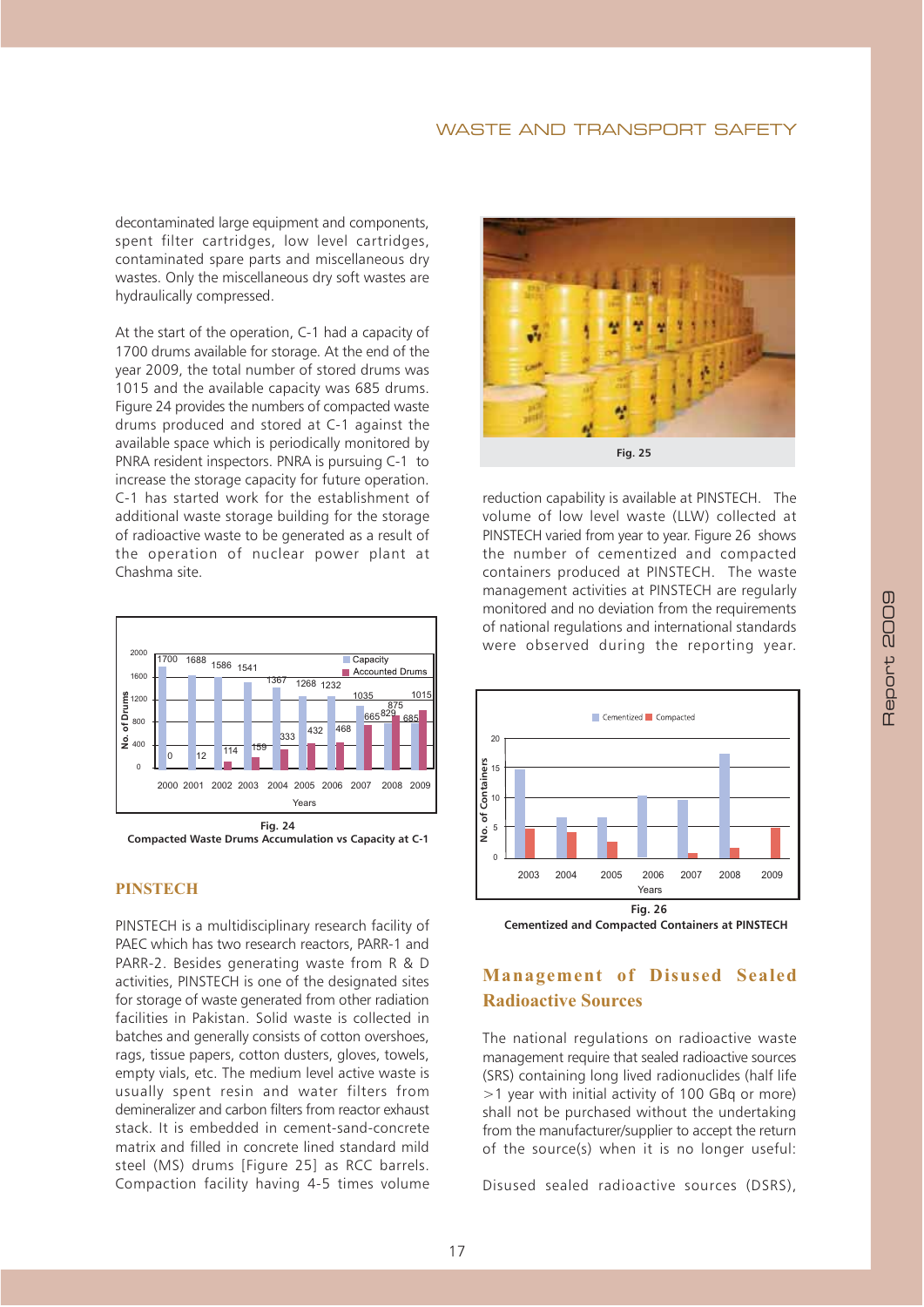maintained in the inventory of the users for disposal and those not covered above shall be transported within Pakistan only under prior intimation to PNRA. The responsibility for the sources will remain that of the user/licensee until such time as the source(s) passes into the custody of waste storage facility designated by PNRA. K-1 and PINSTECH have been designated as interim storage facilities for DSRS generated from industrial, medical, research, etc. facilities located in the southern and northern part of Pakistan. The DSRS management patterns are depicted in Figures 27 and 28. Of the total SRS imported so far in Pakistan, 3% have been returned to the supplier as per above policy, 56% have been transferred to PINSTECH and (12%) are stored at K-1. The remaining 29% are in use by the licensees.



**Status of Imported SRS** 



**Disused Sources in Country** 

#### **Inspections in the Area of Waste Management**

In addition to routine inspections by all the three Regional Directorates, WSD in coordination with Regional Nuclear Safety Directorates (RNSDs) conducted special inspections of nuclear and radiation facilities to verify compliance with the regulatory requirements. These inspections mainly focused on storage facilities and radioactive waste management programmes to assess the safety of waste collection, classification, treatment, conditioning, storage and disposal practices at these facilities. During 2009, WSD also conducted 17 special inspections in collaboration with regional directorates in the area of environmental and waste safety.

#### **Safe Transport of Radioactive Materials**

Besides controlling radioactive waste in the country, PNRA also regulates transportation and ensures safe transportation of radioactive material to protect the public and the environment from the associated hazards. To regulate the safe transport of radioactive materials, PNRA adopted the IAEA Regulations for the Safe Transport of Radioactive Material 1996 Edition (TS-R-1 as amended 2003) and gazette notified them as National Regulations for Safe Transport of Radioactive Materials (PAK/916). In accordance with these regulations, technical guidance was provided to the various establishments dealing with transportation of radioactive material or radioactive sources, specifically regarding proper labelling, marking, content limiting of packages, etc.

PNRA ensures that consignors and carriers fulfil their obligations and comply with the national requirements. All radioactive consignments imported into the country and exported under contract are duly authorized by PNRA. The shipping documents of such consignments are evaluated and permissions granted after confirming that the shipments meet the national and international requirements for transportation.

The Regional Directorates of PNRA conducted inspections to verify compliance with regulatory requirements and ensure the safety of the radioactive materials being transported within the country.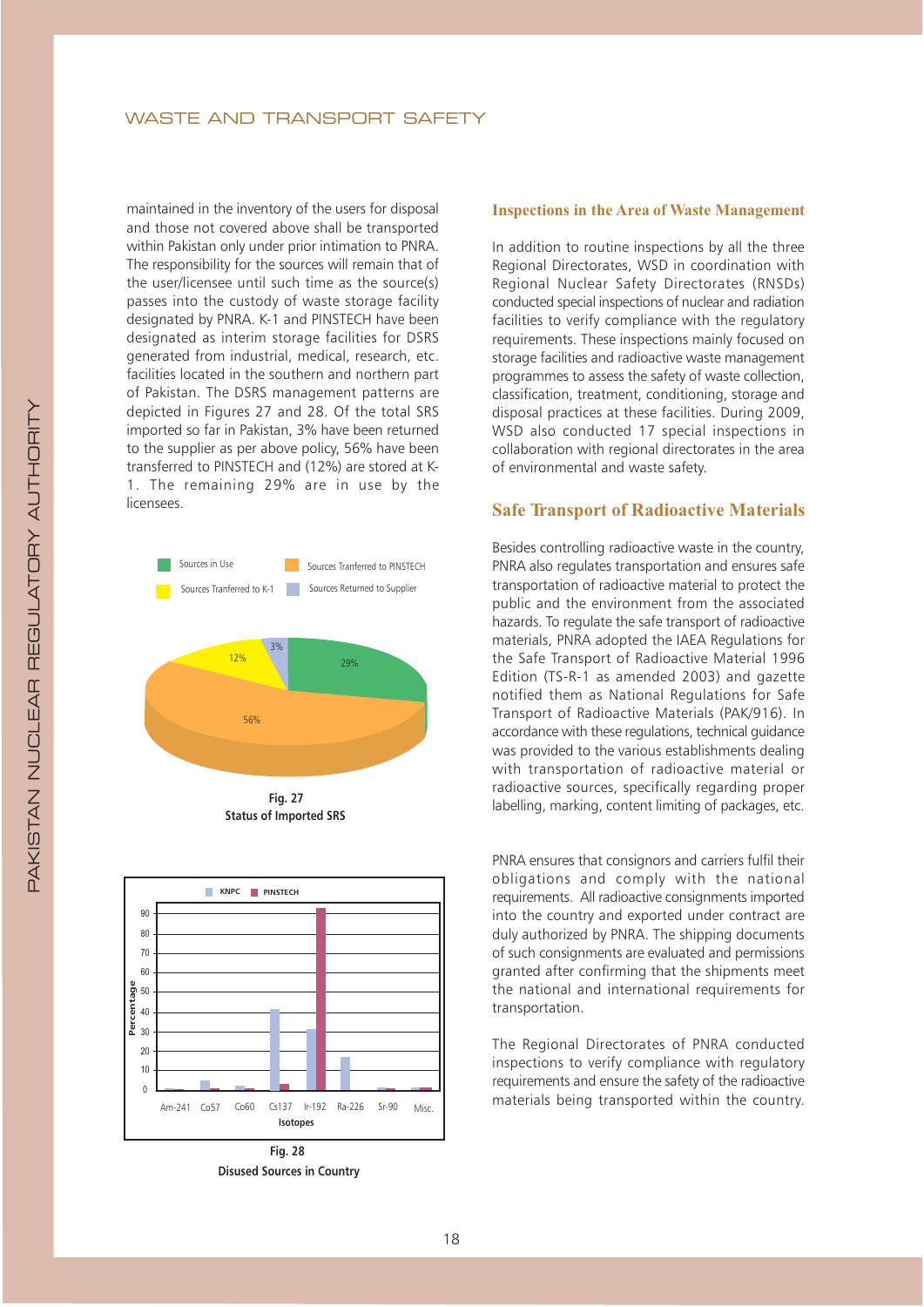# 6<br>EMERGENCY PREPAREDNESS

Nuclear installations and radiation facilities are designed and operated to a very high level of safety with advanced engineered safety features to prevent any accident. A strict regulatory control is exercised throughout the life of installations and facilities commencing from siting, continuing throughout the design, construction, installation, commissioning, operation and terminating at decommissioning to ensure safe operation and prevention of accidents. Nevertheless there always remains a probability of occurrence of accidents, though quite rare as compared to other conventional industries. Therefore there is always a need for preparedness to respond and mitigate the consequences of incidents that might occur at a nuclear installation or radiation facility affecting workers, public and environment. PNRA has been obliged by the Ordinance to ensure, coordinate and enforce the preparation and implementation of emergency plans for actions to be taken following a radiological emergency.

PNRA has developed National Regulations on Management of Nuclear Accident or Radiological Emergency (PAK/914) which require the licensees to have the emergency plans, necessary workforce, equipment and mechanism in place for responding to any such eventuality. The licensees are also required to have their own setup for synchronization with offsite response organizations for actions to be taken if need arises.

Nuclear installations and radiation facilities have been categorized according to hazards associated with them and requirements for emergency preparedness are commensurate with their hazard categorization. PNRA not only reviews and approves the emergency preparedness plans of the facility but also witnesses the implementation of these plans through exercises and drills.

PNRA is maintaining a National Radiation Emergency Coordination Centre (NRECC) and Nuclear Security Emergency Coordination Centre (NuSECC) at Islamabad to play key role of coordination with licensees, government organizations, response agencies and other international bodies.

## **Emergency Plans and Drills**

The objective of regulatory review of emergency plans is to ensure that emergency plan is commensurate with regulatory requirements, all

possible control and mitigation steps are incorporated and over all plan is implementable. During the reported period, PNRA has evaluated the emergency plans of nuclear power plants and major radiation facilities. K-1 submitted its on-site and off-site emergency response plan which was reviewed in detail and recommendations for improvement were communicated to the licensee. K-1 will submit the revised plan in the next year for re-evaluation. Similarly PINSTECH also submitted off-site emergency response plan which was reviewed in the light of applicable requirements and advice was provided to licensee for improvement.

Emergency plan implementing procedures of C-1 were also reviewed during reported year. Emergency plans of major radiation facilities including radiotherapy and nuclear medicine hospitals. industries and research institutes were reviewed and accordingly recommendations were communicated for compliance.

The licensee is required to conduct exercises and drills on regular basis to ensure the effectiveness and implementability of emergency plans. Such exercises and drills of nuclear installations and major radiation facilities are closely witnessed by PNRA to confirm that the plans are workable and the licensee is fully prepared to execute them as and when required. PNRA also invites representatives from the relevant governmental departments / ministries to witness drills at nuclear power plants. During the reported period PNRA witnessed seven exercises and drills conducted by various licensees.

PNRA observed integrated and partial emergency exercises of C-1 in May and December 2009 respectively. K-1 annual radiological emergency exercise was also witnessed in reporting year. Similarly PINSTECH conducted its annual emergency drill in December 2009. Emergency drills of certain industries were also conducted during reported vear. Recommendations for improvement were discussed with licensees and communicated in detailed reports for implementation.

## **National Radiation Emergency Coordination Centre (NRECC)**

PNRA established National Radiation Emergency Coordination Centre (NRECC) in 1988 for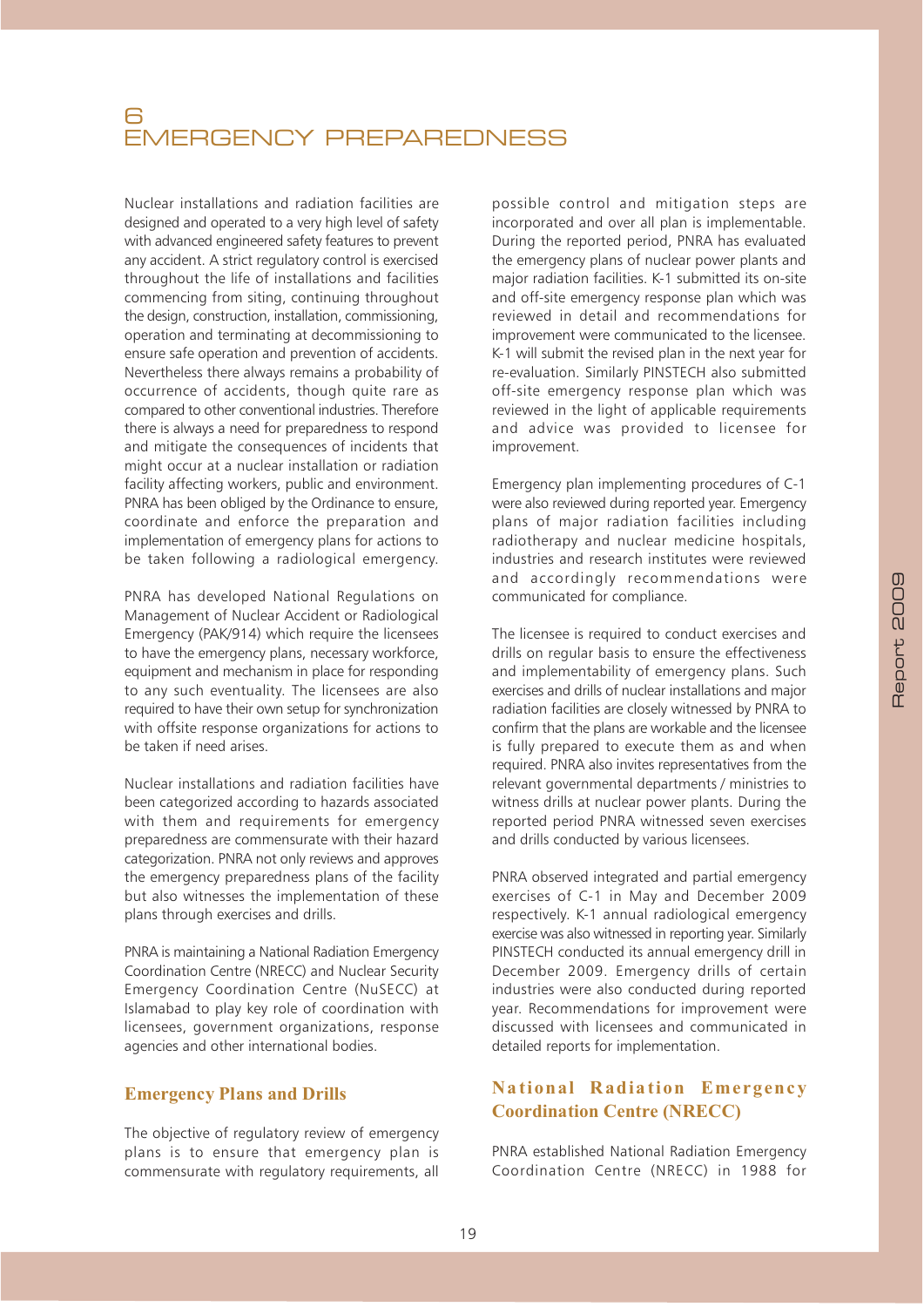#### **EMERGENCY PREPAREDNESS**

coordination of nuclear or radiological emergencies at national and international level. Since then the centre is operational and being improved. Currently this centre is equipped with necessary communication facilities and is operational round the clock. The centre is supported by two Mobile Radiological Monitoring Laboratories (MRMLs) and various types of radiation detection and personal protective equipments are available in this centre.

Pakistan is a signatory to the International Conventions on Early Notification and Assistance in case of Radiological Emergency. Under these conventions member states are obliged to notify IAEA and neighbouring counties in case of any radiological emergency in their country which can affect neighbouring countries. NRECC has been designated as the National Warning Point (NWP) under the obligations of these conventions.

NRECC conducts different types of emergency exercises and also participates in exercises and drills conducted by its licencees and IAEA. Exercises conducted by NRECC include COMmunication Test EXercise (COMTEX), Mobile Radiological Monitoring Laboratory Exercise (MRML Exercise) and Field



Demonstration of NRECC Role and Activities to Public Visitors



**Views During an Emergency Exercise**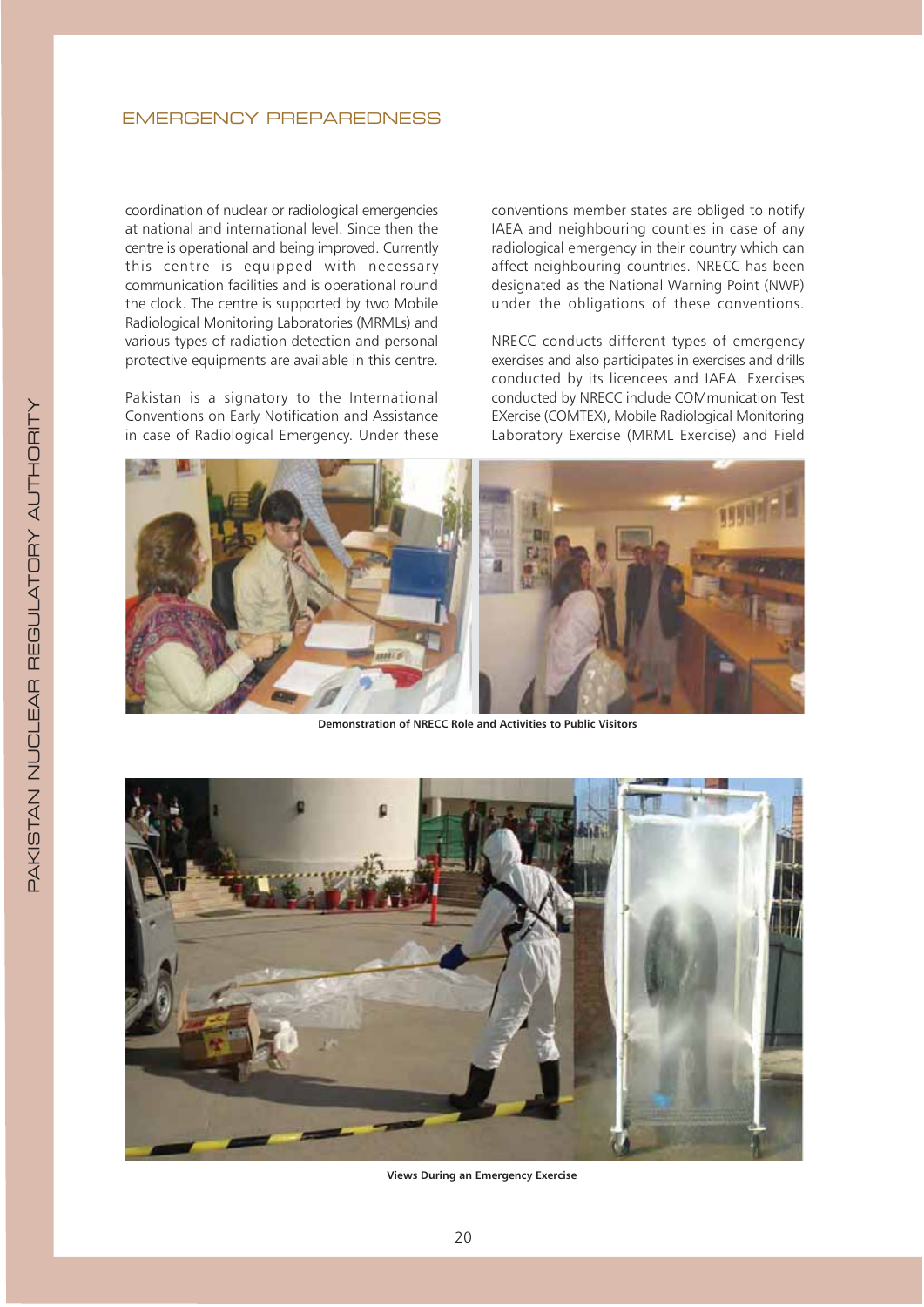Exercises (FieldEx). In the COMTEX exercise NRECC verifies the availability of communication channels with licensees and regional directorates of PNRA while in MRML exercise the capability to respond to an event involving radiation monitoring is tested. During the reported period NRECC conducted three COMTEX exercises and four MRML exercises NRECC also conducted a field exercise in collaboration with KRL. During this exercise different response activities including radiation survey, rescue of victims, monitoring and decontamination of responders were demonstrated.

NRECC participates in exercises conducted by IAEA under the international conventions (ConvEx). These exercises focus on verification of international communication channels and capability of member states to evaluate and respond to different radiological accidents. IAEA conducted four ConvEx exercises during 2009 and NRECC participated in all these exercises. One of these exercises was a major exercise conducted on 13-14 August 2009. NRECC remained fully active during this exercise for 48 hours and representatives from other organizations were also invited for technical evaluation and support. Technical evaluation of the exercise by NRECC was communicated to IAEA and requested assistance was offered in this regard.



Technical Evaluation by Representatives of PNRA and other Organizations During Response to Exercise

## **Nuclear Security Emergency Coordination Centre (NuSECC)**

PNRA established Nuclear Security Emergency Coordination Centre (NuSECC) in Islamabad in year

2007 to assess, control, respond and co-ordinate in case of an emergency pertaining to nuclear security at national level. This centre is equipped with radiation monitoring and identification devices and remote handling tools. This centre is currently supported by five nuclear security inspectorates in Islamabad, Chashma, Peshawar, Karachi and Quetta and one inspectorate in Multan is planned to be established. PNRA is in the process of establishing six nuclear security emergency response vehicles to be stationed one each at Islamabad, Peshawar, Kundian, Multan, Karachi and Quetta. It is envisaged



**Network of Emergency Mobile Laboratories** 

that in case of an emergency these mobile laboratories will be able to reach within four to six hours in most areas of the country.

In order to increase awareness among masses about radiation, its hazards, radiation protection principles and detection techniques, NuSECC participated in 2nd National Disaster Management Exhibition and Conference, organized by NDMA at Islamabad.



**Nuclear Security Emergency Exercise**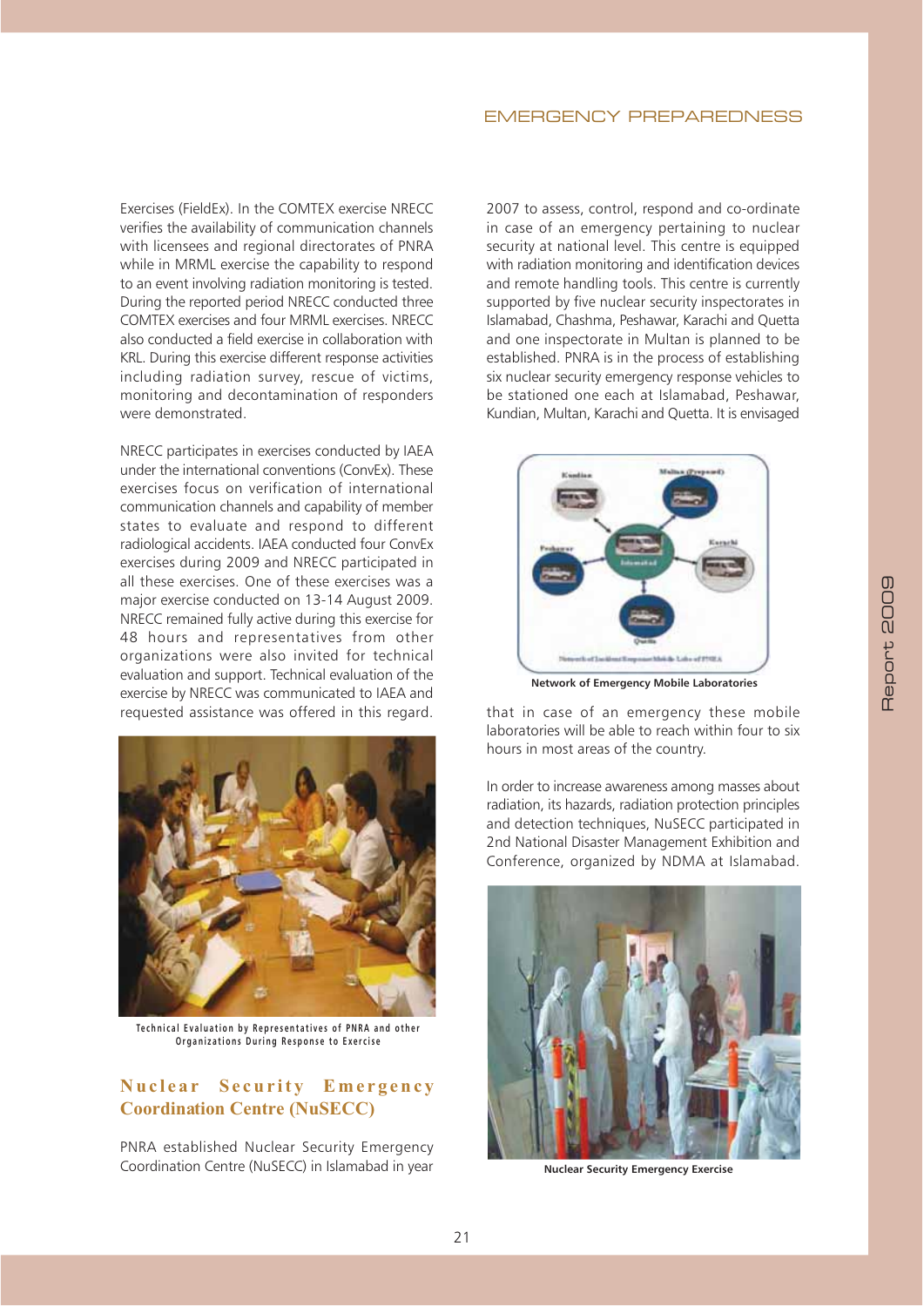## **IAEA Response Assistance Network** (RANET)

IAEA Response Assistance Network (RANET) is an integrated system established by IAEA under the International Convention on Assistance in case of Nuclear Accident or Radiological Emergency. Under this network member states register and pool their capabilities to detect, measure, respond or mitigate radiological emergencies and when required any member state can request or offer assistance under this network. PNRA is the national contact point under this network. In 2008 Pakistan registered its assistance capabilities in different areas of response. During the reporting period, PNRA arranged coordination meetings of RANET team members comprising of officials from PNRA, PAEC and KRL to streamline the pre-requisites in order to render or request assistance under RANET. Procedures were developed for requesting or offering assistance. These procedures were tested during the conduct of IAEA ConvEx exercise in August 2009, aimed to test such procedures of participating states.

## **Awareness and Training of First Responders**

In case of any emergency, members of rescue organizations are always the first ones to reach the scene of accident. The trained rescuers can play important role to avoid spread of contamination and over-exposure to the radiations. In order to train the first responders, PNRA developed liaison with Punjab Emergency Service RESCUE 1122 and NBC wing of Pakistan Army. During 2009, two training courses were arranged at RESCUE 1122 Academy and around 500 first responders and 80 officers participated in these courses. The training was based on class room lectures, table top exercise and field exercise. The programme also included practical demonstration on use of different radiation detection and personal protective equipment. Coordination with NBC wing of Pakistan Army was developed during reported period and "train the trainer" programmes were proposed to be conducted during coming year.



Coordination Meeting of RANET Team Members from PNRA, PAEC and KRL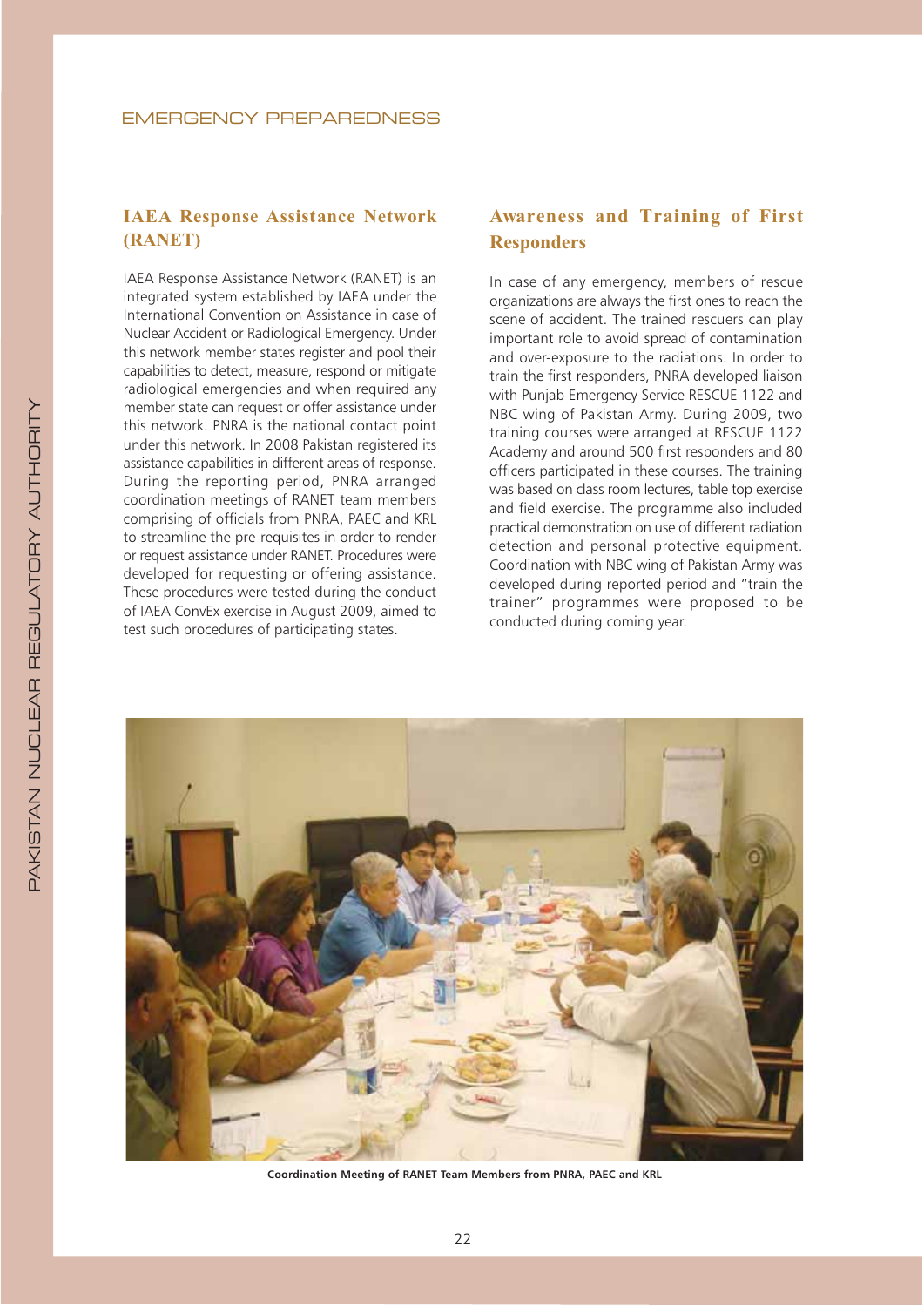

Training of First Responders at the RESCUE 1122

For the awareness of the first responders. PNRA has prepared pamphlets and booklets regarding rescue activities, control of contamination spread and personal protection during response to a radiological emergency.

## **Training of Medical Professionals in Handling of Radiation Injuries**

A committee was instituted in 2005 for development of national capabilities for handling and management of exposed/contaminated individuals. This committee comprises of representatives from PNRA, PAEC, KRL, NESCOM and GHQ. The committee is aimed to pay special attention to ensure that adequate level of

capabilities exist among medical doctors on medical management of radiation victims. During the reported period the committee continued its activities. Management level meetings of members from the participating organizations were conducted to discuss progress of proposed activities and give recommendations for future planning. The committee planned that PNRA in collaboration with GHQ arrange short training courses for medical doctors in CMH/MH and hold seminars at various hospitals in 2009; however these were postponed for 2010. Committee proposed establishing model units for medical management of radiation victims in different cities of Pakistan. Development of first model unit in this regard as proposed by the committee is in progress at KRL Hospital, Islamabad.



Meeting with Medical Professionals for Developing the National Capabilities for Handling of **Overexposed / Contaminated Individuals**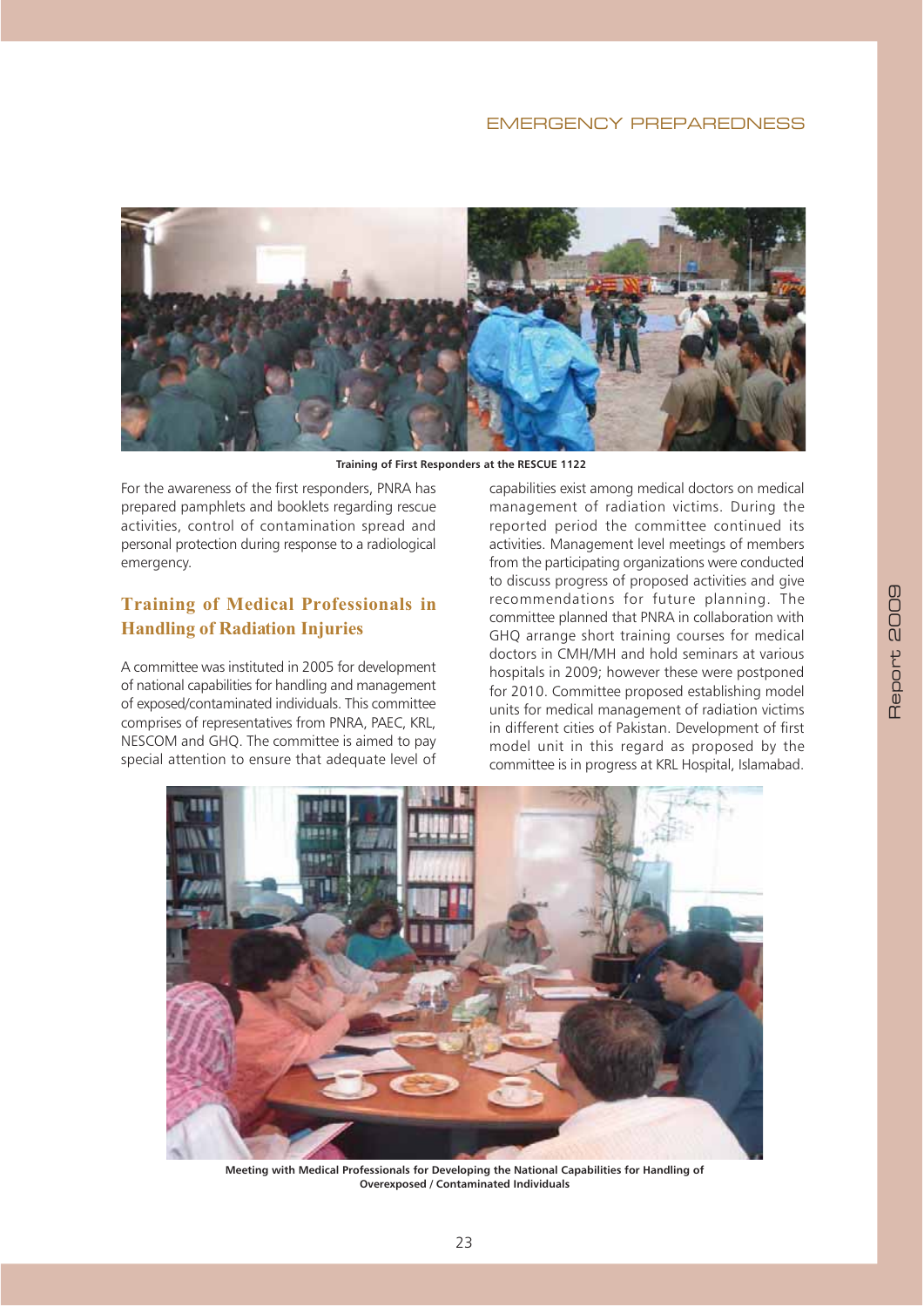The Government of Pakistan has approved the following six PSDP funded projects for capacity building and strengthening of PNRA:

Fifty five professional staff have been recruited and trained under this project and these professionals are now responsible for the review of C-2 Final Safety Analysis, preparation of national report on

| Sr.No.       | Name of Project /Approval Status                                                                                          | <b>Total Cost</b><br>(PKR., Millions) | <b>Starting Date</b> | <b>Completion Date</b> |
|--------------|---------------------------------------------------------------------------------------------------------------------------|---------------------------------------|----------------------|------------------------|
| 1.           | Institutional Strengthening and Capacity Building of PNRA Regarding Regulatory Activities<br>Related to Licensing of NPPs | 480.00                                | June, 2005           | June, 2011             |
| 2.           | Capacity Building of PNRA to Implement National Nuclear Security Action Plan                                              | 497.00                                | July, 2006           | June, 2011             |
| 3.           | PNRA's School for Nuclear & Radiation Safety                                                                              | 413.00                                | July, 2006           | June, 2012             |
| $\mathbf{4}$ | Establishment of National Dosimetry and Protection Level Calibration Laboratory                                           | 292.00                                | July, 2007           | June, 2013             |
| .5.          | National Programme on Environmental Radioactivity Surveillance, Islamabad, Kundian, Karachi                               | 263.00                                | July, 2007           | June, 2013             |
| 6.           | Safety Analysis Centre to Provide Regulatory Support and for Indigenization of NPP in Pakistan                            | 463.00                                | July, 2010           | July, 2015             |

The progress on each of these projects in 2009 is given below:

## **Institutional Strengthening and Capacity Building of PNRA Regarding Regulatory Activities Related to Licensing of NPPs**

This project started in June 2005. Under this project PNRA has established a technical support organization called the "Centre for Nuclear Safety" to provide technical support for review and assessment of Chashma Nuclear Power Project Unit-2. As per plan, the project was to be completed by the mid 2010, however, due to paucity of funds (not released from the government as per allocation), some of the essential training items which also involve fundamental element of foreign training, are yet to be completed. Therefore, the project has been extended for a further period of one year i.e. up to 2011. Although, the project is yet in the execution phase, the CNS is providing technical support to PNRA technical directorates in the review & assessment and inspection of the licensees. In addition, CNS has also taken initiatives in research and development activities which will form the basis for regulatory decision making in specialized areas such as deterministic and probabilistic safety analysis, stress analysis, NPP site evaluation, radiological hazard analysis in case of anticipated accidents at NPPs etc. All these activities will lead to the development of indigenized capability of PNRA to perform regulatory functions in an effective and efficient manner, contrary to the previous practice of reliance on the regulators of foreign countries for assessment of plant safety.

Convention of Nuclear Safety and periodic safety review of C-1 as part of ten yearly license renewal process.

The performance of CNS is continuously monitored by the Planning and Development Division, Government of Pakistan. During the monitoring the planning Division has appreciated the initiatives and achievements of CNS against various milestones and termed the project as a model project. CNS has been contributing to PNRA technical directorates in various licensing activities pertaining to nuclear power plants and nuclear research reactors.

In 2009, CNS has provided technical input during review of design modifications and inspections. Following are some of the major assignments in which CNS has provided technical support to PNRA during the reporting period:

- Review of Safety Analysis Report of C-2;
- Review of C-2 Commissioning Programme:
- Periodic Safety Review of C-1 for 10 year license renewal;
- Analysis of Design Basis and Beyond Design **Basis Scenarios;**
- Probabilistic Safety Analysis of K-1, and  $C-1$ :
- Pre-service and In-service Inspection Programme (PSI/ISI) of C-2:
- In-service Inspection Programme (ISI) of C-1 for second ten yearly interval;
- Participation in inspection of C-2 during equipment manufacturing, construction and installation phase: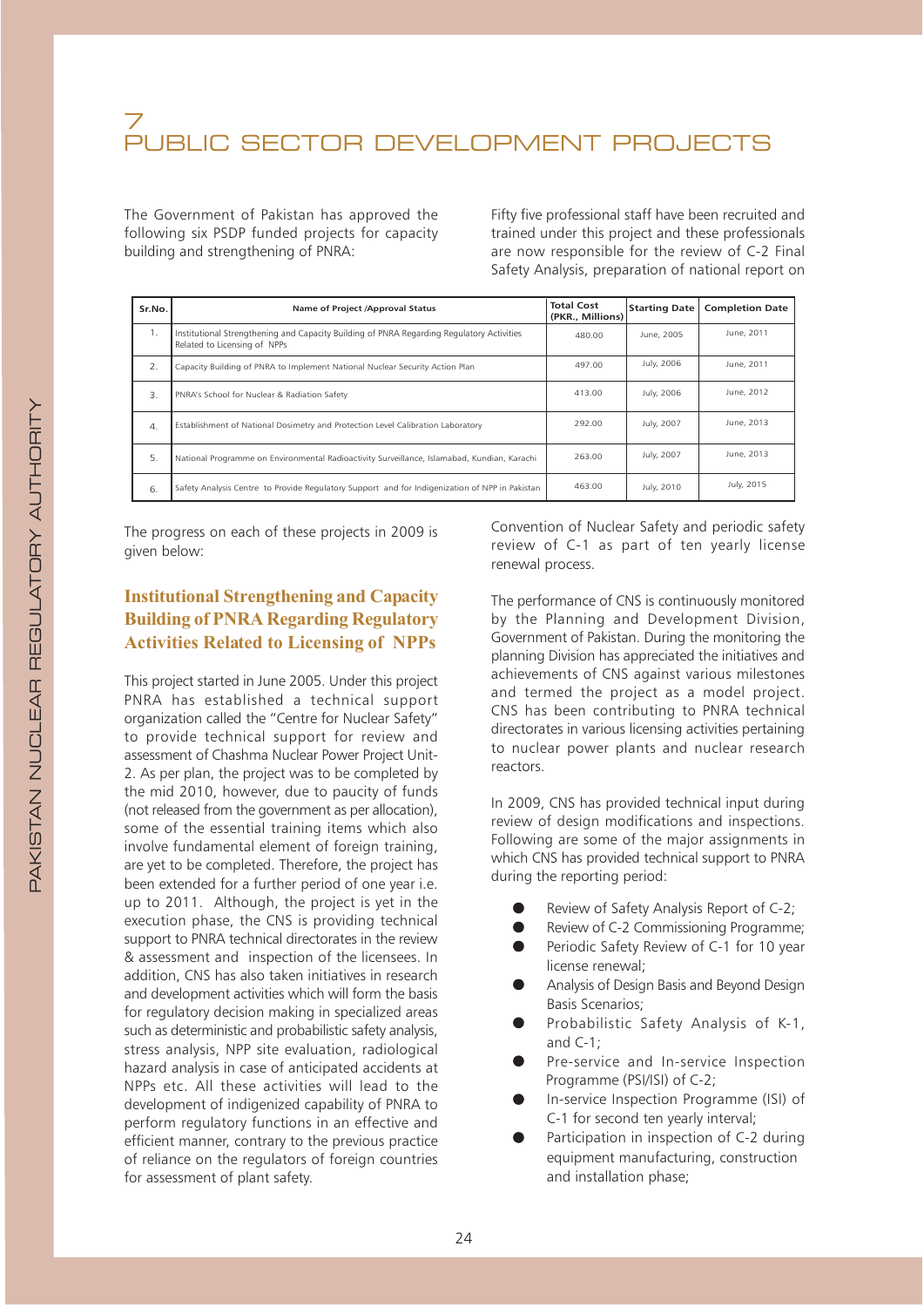- Re-evaluation of seismic hazards at NPP sites regarding g-value;
- Estimation of damage caused by nuclear accident considering Chashma Site as a reference;
- Stress analysis of K-1 steam generator tubes

## **Capacity Building of PNRA to Implement National Nuclear Security Action Plan**

The Nuclear Security Action Plan (NSAP) project started in 2006 and since its inception it is steadily progressing to develop a sustainable national nuclear security programme with a response and recovery capabilities, integrated with national laws. The proactive role played by PNRA through this programme in promoting nuclear security culture in Pakistan has resulted in positive feedback from the national as well as international circles. Over the past year, the Project has accomplished major tasks envisaged in the plan which are described below:

PNRA continued to ensure, through inspections, adequacy of physical protection measures around nuclear installations including K-1, C-1, C-2 and PARR-I & II and other radiation facilities. During 2009, six (6) inspections of nuclear facilities and fifty three (53) inspections of radiation facilities using Category 1-3 sources were conducted to review the status of physical protection measures. PNRA recommended the use of technology based solutions to upgrade the physical protection measures on such facilities. PNRA is assisting twelve medical centres in the public and private sector using high activity radioactive sources for their physical protection upgrades.

As one of the licensing conditions, PNRA obtains physical security plans (PSP) for the nuclear and radiation facilities using high activity radioactive sources. During the reported period licensee's submittals on the PSPs for K-1, C-1 and C-2 and of twenty two radiation facilities were reviewed and directives were issued for further improvement of their plans. These will be verified during the subsequent inspections.

Under Nuclear Security Training Centre(NSTC) which

aims to provide trainings in the field of nuclear security with a comprehensive approach of prevention, detection of and response to potential nuclear and radiological threats, following activities were conducted in 2009:

- Eleven (11) training courses were conducted on Physical Protection of nuclear material & nuclear facilities and security of radiation facilities using high activity sources. Two hundred and twenty two (222) personnel from different organizations were trained.
- Nine (9) training courses were arranged for Pakistan Customs on "Combating Illicit Trafficking of Nuclear and Other Radioactive Materials" and on "Use of Radiation Detection Equipment for Detection of Nuclear & other Radioactive Materials at International Borders". One hundred and sixty two (162) officials were trained in these courses
- Training was provided to the personnel from response organizations, District managements, law enforcing agencies etc. about their roles in responding to malicious acts involving nuclear or other radioactive materials. During the reported year NSAP conducted two (02) tabletop exercises for the establishment of coordination with response organizations based at Karachi and Islamabad. In addition, a field exercise on "Response to Malicious Act in a Public Area" at Islamabad was also conducted to test the capabilities of response and coordination among different organizations.



**Training Courses Conducted by NSAP**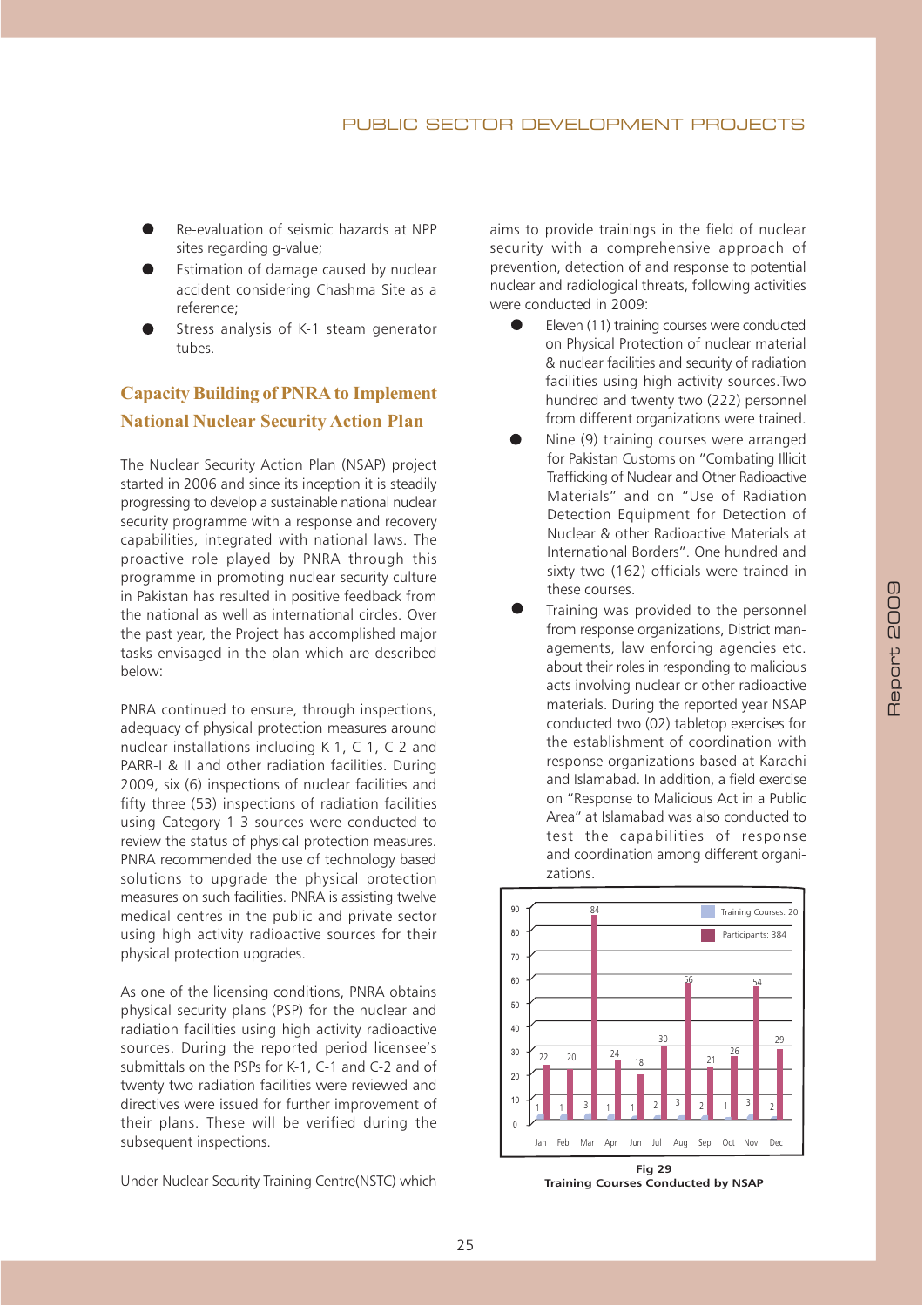

**Orphan Radioactive Sources Recovered in 2009** 

The orphan radioactive sources can result in a number of undesirable consequences to human health as well as economic and environmental damages. Therefore, PNRA has chalked out a strategy for "Locating and Securing Orphan Radioactive Sources in Pakistan" and continued this effort during the year 2009. Under this approach, thirty one (31) non-physical and physical searches were conducted at the target locations including airport cargo terminals, dry ports, seaports, scrap yards, steel mills, and exploration sites etc. During these searches, three orphan sources were recovered. These incidents were reported to IAEA Illicit Trafficking Database  $(ITDB).$ 

An important step to combat illicit trafficking of nuclear and other radioactive materials is to interdict



A Glimpse from a Field Exercise at Chaman

their unauthorised movement at the international borders. PNRA provided training and radiation detection equipment to Pakistan Customs at International borders which include Sost (Pak-China Border), Torkhum (Pak-Afghan Border), Taftan (Pak-Iran Border), Chaman (Pak-Afghan Border), Wahga (Pak-India Border), Gwadar, Karachi and Bin Qasim Sea Ports (Arabian Sea). A continuous coordination is established with these border posts for issues related to operationalization and sustainability of the equipment and provision of expert opinion on suspected material.

### **School for Nuclear and Radiation Safety**

The project started in 2005 and is expected to be completed in 2011. Under this project PNRA has established a School for Nuclear and Radiation Safety (SNRS) to improve the competency level, knowledge and skills of the newly recruited officers as well as to conduct refresher courses for the existing staff. A separate school building is under construction whereas, for interim period school is established in PNRA Headquarters building.

SNRS has arranged a number of courses between 2003 and 2009 and trained a large number of officials as shown in Figure 30.

The School possesses well equipped class rooms, computers and multimedia systems and can assist the international community in enhancing the competency of those professionals who are expected to be engaged in nuclear regulatory activities.



**Training Courses Conducted at SNRS**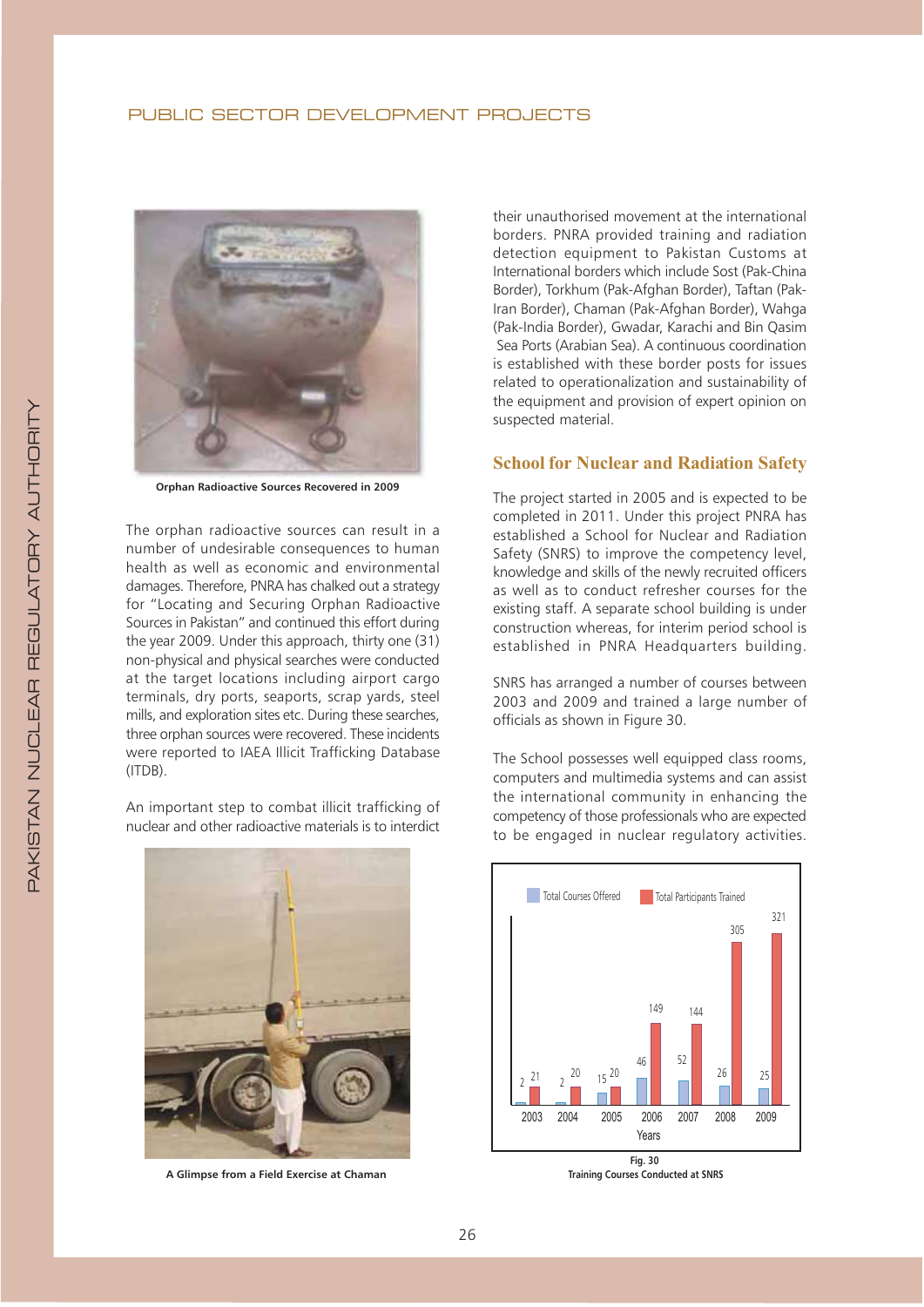

Models of Steam Generator, Pressurizer, Fuel Assembly and RPV

Other facilities at the training centre include PWR simulator, physical models of plant equipment, radiation protection laboratory and various computer codes.

During 2009, SNRS has conducted fifteen (15) training courses and ten (10) lectures on specialized areas. A total number of 259 officers from PNRA as well as PAEC have been trained in these courses whereas the lectures were attended by 62 officials from PNRA.



SNRS also arranged 13 courses for its employees at different local training institutes. A total of 69 officials of PNRA participated in these courses. A comparison of the training courses attended by officials of PNRA at various national institutes during the previous years is shown in Figure 31.



Fig. 31<br>Training Courses Arranged at Local Training Institutes

## **National Dosimetry and Protection Level Calibration Laboratory**

Radiation dosimetry services are currently being provided by K-I and C-1 to their workers only while



Classroom Pictures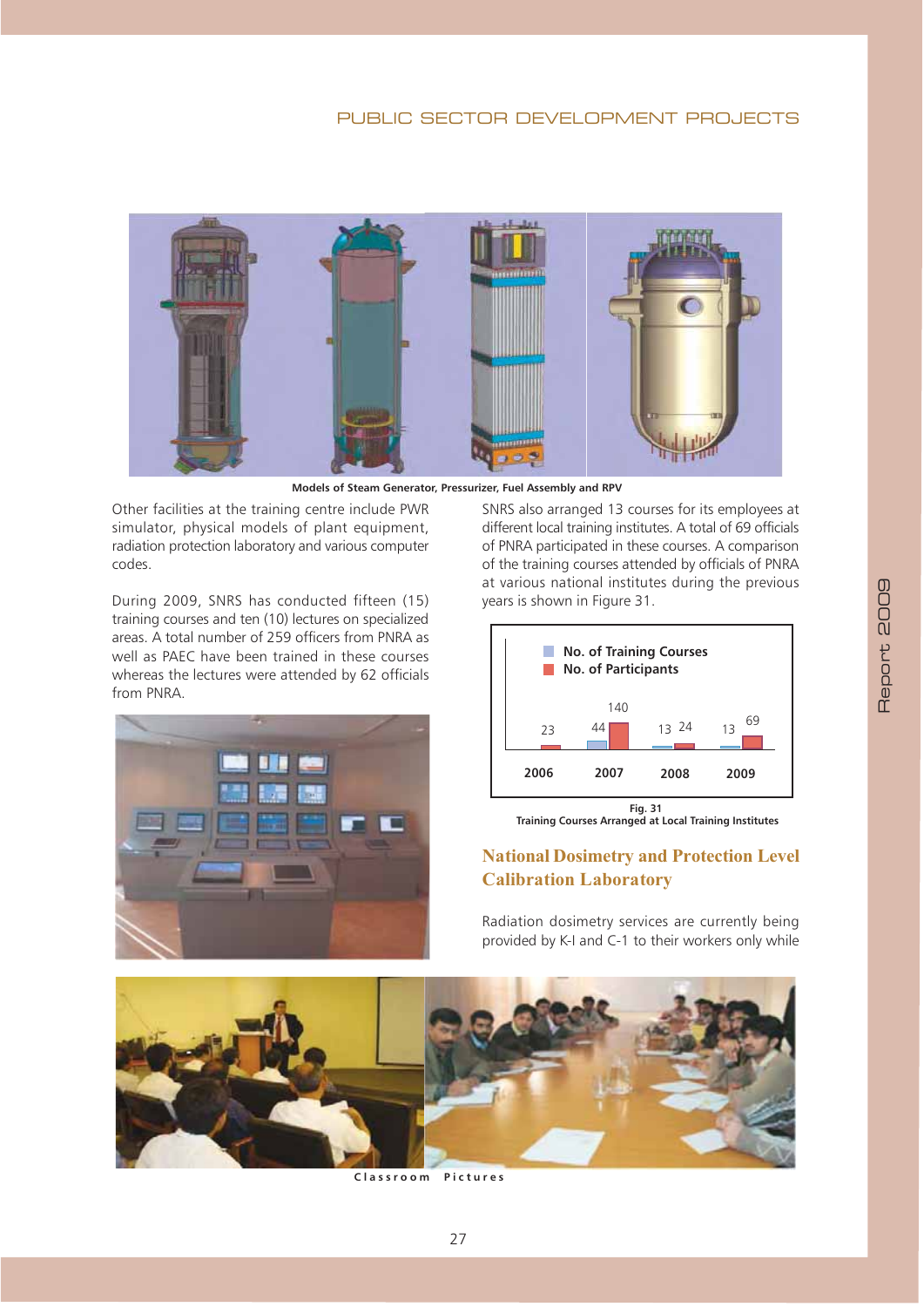private users as well. These services are insufficient to cater future demands as the number of radiation workers in the country are increasing with the increased use of ionizing radiation sources/generators in industry, medicine, agriculture, energy, research and development. PNRA being a key organization for radiation protection in Pakistan felt the need and a proposal for the establishment of dosimetry services at national level was initiated.

The PC-1of the project "Establishment of National Dosimetry and Protection Level Calibration Laboratories-(NDCL)" sponsored by PNRA was approved by the Government of Pakistan under the Public Sector Development Programme (PSDP) in year 2007 for the provision of:

- External Dosimetry Services (TLD & Film Badge Dosimetry);
- Internal Dosimetry Services (Whole Body Dosimetry & Bio-Assay Laboratory);
- Protection Level Calibration Services.

Under this project two full fledges NDCL laboratories are being established in Islamabad and Karachi and one internal dosimetry services laboratory at Kundian.

The project will complete its 3 years in June-2010. The project has achieved important physical targets including recruitment of staff and their training at PINSTECH, selection and procurement of some laboratory and office equipments, acquisition of land and finalization of designs for construction of laboratory.

Keeping in view the needs and objectives of the project and current financial constraints every possible effort is being made to establish the NDCL laboratories in stipulated time and within allocated resources.

## **National Programme on Environmental Radioactivity Surveillance**

Under the obligations of PNRA Ordinance, PNRA is required to implement a national programme of environmental surveillance to check any build up of radioactivity that might affect public. Accordingly, the Government of Pakistan approved a PC-1 for the project on Establishment of National Environmental Radioactivity Surveillance Programme (NERSP) under the Public Sector Development Programme in 2007. Work remained in progress for the establishment of national laboratories in Islamabad, Kundian and Karachi. In this regard, land has been acquired for the establishment of laboratories at Islamabad and Karachi. In order to make NERSP laboratories operational, the process of procurement of necessary equipment from foreign countries is in progress and the first set of equipment consisting of two Gamma Spectrometry Systems (GSS) are expected to reach Pakistan very soon.

Considering the delay in the implementation of the project due to financial constraints and realizing the importance of the programme, PNRA has already started implementation of the programme from its own resources.

PNRA has started to measure the level of radioactivity in sand/soil, air, water, flora and fauna. The activity started with collection of soil samples through Regional Directorates of PNRA and so far about 157 samples from 25 districts located in various provinces have been collected. Work is under progress for the analyses of these samples using Gamma Ray Spectrometry system installed at PNRA Headquarters to establish the base line levels and to check any build-up of radioactivity in the environment. Soil samples collected from the vicinity of NPPs and research reactors have been analyzed and compiled in reports.

#### **Safety Analysis Centre**

This project was approved in September 2009 for development of Safety Analysis Centre (SAC) in Karachi to provide regulatory support for indigenisation of NPP in Pakistan. The main objective of this project is to develop a centre of excellence in southern region of Pakistan to provide regulatory support for new nuclear power plants. However, due to paucity of funds, no releases have been made so far in this project.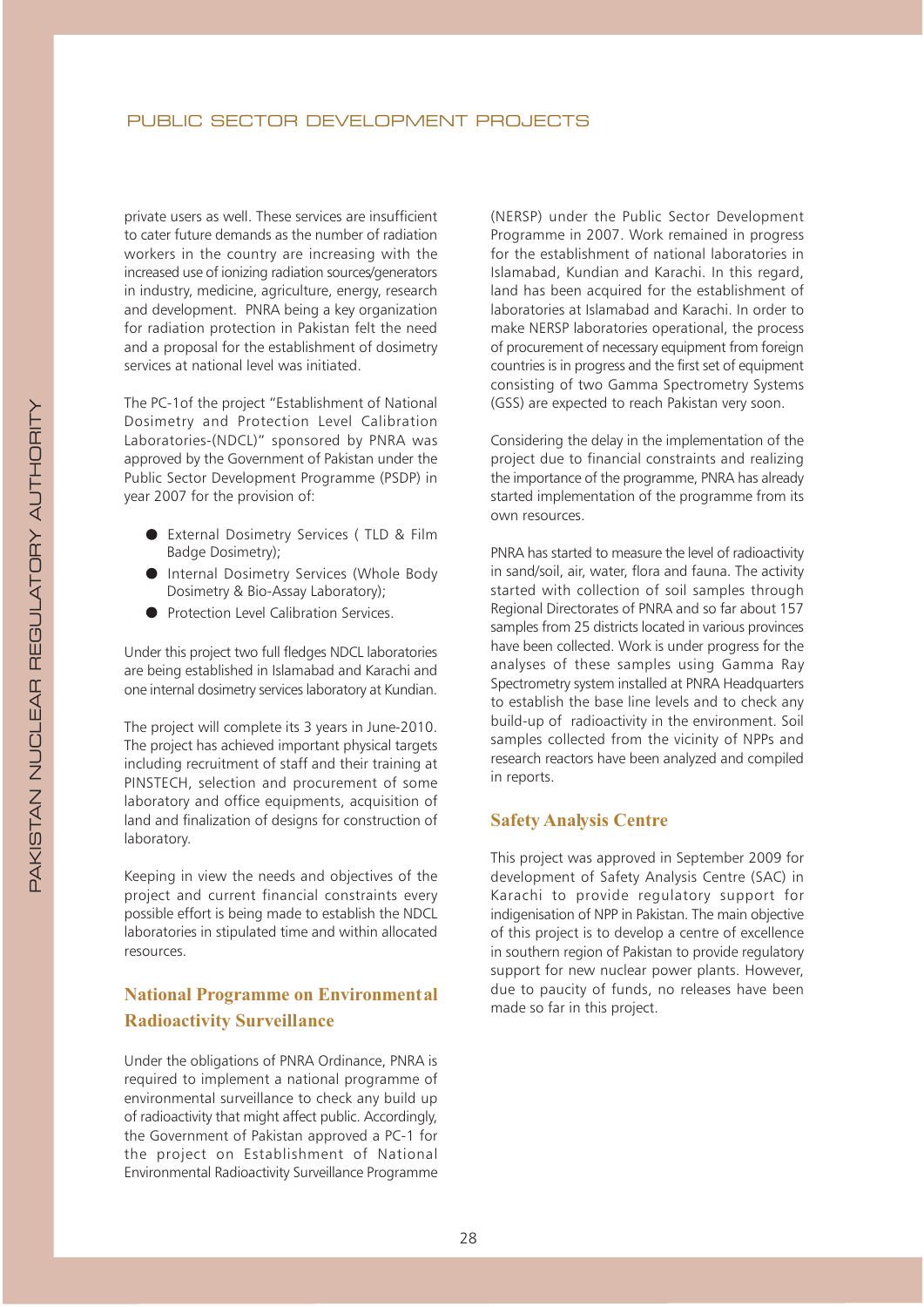Report 2009

# NATIONAL AND INTERNATIONAL COOPERATION

At national level PNRA interacts closely with Pakistan Atomic Energy Commission (PAEC), Lahore University of Management Sciences (LUMS), Ghulam Ishaq Khan Institute of Engineering and Technology (GIK), University of Engineering and Technology Peshawar, University of Engineering and Technology Taxila, Qaid-i-Azam University Islamabad and also with the national regulators namely OGRA, PTA, PPRA, CAA and NEPRA on issues related to safety and regulatory activities in the country.

At the international level, PNRA interacts with various institutions under bilateral as well as multilateral cooperation programme. PNRA assists the Government in fulfilling all of its obligations under the four international conventions pertaining to nuclear and radiation safety to which Pakistan is a signatory. In addition, the Authority continues to avail technical capacity building opportunities with IAEA, actively extend cooperation for international peer reviews, and provide experts for international regulatory missions when requested by the IAEA.

## **National Linkages**

#### **Relations with Licensees**

PNRA maintains a relationship of mutual respect and trust with all its stakeholders including its licensee. In 2009 apart from licensing activities, PNRA involved its stakeholders especially the PAEC, which is the owner and operator of nuclear power plants in Pakistan, in many of its public awareness and education and training activities. Twenty (20) officers from PAEC participated in PNRA School for Nuclear and Radiation Safety training courses. Centre

for Nuclear Safety (CNS) the Technical Support Organization of PNRA worked jointly with PAEC on projects of mutual interest.

PNRA conducted several courses for licensed radiation facilities to develop an understanding on the implementation of relevant regulatory requirements. Two professional trainings were also organized to enhance the nuclear/radiation security capabilities of the licensees.

As a regular practice, PNRA places its draft national regulation on its website http://www.pnra.org for feedback from its stakeholders including the public before finalizing and gazette notification.

#### **Linkages with the Government**

PNRA keeps a close liaison with other governmental organizations for maintaining nuclear and radiation safety in Pakistan.

In March 2009, PNRA hosted the second liaison meeting of the major national regulators for exchange of information. Representative of NEPRA, OGRA, PPRA and CAA participated in this meeting. The main objective of this meeting was to discuss the licensing process of various regulatory bodies so as to identify national best practices and learn from mutual experiences.

In addition, PNRA participated in a "Regulatory Conference", organized by Nestlé Company at Lahore, for establishing a "National Regulatory Framework and Code of Conduct on Food Products" and held meetings with Ministry of Health and



Liaison Meeting with Various Government Ministries and Organizations (STI) held in March 2009 at PNRA Headquarters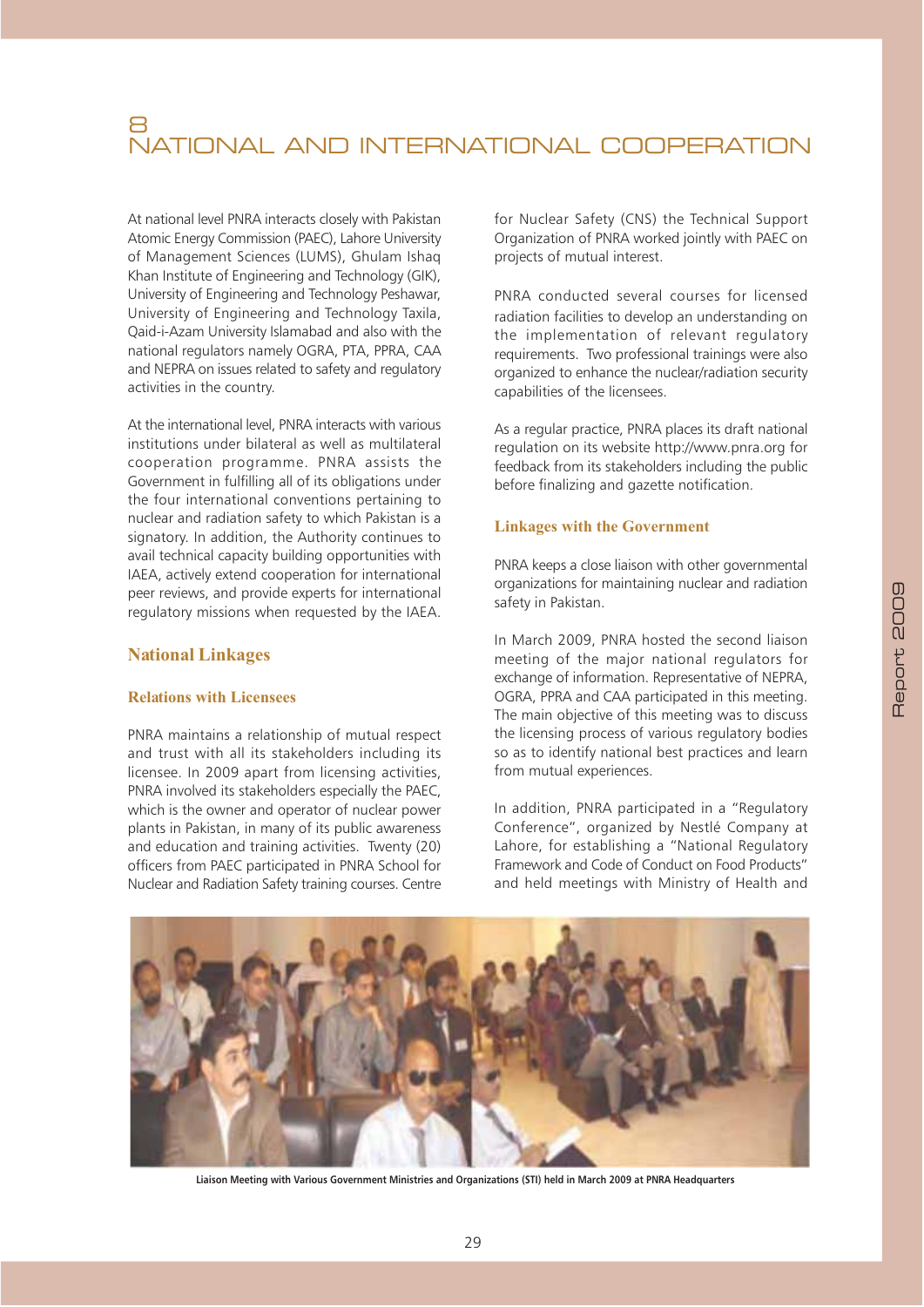Ministry of Food, Agriculture and Livestock for establishing the regulatory requirements on treatment of food by ionizing radiation.

As a part of transparency and confidence building, in 2009, PNRA invited senior government officials participating in courses of Secretariat Training Institute (STI) to visit PNRA headquarters for first soft panel based simulator in Pakistan which is being developed by PAEC and PNRA as a part of joint research activities.

The Department of Physics of the Karachi University and School of Nuclear and Radiation Safety (SNRS) has signed a memorandum in 2009 to initiate joint research activities of mutual interest in future.



Second Liaison Meeting with National Regulatory Authorities held at PNRA Headquarters in March 2009

presentation of its activities. The submission of annual report of the activities of PNRA to the Government of Pakistan and the general public is a regular feature of PNRA. This submission enables PNRA to keep the public, the Government and other stakeholders informed of its efforts for ensuring safety of the public, the workers and the environment from ionizing radiation.

## **Collaboration with National Academic Institutions**

PNRA strives for continuous improvement of its regulatory performance and therefore has initiated a number of collaborative programmes with prestigious national academic institutes.

In 2009, two junior officers of PNRA completed a two months training course on full scope simulator at Chashma Centre for Nuclear Training (CHASCENT). These officers are involved in commissioning of the



Participation of PNRA in the" Regulatory Conference" for establishing a National Regulatory Framework and Code of Conduct on Food Products

A project on Soil Structure Interaction Analysis (SSIA) has been initiated in collaboration with the University of Engineering and Technology (UET) Peshawar. In this regard, a two weeks workshop was organized for PNRA and PAEC officials to get hands on experience in computer code SAP 2000.

#### **Relations with the Public**

PNRA keeps the public informed about its activities and about any event at nuclear installations and radiation facilities in a timely manner through press releases. During 2009, pamphlets namely; "Instructions for First Responders in Case of Radiological Emergency" and "Instructions for Public in Case of Radiological Emergency" were published in national language for raising the awareness of general public about radiological hazard and ways and means of handling emergencies. PNRA web site www.pnra.org is a continuous source of information about PNRA activities for the public.



Participants of a Seminar Conducted by PNRA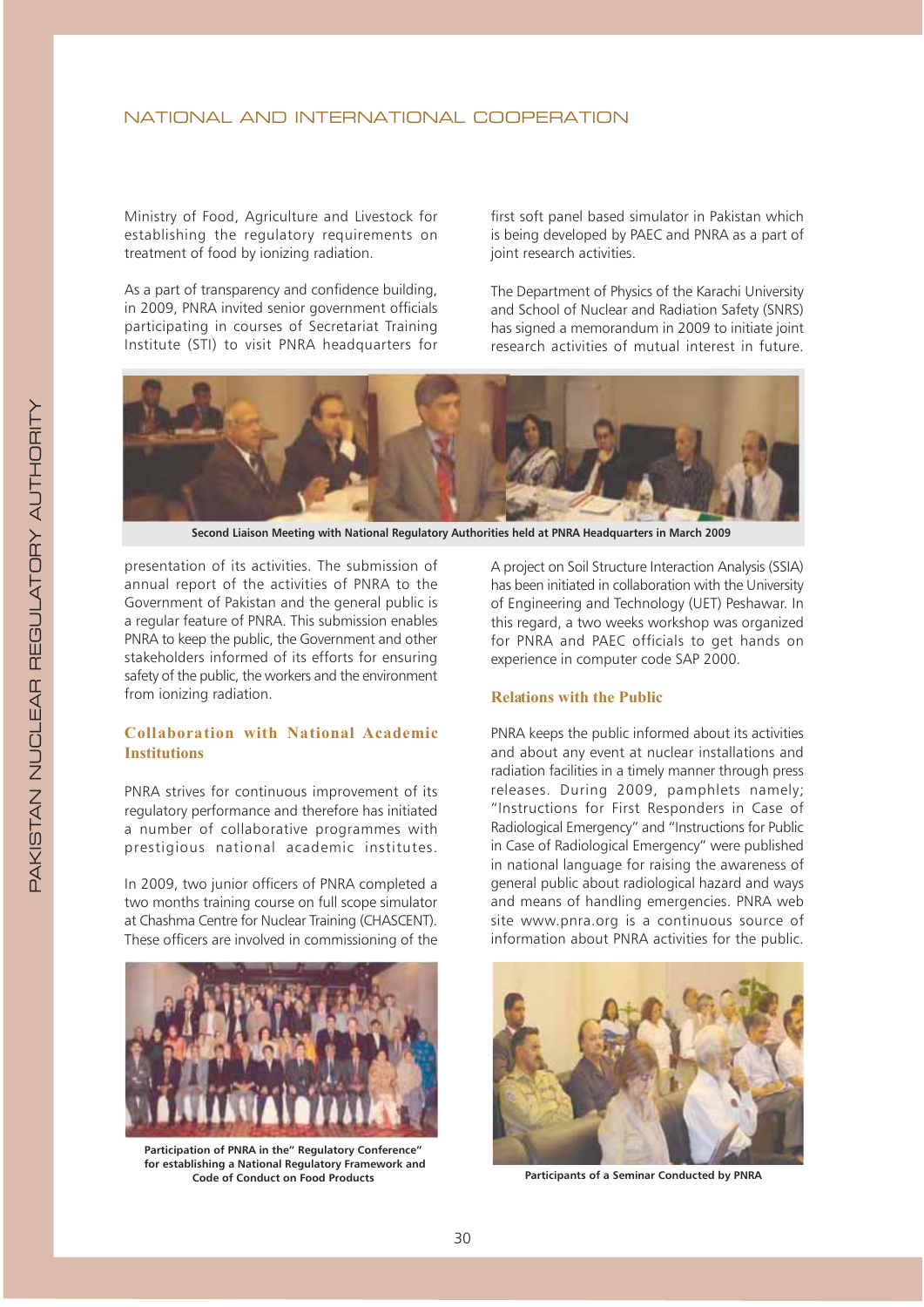### NATIONAL AND INTERNATIONAL COOPERATION

## **International Cooperation**

## **Fulfillment of Obligations**

PNRA made efforts to fulfil Pakistan's international commitments and obligations arising from four conventions namely the Convention on Nuclear Safety (CNS), Convention on Early Notification of a Nuclear Accident, Convention on Assistance in the Case of a Nuclear Accident or Radiological Emergency; and Convention on Physical Protection of Nuclear Material and Code of Conduct on Safety and Security of Radiation Sources.

In September 2009, PNRA participated in the "First Extraordinary and Fifth Organizational" meeting of the Convention on Nuclear Safety held at IAEA headquarters in Vienna, Austria. The objective of the meeting was to discuss the format and content of fifth national report that is to be submitted in 2011 and to define the group of countries. Pakistan is placed in group 1 along with USA, Sweden, Spain and Mexico. Representative of PNRA was elected as a Rapporteur for the fifth review meeting of the Convention on Nuclear Safety to be held in April 2011.

#### **Bilateral and Multilateral Cooperation**

#### **Cooperation with China**

PNRA has established strong bilateral relationship with National Nuclear Safety Administration (NNSA),

【其次中开放姿态会杂发显示耳会+

The 4th Steering Committee Meeting between China and Pakistan on Nuclear Safety Cooporation

China Nuclear Power Operation Technology Corporation (CNPO) and Nuclear Safety Centre (NSC) of China. The bilateral agreements with these organizations provide a forum for free exchange of information on matters related to nuclear safety. These prestigious Chinese institutes are assisting PNRA in the review and assessment as well as inspections for Chashma Nuclear Power Projects. Signing ceremony of extension of bilateral cooperation agreement with National Nuclear Safety Administration (NNSA), China Nuclear Power Operation Technology Corporation (CNPO) and Nuclear Safety Centre (NSC) was held in January 2009 in Urumgi, China, in which Chairman, PNRA and Vice Minister, SEPA, China, participated along the sidelines of 4th Steering Committee meeting between China and Pakistan on Nuclear Safety Cooperation.

#### **Co-operation with Other Nuclear Organizations**

Besides Chinese, PNRA has made bilateral agreements with VUJE, of Slovak Republic. VUJE is an engineering, design and research organization specializing in nuclear power plant technology, safety and environmental issues and provides assistance in training of PNRA personnel in nuclear safety specifically safety review and inspection of pressurized water reactor components.

PNRA is interacting with the United States Nuclear Regulatory Commission (USNRC) for institutional strengthening and capacity building in order to



Signing of Bilateral Cooperation Agreements with the National Nuclear Safety Administration (NNSA), China, China Nuclear Power Operation Technology Corporation (CNPO), and Nuclear Safety Centre (NSC)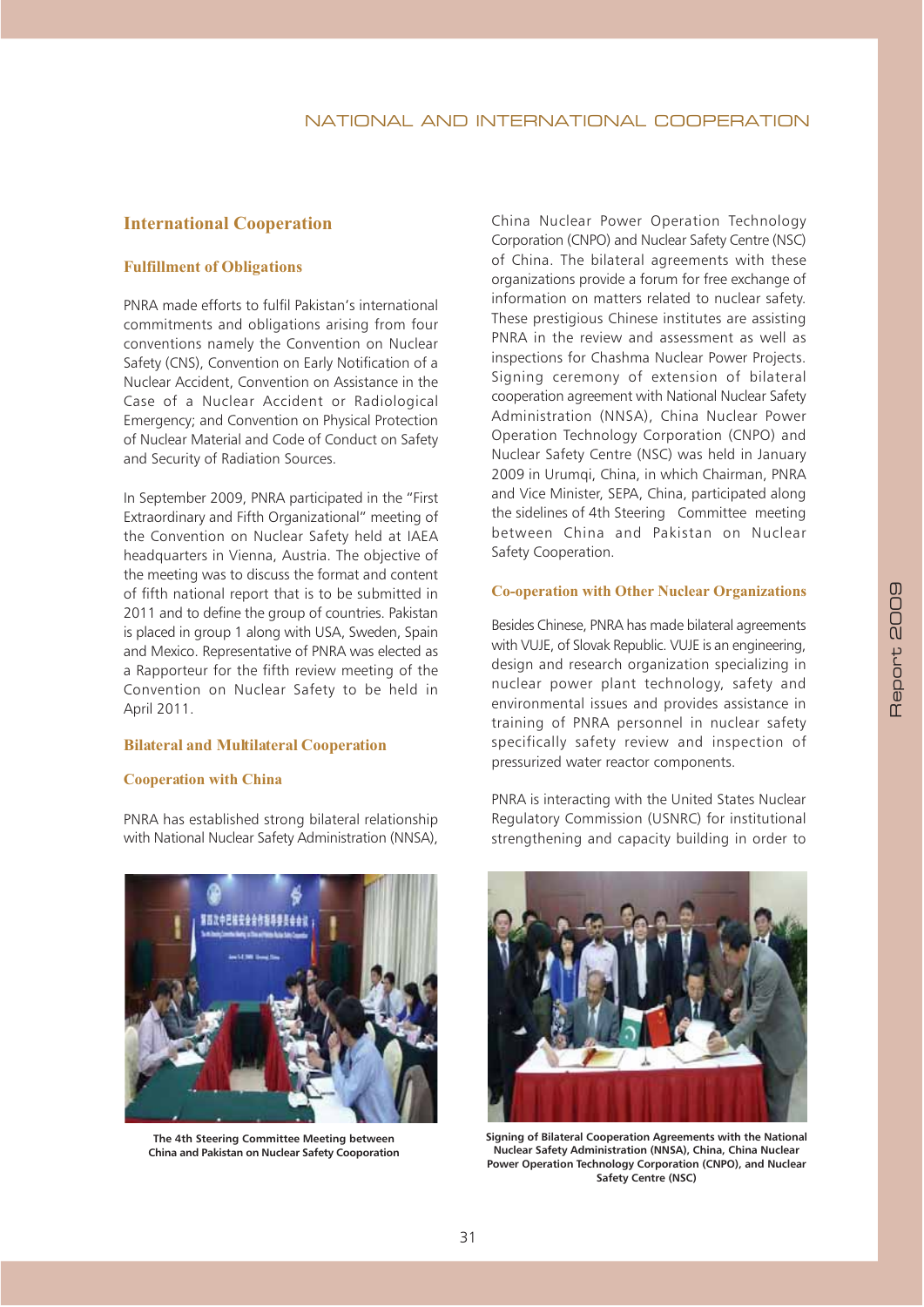face the current challenges and issues related to nuclear safety. In this connection 4th annual meeting between both the organizations was held in Vienna in January 2009. Both the parties agreed to exchange information on issues such as development of severe accident management guidelines, licensing and inspection of fuel cycle facilities and accident analysis.

Being a member of Network of Regulators of Countries with Small Nuclear Programmes (NERS), PNRA is also participating in the activities of this forum. NERS is an international forum intended to facilitate communication between nuclear regulators and inspectors of countries with small nuclear programmes. It maintains and updates its website (www.ners.info). PNRA participated in 12th NERS annual meeting that was held on June 4-5, 2009 in Brussels, Belgium and discussed matters of mutual interest with other members of the NERS.

#### **Technical Cooperation with the IAEA**

#### **Technical Cooperation Projects**

Presently, PNRA is participating in the following IAEA assisted Technical Cooperation (TC) and Regional Asia (RAS) Projects:

Activities pertaining to these ongoing projects are under progress. Under the IAEA TC Projects PAK/9/028 and PAK/9/034, IAEA in collaboration with PNRA arranged three workshops for PNRA in Vienna. Out of these three workshops, two were on self assessment of PNRA using Self Assessment Tools (SAT) and one on strengthening emergency planning, preparedness and response infrastructure. Besides IAEA experts, National Counterparts and Project Coordinators also delivered lectures during the workshops. Moreover, two fellows from PNRA contributed in the "Development of Safety Analysis Report Review Plan (SARRP)" for Chapter 7 titled "Instrument and Control" of the safety analysis report. Under these projects, besides human resource development, IAEA also provided equipment for the establishment of radiation protection environmental laboratories at PNRA and models of pressurized water reactor component such as reactor pressure vessel, pressurizer, and steam generator for the training centre.

In addition, IAEA awarded three fellowships to PNRA officials in the areas of safety analysis, development of capabilities to manage ageing phenomena & stress analysis in NPPs and emergency preparedness.

| TC Project No. | Title                                                                                       |
|----------------|---------------------------------------------------------------------------------------------|
| PAK/9/028      | Further Improvement of Regulatory Performance for the Pakistan Nuclear Regulatory Authority |
| PAK/9/034      | Strengthening Infrastructure for Radiation, Transport and Waste Safety                      |

| <b>RAS Projects</b> |                                                                                                          |  |
|---------------------|----------------------------------------------------------------------------------------------------------|--|
| Project No.         | Title                                                                                                    |  |
| RAS/9/052           | Strengthening Legislative and Safety Infrastructures                                                     |  |
| RAS/9/053           | Strengthening Occupational Radiation Protection                                                          |  |
| RAS/9/054           | Strengthening National Regulatory Infrastructures                                                        |  |
| RAS/9/055           | Strengthening Radiation Protection in Medicine                                                           |  |
| RAS/9/056           | Strengthening Capabilities for Protection of the Public and the Environment from Radiation Practices     |  |
| RAS/9/057           | Strengthening National and Regional Capabilities for Response to Radiological and Nuclear<br>Emergencies |  |
| RAS/9/058           | Supporting Education and Training in Radiation Protection                                                |  |
| RAS/9/059           | Strengthening Nuclear Regulatory Authorities in the Asia and the Pacific Region                          |  |
| RAS/9/060           | Developing Human Resources in Nuclear safety                                                             |  |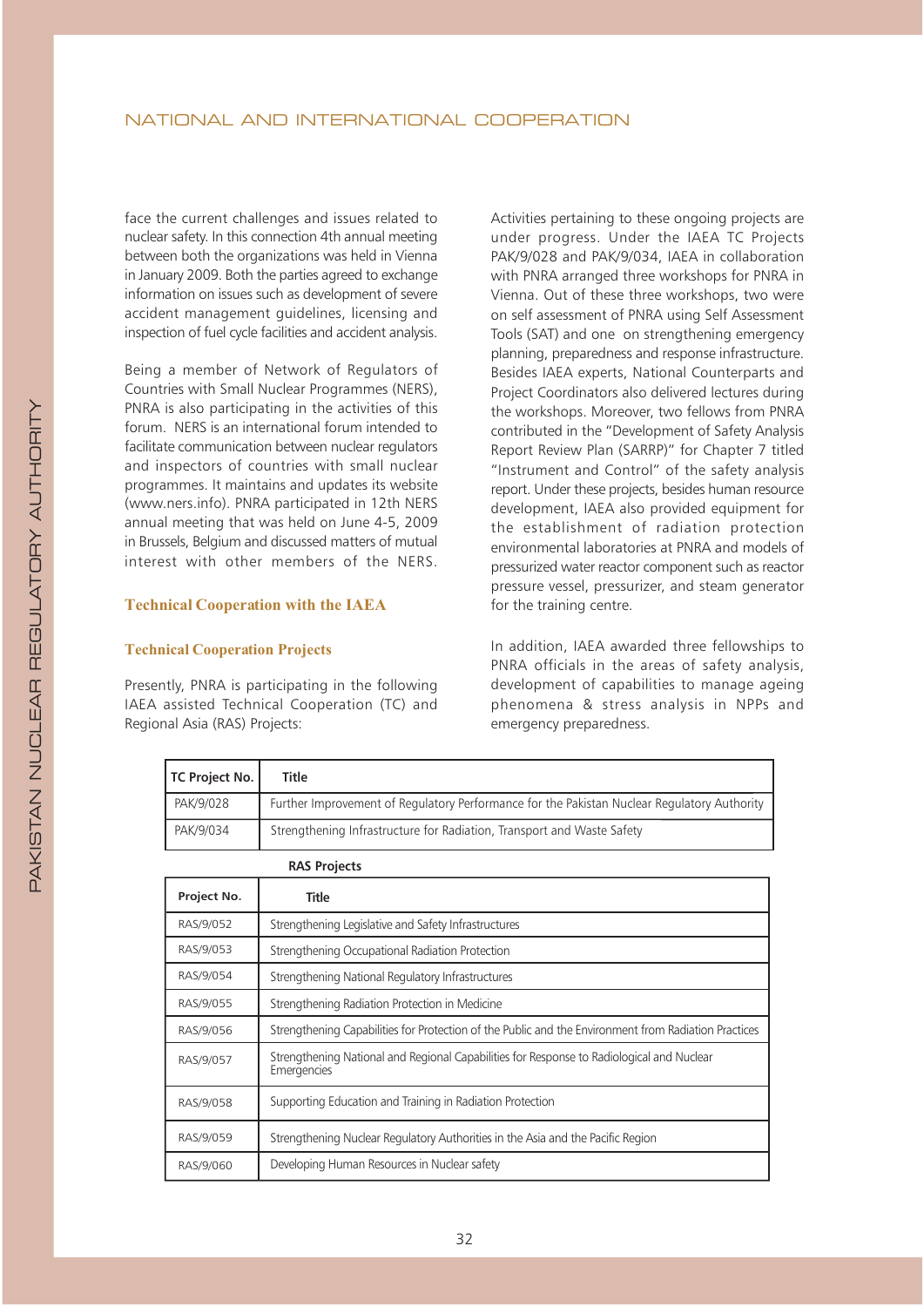## NATIONAL AND INTERNATIONAL COOPERATION



A Delegation of PNRA led by Chairman PNRA, visited IAEA in June 2009 for Review of PNRA Self Assessment Report 2007 in Preparation of IRRS mission 2001

### **Expert Missions**

During the reported year, PNRA contributed actively in various IAEA regular TC and extra-budgetary programmes. In this regard, an officer from PNRA contributed in Integrated Regulatory Review Service (IRRS) mission to Vietnam as IAEA expert and lead the mission as Deputy Leader IRRS. Twenty one (21) professionals from PNRA participated in fourteen (14) international events that were organized by IAEA as IAEA experts and delivered lectures. Details of some missions are as follows:

- Basic Professional Training Courses organised by IAEA in Nigeria, Bangladesh and Lithuania:
- Regional Workshop for Sharing Experience in the Application of Knowledge Management (KM) Methods for Competence Building in Nuclear Safety, Dhaka, Bangladesh;
- Seminar on Systematic Training Needs Assessment, Dhaka, Bangladesh;
- Regional Workshop on Self Assessment

Process for the Continuous Improvement of Regulatory Bodies, Ukraine;

- IAEA Regional Asia and Pacific Seminar on Facts of Nuclear Power and Consideration to Launch a Nuclear Power Programme at Chengdu, China;
- Seminar to Apply SNTA Methodology and Associated Software for Regulatory Bodies, Vienna, Austria; and



In 2009 PNRA Participated in the IAEA Program for Safety Analysis Review Plan (SARRP)



Experts from PNRA were Part of Integrated Regulatory Review Service (IRRS) Mission to Vietnam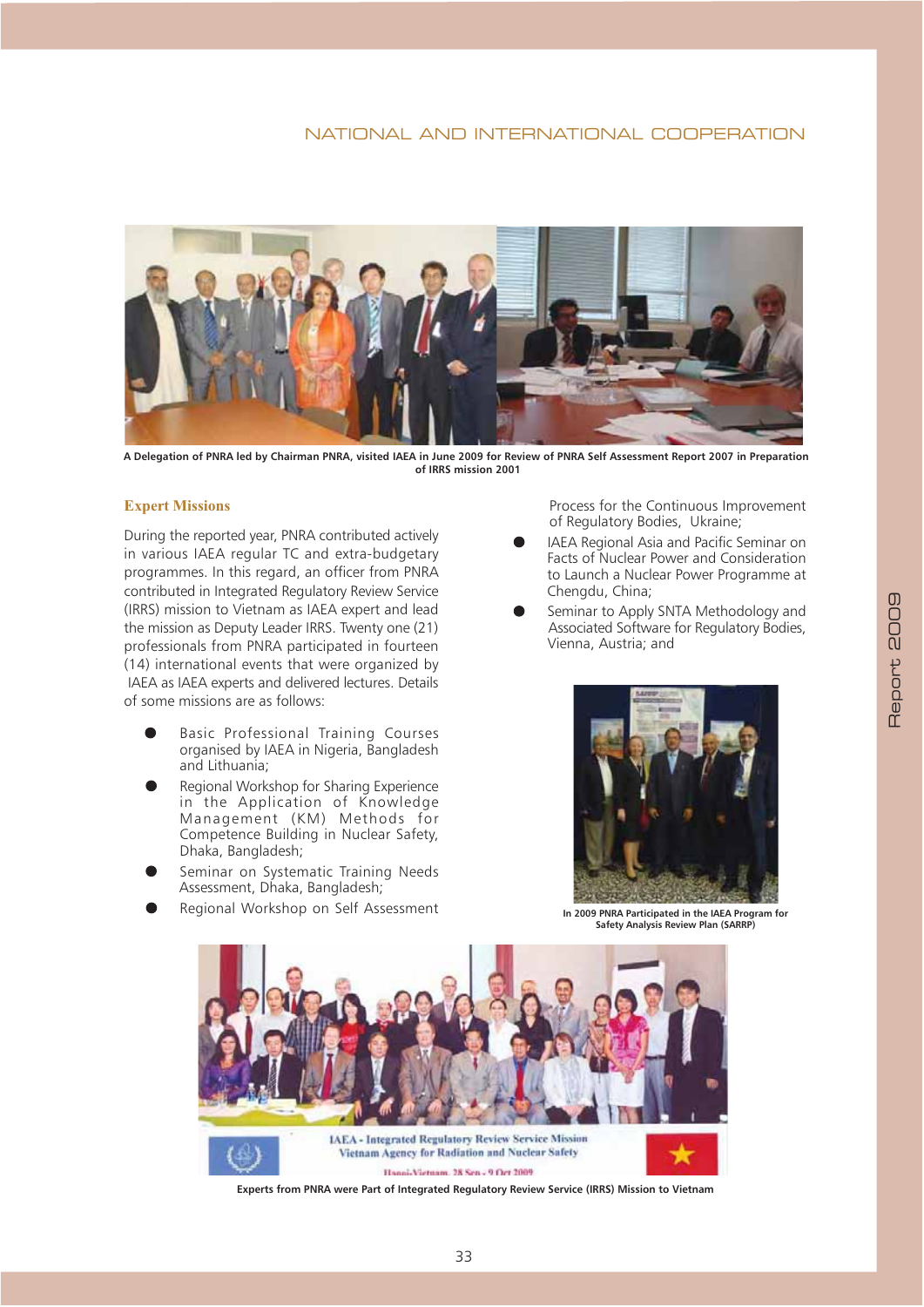#### NATIONAL AND INTERNATIONAL COOPERATION



PNRA Contributed in Basic Professional Training Courses Organized by the IAEA in Bangladesh

Management System for Nuclear Power Plants, Thailand.

PNRA also provided advisory/consultancy services in JAEA Safety Assessment, Education & Training (SAET), Generic Reactor Safety Review (GRSR) and Nuclear Security programmes.

Moreover, eight (8) IAEA experts including Ms Anita Nilsson, Director, Nuclear Security Division from the Agency visited PNRA and discussed matters pertaining to nuclear security & safety.

## Participation in Meetings Seminars, Symposiums, Conferences and Training **Courses**

During the reported year, one hundred and seventy eight (178) PNRA personnel participated in one hundred and five (105) international events such as meetings, workshops, training courses, fellowships, conferences, seminars, etc. in the areas of nuclear safety and security organized by IAEA.

Being a member of various IAEA committees such as Nuclear Safety Standards Committee (NUSSC), Transport Safety Standards Committee (TRANSSC), Waste Safety Standards Committee (WASSC), Radiation Safety Standards Committee (RASSC) and the Committee on Safety Standards (CSS), PNRA participated in the proceedings of these committees for the development of safety standards. PNRA is also nominated as observer in the United Nations Scientific Committee on the Effects of Atomic Radiation(UNSCEAR). Moreover, besides participating

in the proceedings of the IAEA General Conference, PNRA prepared briefs and reports for the IAEA General Conference and other conventions during the year and participated in the Senior CANDU Regulators Meeting held in Argentina.

PNRA contributed in "International Symposium on Nuclear Security, Vienna", International Ministerial Conference on Nuclear Energy in the 21st Century, Beijing, China and chaired first session of "International Conference on Effective Nuclear Regulatory System; Further Enhancing Global Nuclear Safety and Security Regime," Cape Town, South Africa.

PNRA also reviewed various IAEA draft documents and the comments were sent to IAEA for discussion and inclusion in their final draft.

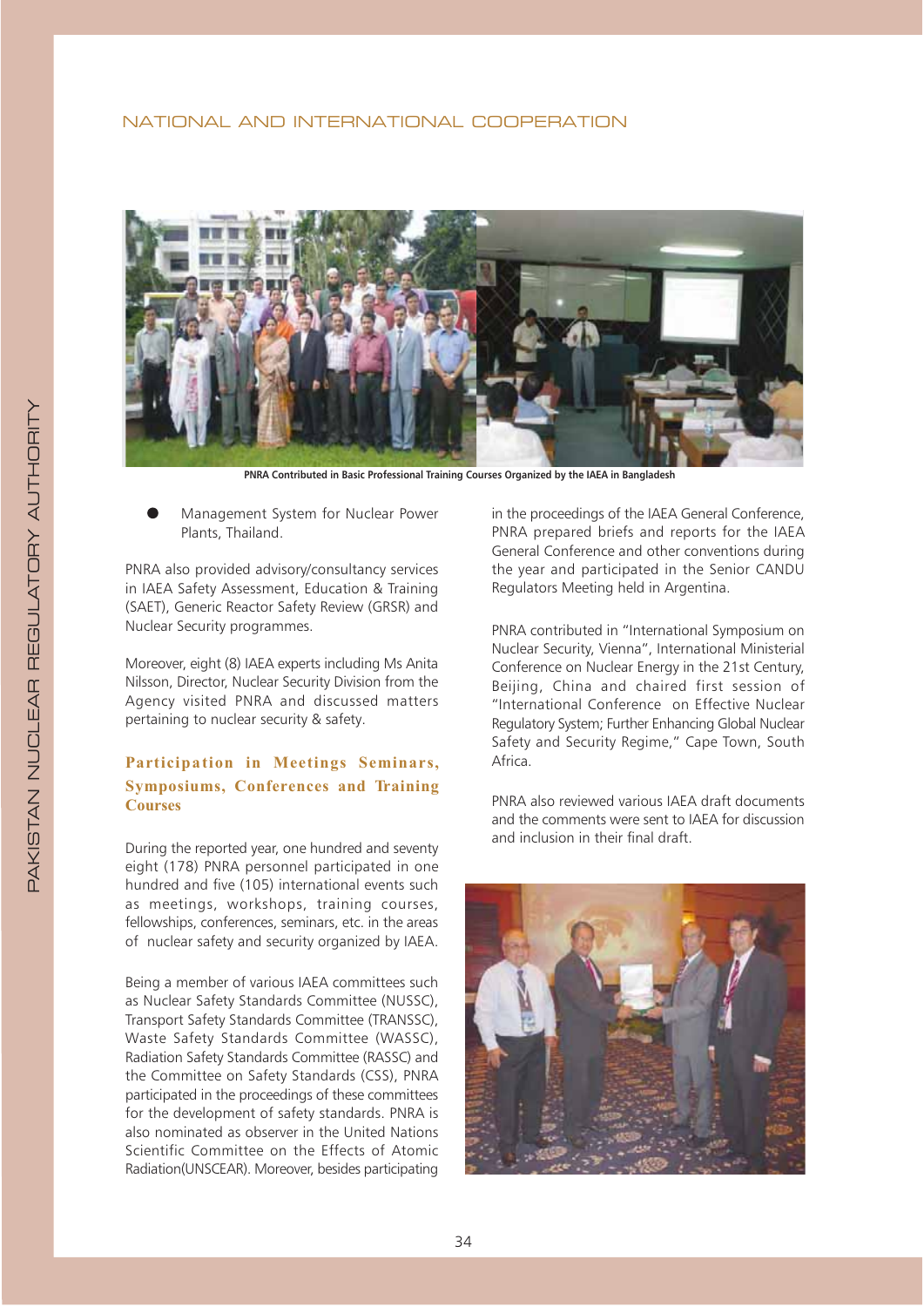# PERFORMANCE REVIEW

As part of its Management System, PNRA has been performing annual monitoring and evaluation (M&E) of its regulatory performance since its inception. In addition to regular self-evaluation and performance reporting to the Government and the public, PNRA frequently invites international experts for peer reviews. This process contributes to continuous improvement of regulatory effectiveness and efficiency and drives PNRA towards improved performance in all of its activities.

PNRA regularly submits its annual report to the government at the end of each calendar year. "Performance Review Report- 2008" of PNRA was submitted to the Prime Minister of Pakistan in February 2009. These submissions have improved transparency and enabled the Government to keep abreast of regulatory oversight of nuclear and radiation facilities in the country. Figure-32 below presents a comparison of its overall performance since its inception.

In September 2009, PNRA also published its fifth report entitled "PNRA Report 2008" which was widely distributed and is also available on the PNRA Website http://www.pnra.org

## **Monitoring, Evaluation and Improvement**

Monitoring (measurement), Assessment (evaluation)

and Improvement are integral parts of the management system at PNRA. PNRA management system ensures that a system of management review and assessment is established to monitor and evaluate regulatory performance qualitatively and quantitatively against pre-defined targets and goals; non-conformances and weak areas are identified: preventive and corrective actions are taken for improvement.

The progress of regulatory activities is monitored against targets and planned activities in a qualitative manner and documented in monthly progress reports (MPRs) which are reviewed to take corrective actions for the declining trends in performance. MPRs are evaluated for rating the performance areas based on 12 strategic performance indicators using a five-level rating scale namely Not Acceptable, Unsatisfactory, Needs Improvement, Minimally Acceptable and Satisfactory, against which a progress review is compiled and presented in Annual Reports. The evaluation and monitoring remained a continuous job during the reporting period. The result of the assessment for the year January-December 2009 is compiled in the current report for information of its stakeholders. PNRA's performance against 12 indicators for 2009 is summarized in Figure 33.



Figure-32 PNRA'S Overall Performance over the Years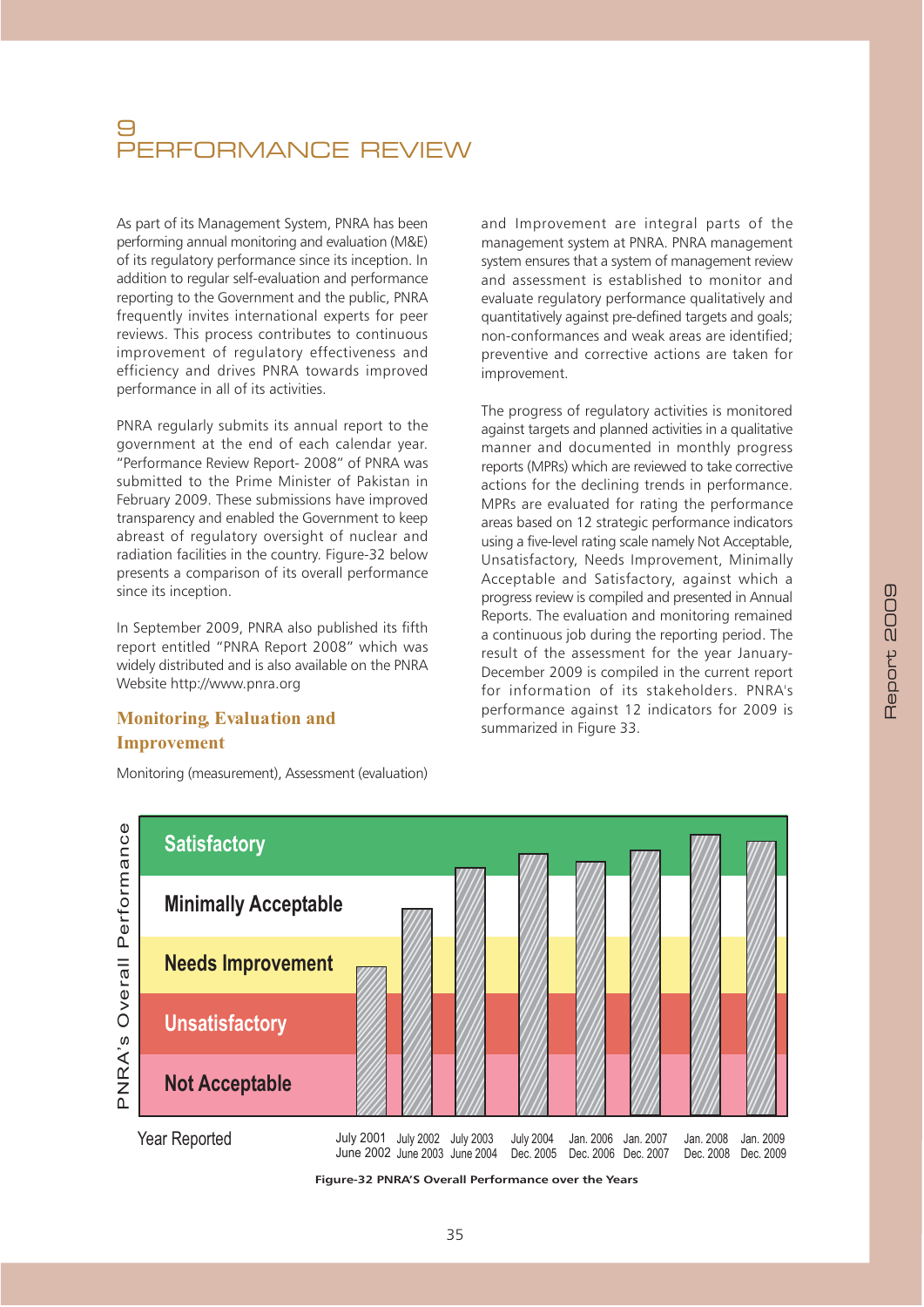## PERFORMANCE REVIEW

I

| <b>Ensures that acceptable</b><br>level of safety is being<br>maintained by licensees                                          | <b>Ensures that requiations</b><br>and procedures are in<br>position and understood<br>by licensees                                         | <b>Strives for continuous</b><br>improvement of its<br>performance                                                                                                                                     |
|--------------------------------------------------------------------------------------------------------------------------------|---------------------------------------------------------------------------------------------------------------------------------------------|--------------------------------------------------------------------------------------------------------------------------------------------------------------------------------------------------------|
| (Indicator 1)                                                                                                                  | (Indicator 2)                                                                                                                               | (Indicator 3)                                                                                                                                                                                          |
| <b>Takes appropriate actions</b><br>to prevent degradation of<br>safety and to promote<br>safety improvements<br>(Indicator 4) | <b>Takes appropriate steps</b><br>for human resource<br>development and has<br>competent and certified<br>requiatory staff<br>(Indicator 5) | <b>Ensures that adequate</b><br>legal provisions exist for<br>enforcement, e.g., dealing<br>with non-compliance or<br>licence violations<br>(Indicator 6)                                              |
| <b>Performs its functions in</b><br>a timely and cost-effective<br>manner<br>(Indicator 7)                                     | <b>Ensures that a well</b><br>established quality<br>management system<br>exists<br>(Indicator 8)                                           | <b>Ensures that adequate</b><br>resources are available for<br>performing its functions<br>and Technical Support<br>Centre is available for<br>specialist assistance when<br>required<br>(Indicator 9) |
| <b>Performs its functions in</b><br>a manner that ensures<br>confidence of the<br>operating organizations<br>(Indicator 10)    | Performs its functions in<br>a manner that ensures<br>confidence of the general<br>public<br>(Indicator 11)                                 | <b>Performs its functions in</b><br>a manner that ensures<br>confidence of the<br>Government<br>(Indicator 12)                                                                                         |

### **Rating Scale**



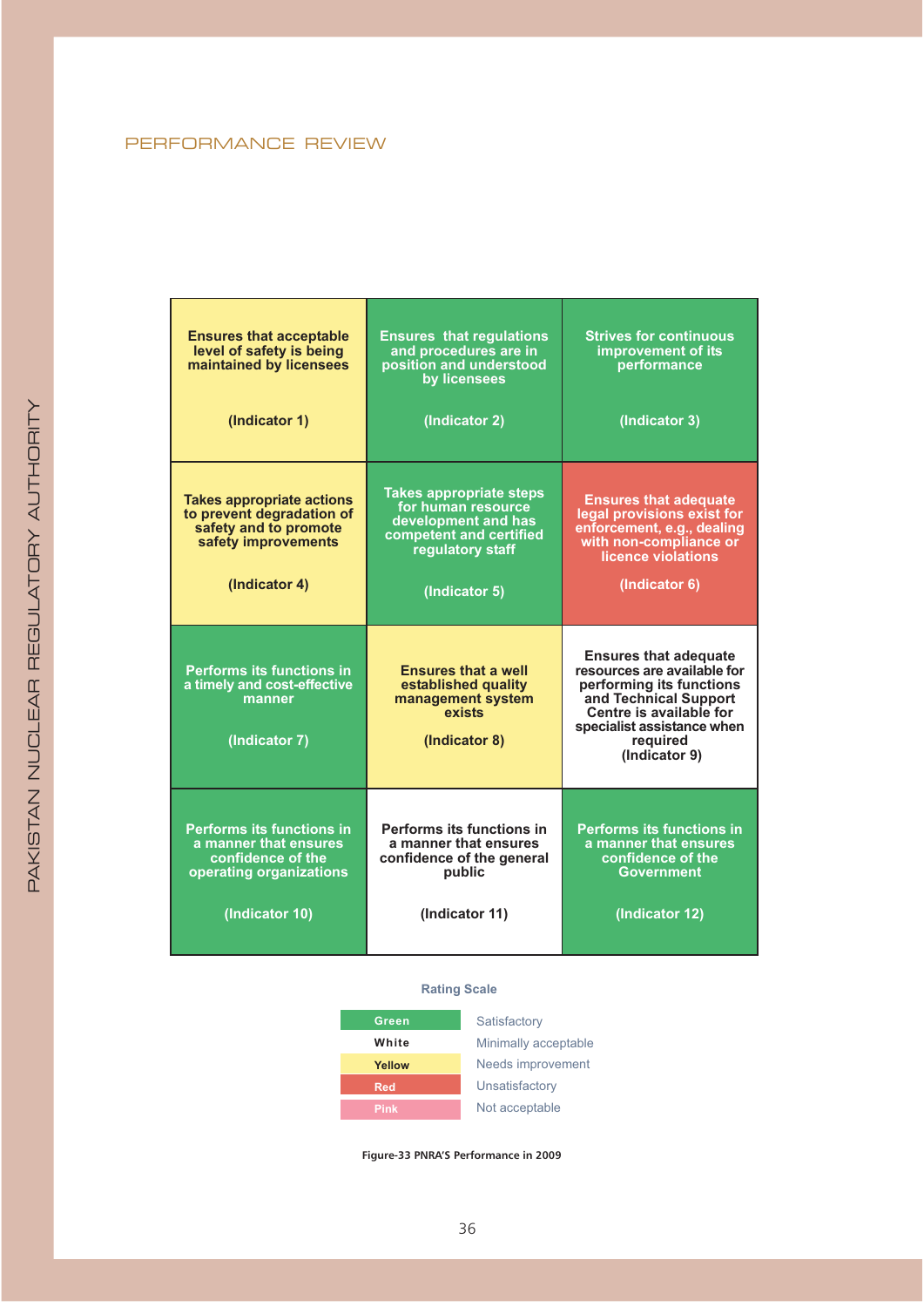## **Qualitative Assessment of Performance**

The activities and performance of PNRA from January to December 2009 are described briefly corresponding to the twelve (12) strategic performance indicators taking into account the targets set for the year 2009. The extent to which these targets were met during 2009 was a key factor in the qualitative assessment of PNRA's performance against each indicator, the result of which is shown in Figure 33.

**Indicator 1** (Ensures that acceptable level of safety is being maintained by licensees): PNRA rates its performance as "Needs Improvement" because although the acceptable level of safety is maintained by licensees at all nuclear installations but the same cannot be said of many radiation facilities especially X-rays facilities.

Karachi Nuclear Power Plant, Unit 1 (K-1) remained in operation at 90 megawatts-electric (MWe). The plant remained under PNRA's regulatory oversight: its releases to the environment as well as radiation doses received by the workers remained within regulatory limits.

C-1 completed Re-Fuelling Outage-5 (RFO-5). The plant was started for sixth operation cycle and connected to the national grid in January 2009. The plant remained under regulatory vigilance of PNRA. The releases to the environment and the doses to the workers remained well below the permissible limits

Construction work at Chashma Nuclear Power Plant. Unit 2 (C-2) was completed and installation of major equipment remained in progress during 2009. No significant non-conformance has so far been reported. PNRA site inspectors actively participated in the commissioning activities of C-2; Review of commissioning programme of C-2 remained in progress during 2009. PNRA monitored all the installation activities at Chashma site in accordance with the approved inspection programme, to verify compliance with national regulations and licence conditions.

In 2009, a total of three (03) regulatory inspections were carried out at PARR-I and PARR-II in the areas of operation, radiation protection, environmental protection and radioactive waste management. "Sector Emergency Procedures of PARR-I" were reviewed and comments were sent to DG PINSTECH. Operation licenses of PARR-Land PARR-IL were issued

The total number of licensed X-ray units rose from 2,800 to 2,931, signifying a 4.7 percent increase since December 2009. However, many radiation facilities also came out of the licensing net which resulted in the down grading of this indicator from "Minimally Acceptable" last year to "Needs Improvement" this year. All radioactive sources being employed by various types of facilities remained under strict regulatory control. At the end of the reported period around 2,500 sources were in use at licensed facilities.

A radiation exposure record of occupational workers at nuclear installations and radiation facilities is maintained at PNRA to evaluate the safety of workers and effectiveness of the licensees' radiation protection programmes. Currently, the record available with PNRA includes about 6,000 occupational workers. This year there was no case of over-exposure of any occupational worker where PNRA intervention was required.

**Indicator 2** (Ensures that regulations and procedures are in position and understood by licensees): PNRA's performance rating has improved one level from "Minimally Acceptable" to "Satisfactory". During 2009, work was initiated on revision of the following notified regulations which have completed five years of promulgation:

- 1. Regulations on the Safety of Nuclear Power Plant-Design - (PAK/911);
- 2. Regulations for Licensing of Nuclear Installation(s) in Pakistan - (PAK/909);
- 3. Pakistan Nuclear Safety and Radiation Protection (PNSRP) Regulations - 1990.

In addition, development of the following draft regulations remained in progress during 2009:

- 1. Pakistan Nuclear Regulatory Authority Enforcement Regulations - (PAK/950);
- 2. Regulations on Safety of Nuclear Research Reactor(s) Operation - (PAK/923);
- 3. Regulations on Decommissioning of Facilities using Radioactive Material - (PAK/930).

During 2009 following regulatory guides remained in the process of development:

1. Quality Assurance in Nuclear Medicine;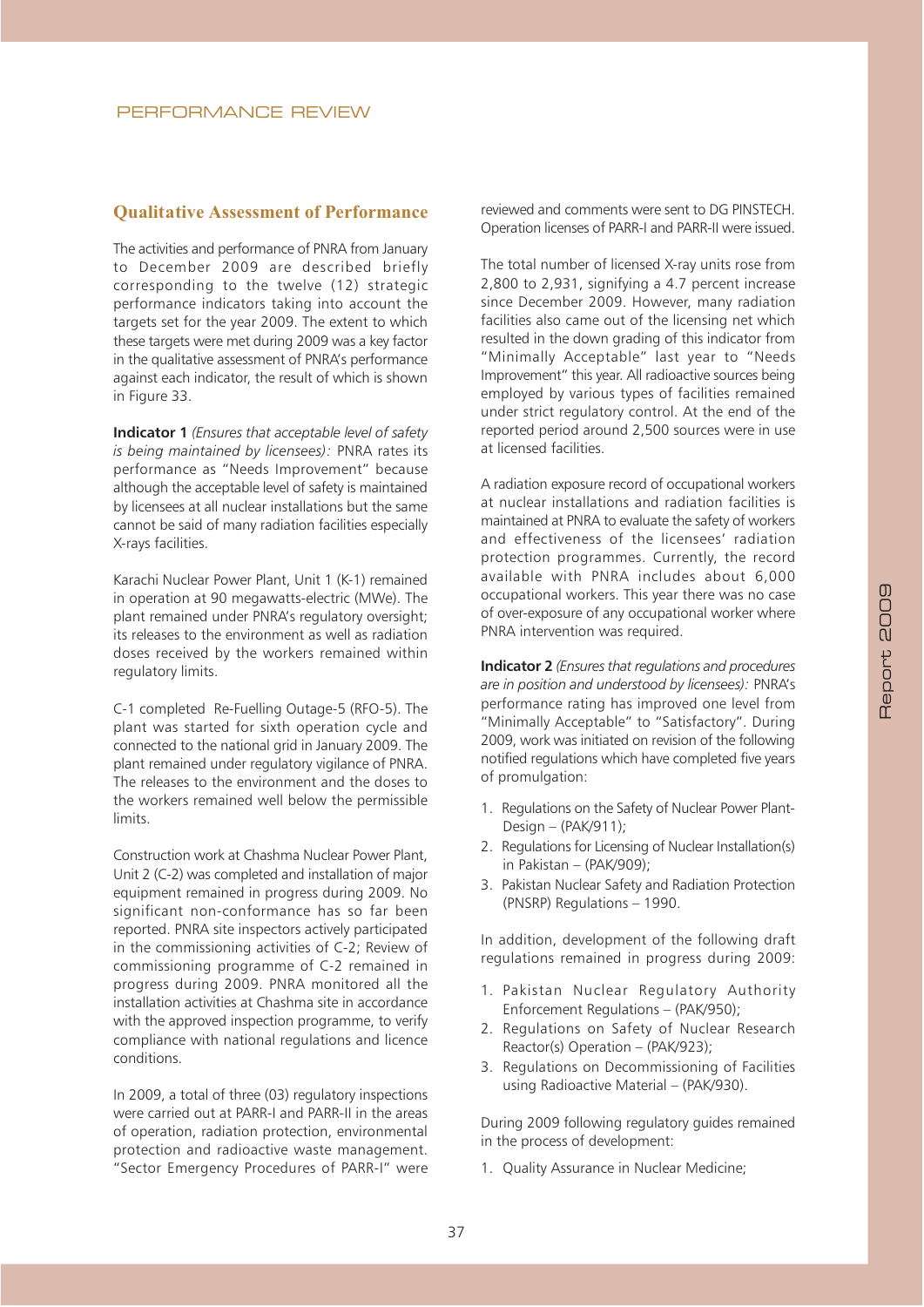- 2. Radiation Safety in Industrial Radiography;
- 3. Probabilistic Safety Analysis for Nuclear Power Plants (Level-1):
- 4. Dosage and Distribution of Potassium Iodide Tablets in Radiation Emergencies;
- 5. Transportation of Radiopharmaceuticals in Pakistan: and
- 6. Aging Management of Nuclear Power Plants.

PNRA achieved a "Satisfactory" rating on its performance under Indicator 3 (Strives for continuous improvement of its performance). PNRA is committed to enhancing its regulatory effectiveness and efficiency in its vision of becoming a world class nuclear regulatory body. The efforts and commitment of PNRA for initiating the self assessment process for continuous improvement of regulatory performance has been appreciated widely and particularly by the IAEA. A delegation of PNRA led by Chairman PNRA, visited IAEA in June 2009 for review of PNRA Self Assessment Report in preparation for the IRRS mission planned for early 2011. In continuation to this review mission a self assessment team (SAT Team) also visited IAEA in October to receive hands on training on computer software Self Assessment Tool (SA Tool). SAT Team remained engaged in providing training on SA Tool to other PNRA officials before conducting a full scope self assessment in 2010. During the last quarter of 2009, PNRA has initiated work on conducting technical audit of its regulatory activities.

Indicator 4 (Takes appropriate actions to prevent degradation of safety and to promote safety improvements): PNRA has down graded its performance to a level lower than the last year. It rates its performance as "Needs Improvement" again because of the degradation of safety in radiation facilities, although there has been significant safety improvement at nuclear power plants. During 2009, PNRA reviewed various modifications, routine and non-routine reports, technical documents, etc. of C-1, C-2 and K-1, and identified various actions for improvement of safety. PNRA also issued five (05) directives to K-1 and eighteen (18) directives to C-1 requiring various actions to be taken to improve safety at the plants. Such activities were also carried out at research reactors and other radiation facilities in the country. PNRA participated in the Control Point and Hold Point Inspections of C-2 during the reporting period. It conducted inspections at

manufacturing sites (in China) to verify that the equipment is being manufactured as per approved design and quality assurance requirements. PNRA conducted three inspections during equipment manufacturing for C-2 and issued reports requiring various actions from the licensee and its contractor and sub-contractors.

PNRA also conducted examination of operating personnel of C-1, C-2 and K-1 and issued licences to successful candidates to operate the plants.

In addition to ensuring the safe operation of nuclear installations. PNRA ensures safe use of X-ray machines and radioactive material for medical diagnosis/treatment, industrial and other uses through regulatory inspections and surveillance. In this regard, a total of 1500 inspections of radiation facilities were carried out throughout the country, however, the level of safety at radiation facilities was not at par with the nuclear installations. PNRA intends to focus more on radiation facilities in  $2010.$ 

The rating against **Indicator 5** (Takes appropriate steps for human resource development and has competent and certified regulatory staff) remained "Satisfactory" this year as well. PNRA intends to increase its technical officers' strength to 415 by 2015; to date it has two hundred and fifteen (215) technical professionals. Fellowships at Pakistan Institute of Engineering and Applied Sciences (PIEAS) were awarded to six officers during 2008 and to three officers in 2009. These fellows will join PNRA in 2010 and 2011 respectively after successful completion of their studies at PIEAS. During 2009, SNRS conducted fifteen training (15) courses, in which 259 officers from PNRA as well as PAEC participated. In addition, PNRA has arranged a total of thirteen (13) training courses at external organizations in which a total of sixty nine (69) PNRA officials received training in various disciplines

**Indicator 6** (Ensures that adequate legal provisions exist for enforcement, e.g. dealing with noncompliance or licence violations): PNRA judges its performance to have declined from "Minimally Acceptable" level last year to "Unsatisfactory" for this year. In spite of its best efforts, Pakistan Nuclear Regulatory Authority Enforcement Regulations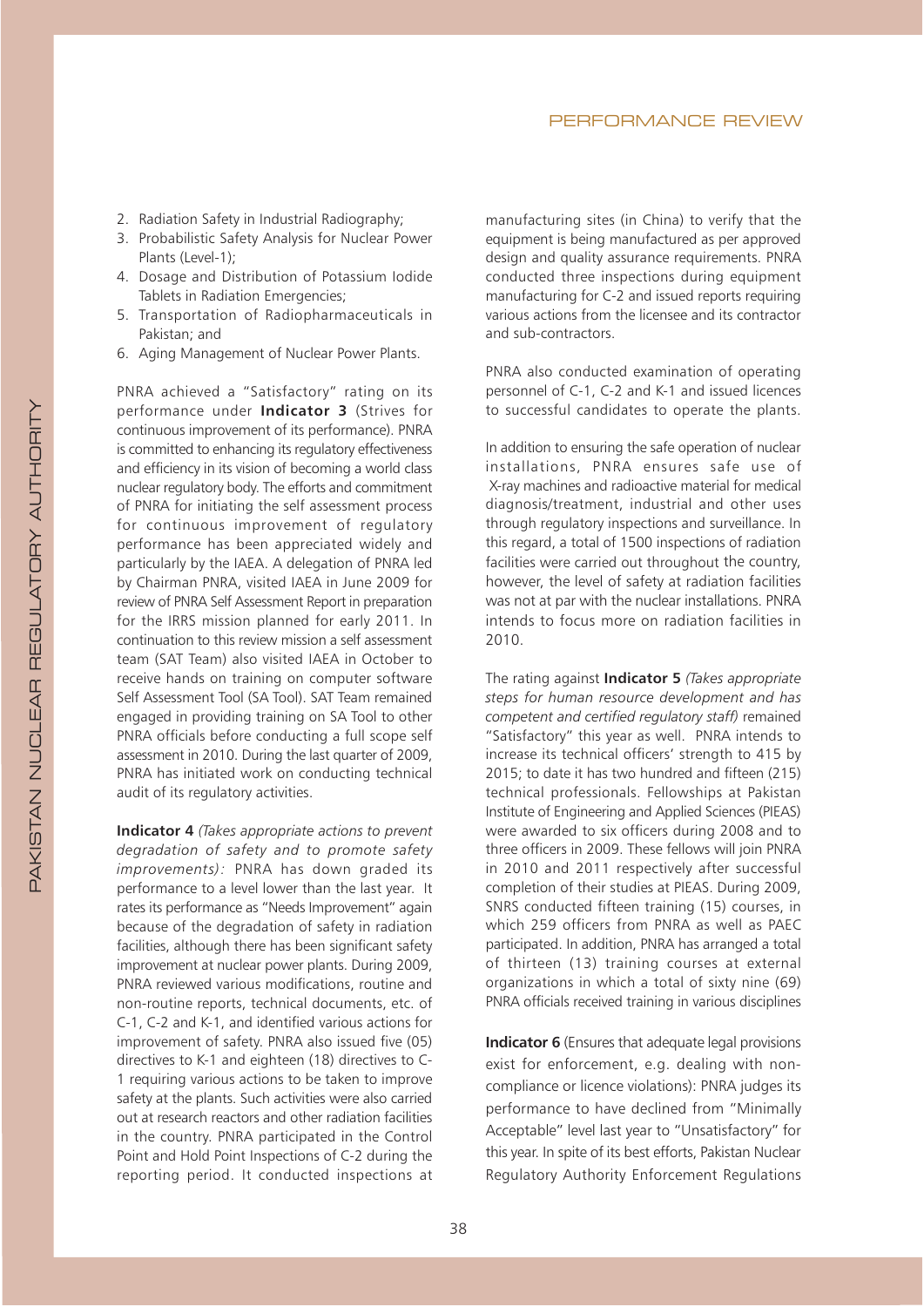(PAK/950) could not be gazette notified. In the absence of these regulations, PNRA is finding it very difficult to bring all the remaining radiation facilities in the country within its licensing net. In fact, last year because of the lack of enforcement action, many licensees refused to pay the annual license renewal fee and came out of the formal licensing net. This is the main reason for downgrading this indicator to "Unsatisfactory" level this year.

PNRA maintained it's "Satisfactory" rating on **Indicator 7** (Performs its functions in a timely and cost-effective manner). PNRA achieved all its regulatory activities and targets set for the year within the allocated budgets and schedules. PNRA has established a state-of-the-art communication link between its headquarters and regional offices to perform its functions efficiently and effectively.

**Indicator 8** (Ensures that a well established quality management system exists): PNRA's rating against this has declined to "Needs Improvement" from the "Minimally Acceptable" level as compared to last year. Work remained in progress on the finalization of Management System Manual (MSM), however, the MSM could not be finalized. The MSM was prepared in accordance with international practices, IAEA safety standards GS-R-3 and GS-G-3.1; it was extensively reviewed internally at PNRA as well as by the IAEA experts. It is envisaged that MSM will be finalized and its implementation phase will commence in 2010.

**Indicator 9** (Ensures that adequate resources are available for performing its functions and technical support centre is available for specialist assistance when required): PNRA's rating has improved one level from "Needs Improvement" to "Minimally Acceptable". The main purpose of technical support organization called Centre for Nuclear Safety is to strengthen and enhance the existing regulatory capabilities of PNRA to discharge its responsibilities for licensing of Chashma Nuclear Power Plant Unit-2 and future NPPs of Pakistan. The CNS remained available for specialist assistance to PNRAs technical directorates regarding safety aspects of C-2 and C-3 in spite of the limited budget releases. Despite the financial crunch resources were found so that the training activities to impart latest state-of-the art knowledge to PNRAs professional staff continued during the reported year at national and international level. For the first time in Pakistan the review of Final Safety Analysis Report and relevant audit

calculations were undertaken solely by technical experts from CNS without any assistance from National Nuclear Safety Administration (NNSA), China

**Indicator 10** (Performs its functions in a manner that ensures confidence of the operating organizations): PNRA successfully maintained a "Satisfactory" rating during this year. The Advisory Committee for Improving Utility-Regulatory Interface (ACIURI) continued to ensure that the operating organizations remain satisfied and no issues were raised by the operating organizations during the reported period. ACIURI met four times in 2009 to ensure that an atmosphere of understanding, harmonization and consensus is maintained between the regulatory body and its licensees.

PNRA conducted several courses for licensed radiation facilities in Lahore, Peshawar, Karachi and Islamabad to develop an understanding of the licensees on the implementation of regulatory requirements.

Prior to finalization and gazette notification of national regulations, PNRA routinely shares their drafts with the licensees concerned for their feedback. Such drafts are also placed on the PNRA website for the information and comments of the general public.

Indicator 11 (Performs its functions in a manner that ensures confidence of the general public): Performance against this indicator has improved from "Needs Improvement" to "Minimally Acceptable" this year. PNRA did significant work to enhance public confidence during 2009. PNRA keeps the general public informed about its activities through its annual report for the general public. Special activities and any event at radiation facilities are also reported through timely press releases. During 2009, a number of pamphlets were prepared, translated in Urdu language and published for the general public. In addition, some brochures were also prepared which remained in the process of internal review at PNRA. It is envisaged that these brochures will be published in 2010 after finalization.

**Indicator 12** (Performs its functions in a manner that ensures confidence of the Government): PNRA judges its performance against this indicator as "Satisfactory" for the reported period. PNRA continued to fulfill Pakistan's international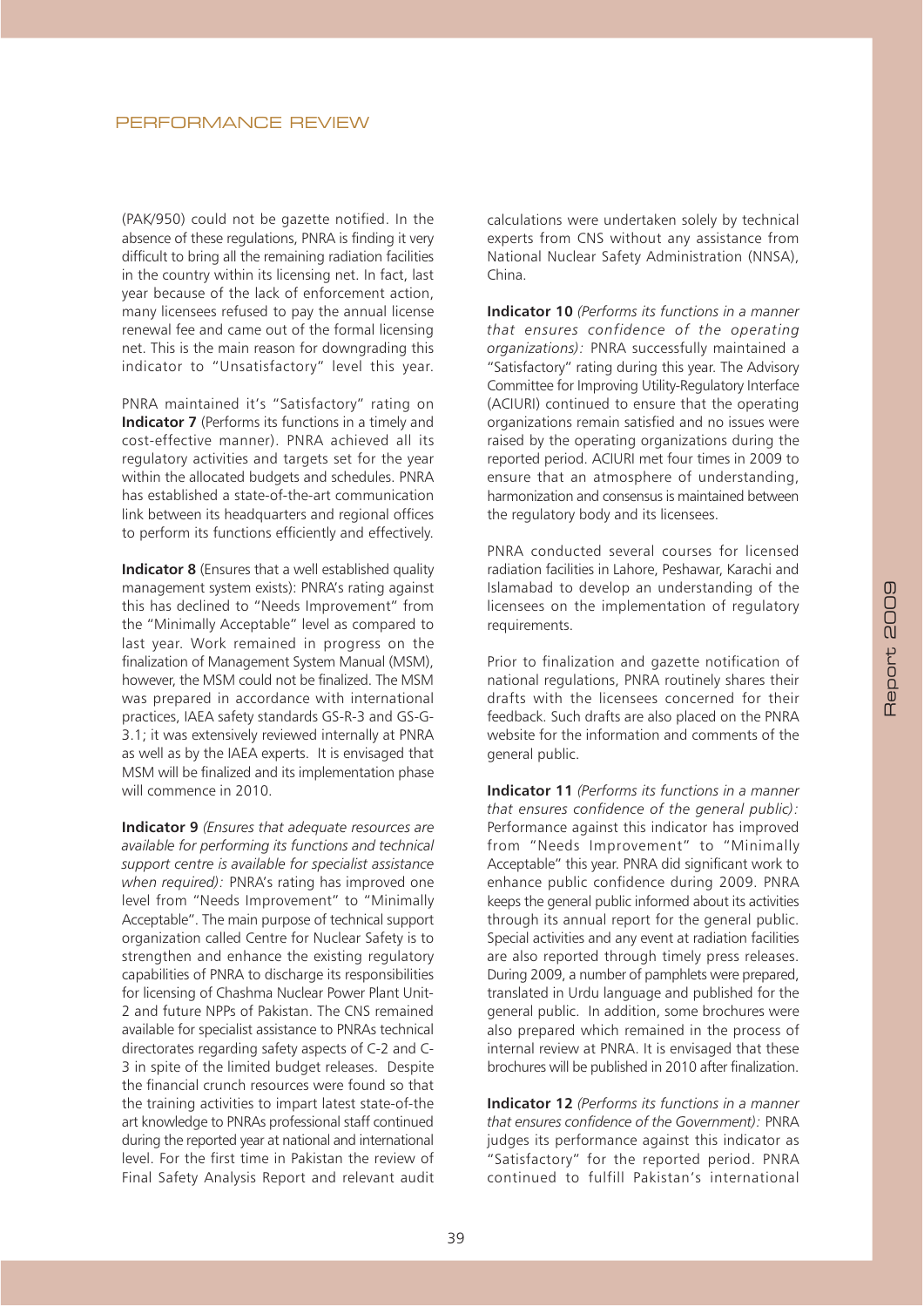#### PERFORMANCE REVIEW

obligations under the four conventions related to nuclear and radiation safety. PNRA participated in the Organizational Meeting of the Convention on Nuclear Safety (CNS) held in September 2009 in Vienna, Austria, in preparation for the Fifth Review Meeting of CNS which will be held in April 2010. At the national level also, PNRA regularly holds meetings with Government authorities and officials of the national regulatory bodies.

#### **Targets for the Year 2010**

The targets set for the year 2010 are briefly outlined below:

- 1. Continue to monitor the licensees activities to avoid any major incident, over exposure to workers and releases to the environment;
- 2. Enhance the licensing net for diagnostic radiation facilities by another five (05) percent;
- 3. Strive to issue the PNRA Enforcement Regulations (PAK/950) and Regulations on the Safety of Nuclear Research Reactors Operation (PAK/923);
- 4. Revise the following PNRA Regulations:
	- Regulations on "Licensing of Nuclear Installations in Pakistan PAK/909";
	- Regulations on "Safety of Nuclear Power Plant Design - PAK/911".
- 5. Issue the following Regulatory Guides:
	- Quality Assurance in Nuclear Medicine;
	- Radiation Safety in Industrial Radiography;
	- Probabilistic Safety Analysis for Nuclear Power Plants (Level-1);
	- Dosage and Distribution of Potassium Iodide Tablets in Radiation Emergencies;
	- Aging Management of Nuclear Power Plants.
- 6. Initiate Self Assessment of regulatory activities using IAEA SAT Tool in preparation of IRRS Mission  $-2011$ ;
- 7. Provision of security upgrades at 12 medical centres using Category 1- 3 radioactive sources in private and public sector;
- 8. Establishment of physical protection laboratories and repair/maintenance laboratories at PNRA in collaboration with IAEA.



Chairman PNRA on a Visit to Chashma Nuclear Power Plant, Unit 2